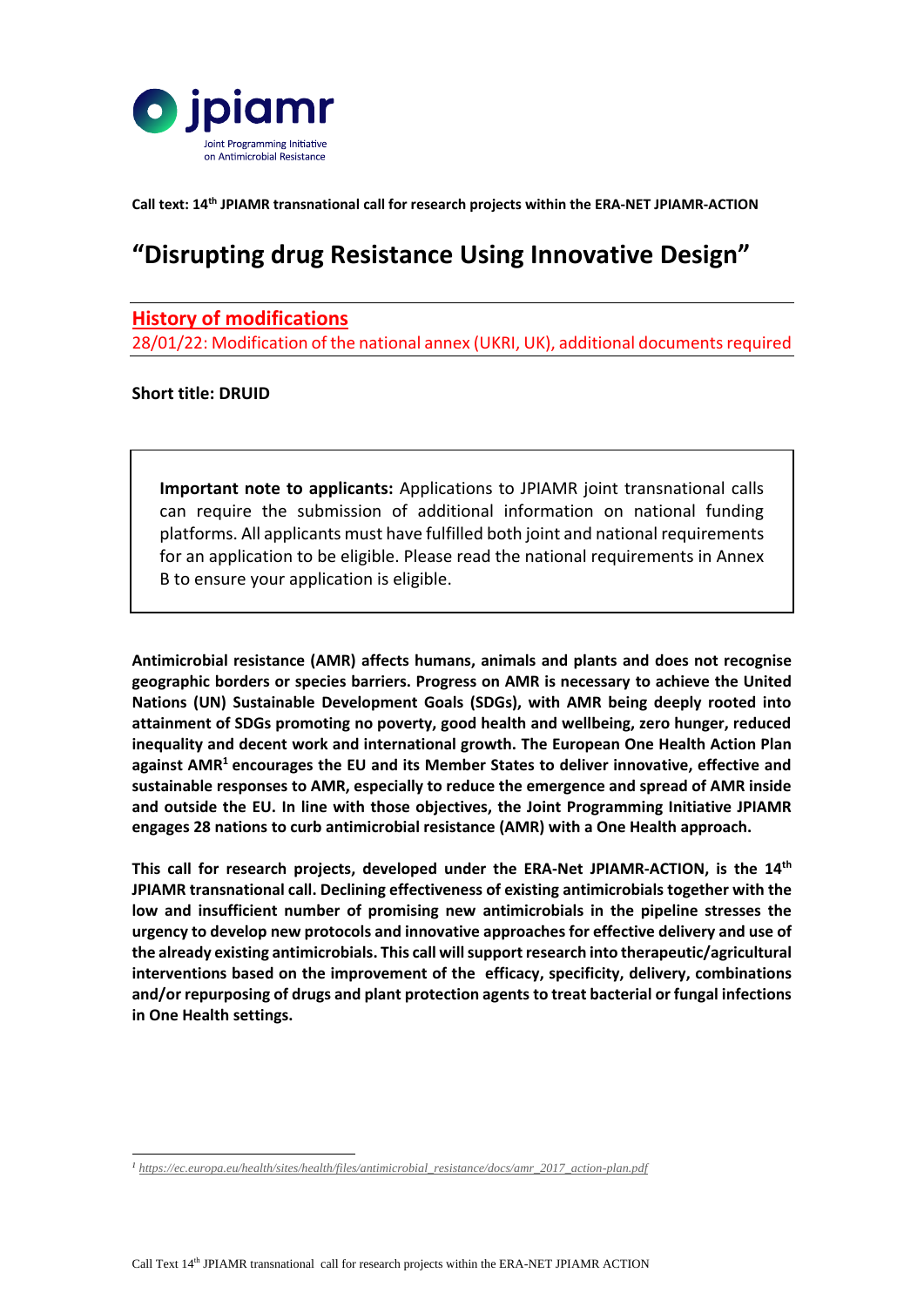## **1. Aim of the call**

The DRUID Call aims to improve the **treatment** of **bacterial** and **fungal** infections (including coinfection) and/or the **prevention** of the emergence/spread of resistance in **humans**, **animals** or **plants** through the improvement of the efficacy, specificity, delivery, combinations and/or repurposing of drugs and plant protection agents.

## *1.1 Topics of the call*

Your proposal should focus **on licenced antimicrobial agents(antibiotics/antifungals) or agents under pre-clinical and/or early clinical development,** and should address at least one of the following topics:

- Improvement of drug/plant protection agent efficacy and/or specificity through chemical modifications (including hit to lead optimisation)
- Drug/plant protection agent repurposing;
- Optimisation of drug/plant protection agent combinations, alone or with adjunct therapies (including therapeutic vaccines);
- Design and implementation of new strategies (including optimisation of drug doses) for improved application, efficacy and delivery of single or combinations of antimicrobials;
- Design and implementation of innovative tools, including novel chemistry and/or new materials for improved application, efficacy and delivery of antimicrobials.

Your proposal can include the development of new mathematical models, optimisation of antimicrobial combinations and/or conditions for clinical/agricultural use, or treatment protocols based on combination therapy, personalised medicine and PK/PD. Studies may include companion diagnostics in the optimisation of treatment strategies.

The new delivery strategies should minimize impact to commensal organisms and/or the environment.

Companies are highly welcome to apply to this call by requesting funding or by using their own funding. **The eligibility of companies may depend on their funding organisation.** Please check the National Rules and Requirements (Annex B) to see the eligibility for funding.

The following sub-topics are **out of scope** of the call:

- Antiviral and antiparasitic agents
- Discovery and/or screening of new compounds, new vaccines and/or new targets
- Proposals solely aiming to develop new diagnostics or new companion diagnostics (*companion diagnostics in evaluation of the antimicrobials can be examined but they should not be the main topic of the proposal.)*

## *1.2 One Health settings*

#### *These three One Health settings are covered by this call*

- Human Health, and/or
- Animal Health (including wild-life, livestock, fishes, and companion animals), and/or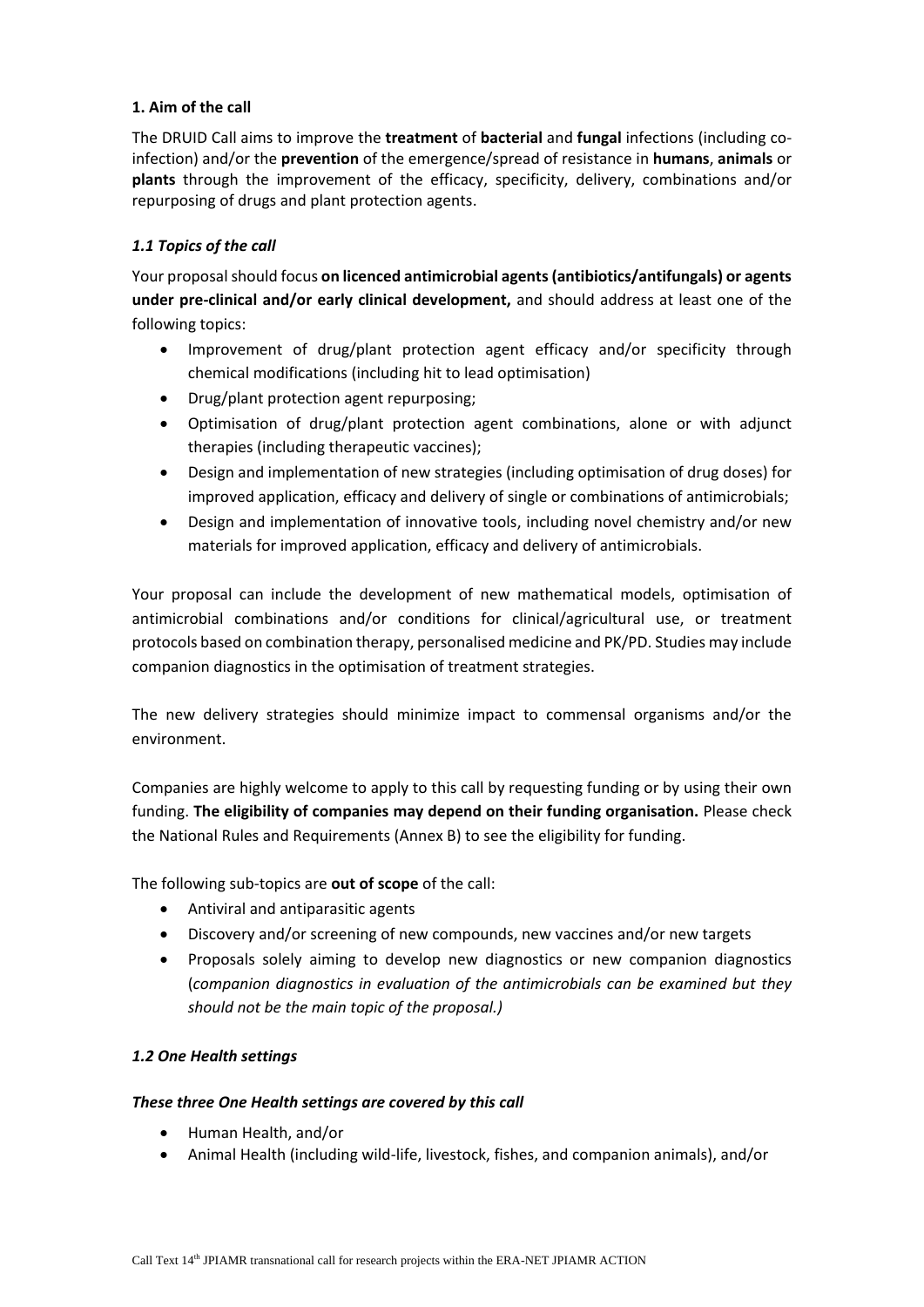• Plants (including trees and crops)

In the framework of this call, participants can focus their proposal on **one or more** of the One Health settings

**The eligibility of the considered One Health setting may depend on your funding organisation.**  Please check the National Rules and Requirements (Annex B) to see if the One Health setting of interest (humans, animals, plants) is eligible for funding.

#### *1.3 Type of studies/ experimental approaches*

- *In silico*, *in vitro*, *in vivo* and/or
- Preclinical and clinical studies in human and in all veterinary settings, and/or
- Studies in crop/plant settings, including field studies

**The eligibility of the considered experimental approach may depend on your funding organisation.** Please check the National Rules and Requirements (Annex B) to see if your experimental approach is eligible for funding.

Participation of end-users of the project outcomes, such as parties implementing antimicrobial stewardship activities, is encouraged.

## **2. Application**

#### *2.1Eligibility*

Applicants must adhere to the specific regulations of their national funding organisations. The eligibility of the consortium will be approved by the Call Steering Group at both pre and full proposals stages. Therefore, each partner is strongly advised to check carefully the national eligibility rules defined by its own funding organisation, as specified in the National and Regional Requirements (see Annex B). Also see Figure 1 below, a checklist for composing an eligible consortium.

Eligibility rules for the consortia are:

- The consortium must include a minimum of three (3) eligible partners asking for funding from three (3) different eligible countries (including at least two amongst EU Member States or Associated Countries<sup>2</sup>).
- The consortium can include a maximum of six (6) project partners (including non-funded partners, Figure 1). The maximum number of partners can be increased to seven (7) if at least a partner from an under-represented country<sup>3</sup> (including LMICs<sup>4</sup>) or a company is included in the consortium.
- Additional National Rules and Regulations (Annex B) of funders also apply and must be respected.
- Project partners not eligible for funding (e.g. from non-funding countries or not fundable according to national/regional regulations of the participating funding organisations) may be involved in projectsif they bring their own funding. The budget of

<sup>-</sup>*2 <https://ec.europa.eu/research/horizon2020/index.cfm?pg=country-profiles> Note: UK is an EU country for the purpose of this call.*

*<sup>3</sup> LMICs, Lithuania, Poland*

*<sup>4</sup> LMICs can be funded by Sida. For details please consult Annex B.*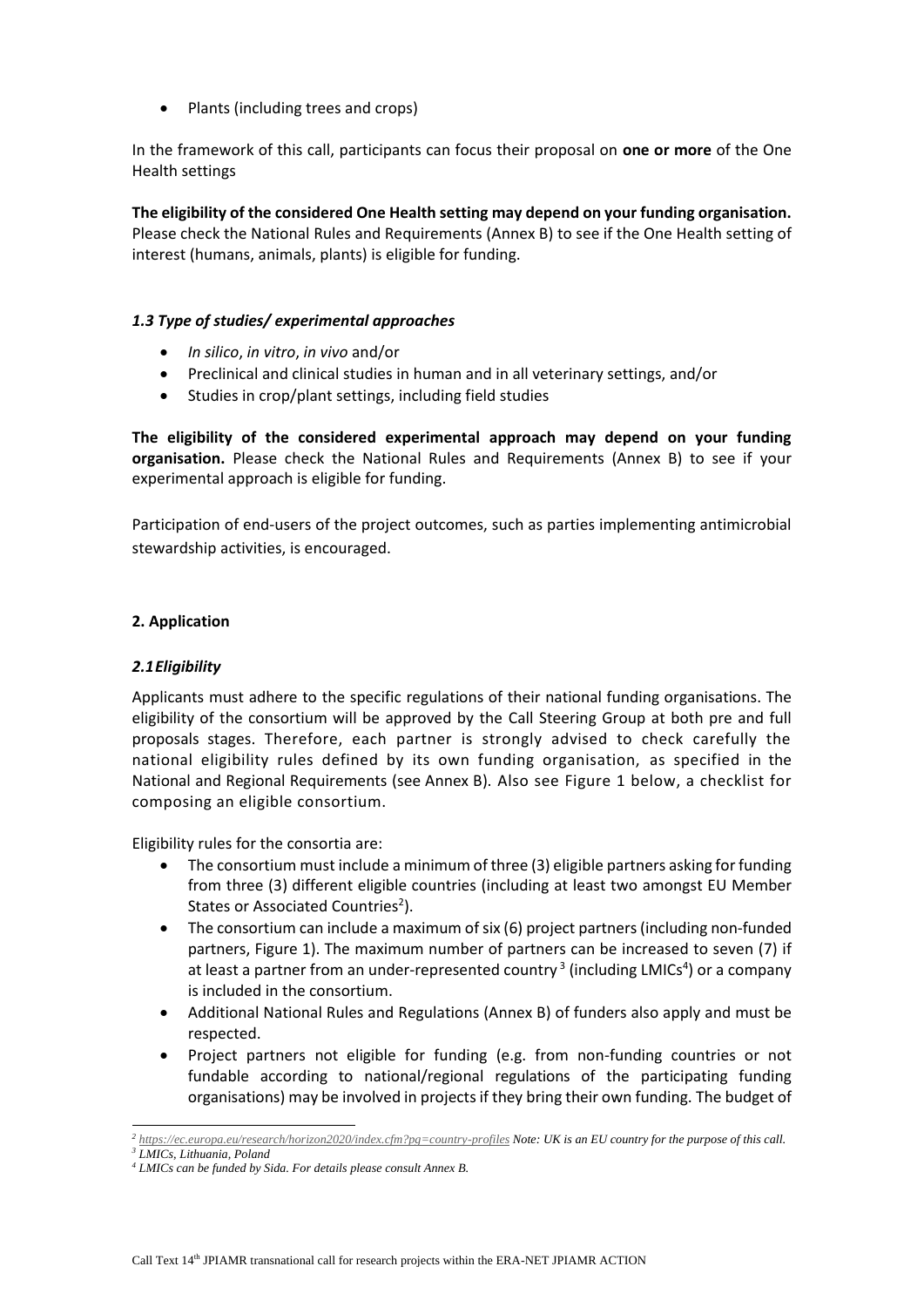non-funded partners shall not exceed 30% of the requested total transnational project budget.

- A Project partner not eligible to be funded cannot be the coordinator of a proposal and, like funded members, must accept all JPIAMR rules and guidelines.
- At both the pre- and full proposal stage, all partners, including non-funded partners, must submit a signed letter of intent along with their pre-/full proposal. In the absence of these letters, the proposal will be declared ineligible.
- Composition of the consortium should not be modified between the pre and the full proposal except for the inclusion of a new partner as described in the paragraph 2.2 (widening), in case of force majeure/unforeseen event (lab relocation, prolonged absence of the PI,…), or upon request of the Call Steering Group . In all cases, changes in the composition of the consortium must be approved by the Call Steering Group ahead of the submission of the full proposal.



**Figure 1.** Consortium eligibility checklist

#### **2.2. Widening**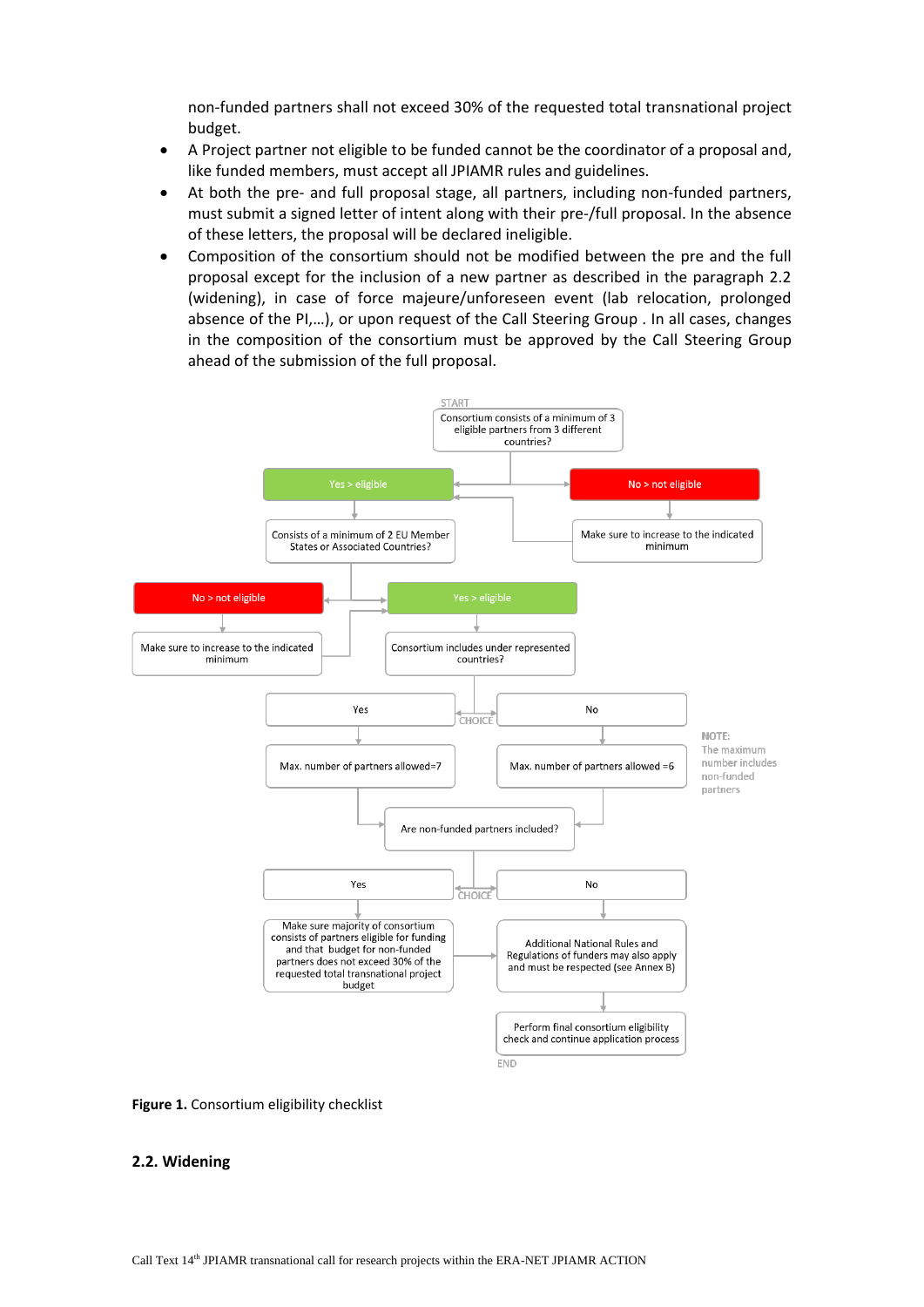In order to promote inclusiveness and ensure global participation, relevance and impact of the submitted projects in and outside Europe, the Joint Call will implement widening mechanisms before the evaluation of the full proposals:

- **At the pre-proposal stage**, the widening mechanism will apply to under-represented countries listed in footnote 3 in section 2.1. Consortia including a research team from an under-represented country can increase the total number of partners of the consortium to the maximum of seven (7).
- **At the full proposal stage**, the widening mechanism will be restricted to non-funded partners and partners supported by under-subscribed organisations, i.e. funding organisations that will most likely not use the budgets they committed to the call. The Call Steering Group will decide on the final list of under-subscribed organisations after the evaluation of pre-proposals. Consortia which are invited to the second stage of the call and which consist of fewer than seven (7) members (being the maximum) can increase the initial size of their consortia **by adding one new partner** eligible for funding by an under-subscribed organisation from the list **or** by adding one new partner not requesting funding. Consortium coordinators will be notified of this option in their invitation letter to submit a full proposal.

The teams eligible for funding by under-subscribed organisations will be able to publish their expressions of interest in the online Partner Search Tool (PST). The JCS and the under-subscribed organisations will promote the use of the PST for widening, but coordinators will be free to also invite new partners who are not registered in the tool. In any case, new partners can only join consortia after their respective under-subscribed organisation confirms that they are indeed eligible according to the national regulations. The under-subscribed organisations will inform the JCS of all new partners cleared to join at the full proposal stage.

#### *2.3Submission of joint transnational proposal*

Submissions of proposals will take place in two steps; a pre-proposal and a full proposal phase. In both cases, one joint proposal document (in English, and using the provided template) shall be prepared by the project participants of a joint transnational proposal. The pre-proposal must be submitted by the coordinator before March  $8<sup>th</sup>$ , 2022, 14h CET using the electronic [submission platform](https://ptoutline.eu/app/jpiamr2022_druid) available on the JPIAMR website.

*In addition, some funding organisations may require the submission of other documents at the national level - either at the first and/or second step. Details can be found in Annex B.* 

The two-step application process (pre-proposal, full proposal) will have the following targeted timetable:

| November 18, 2021 | Pre-announcement of the Call at Antibiotic Awareness                     |  |
|-------------------|--------------------------------------------------------------------------|--|
|                   | Day 2021                                                                 |  |
| January 11, 2022  | Publication of the Call                                                  |  |
| January 25, 2022  | Interactive webinar presentation of the Call and<br>partner search tool. |  |
| March 8, 2022     | Submission deadline for pre-proposals                                    |  |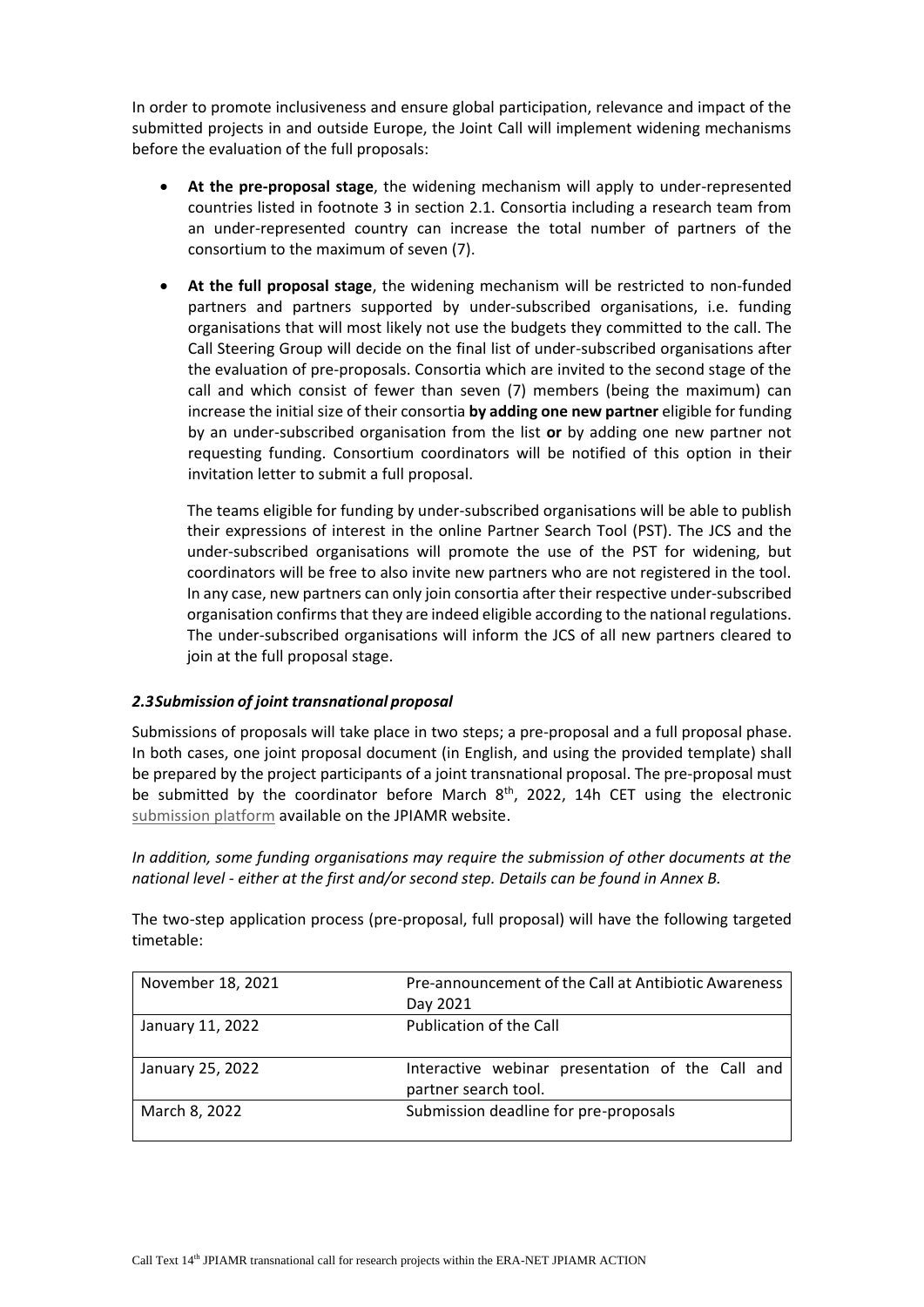| May 24, 2022                     | Full proposal invitations sent to project coordinators                     |
|----------------------------------|----------------------------------------------------------------------------|
| July 5, 2022                     | Submission deadline for full proposals                                     |
| September 29, 2022               | Final funding decision taken by the participating<br>funding organisations |
| October 2022                     | Ethical Evaluation of the selected proposals                               |
| November 2022                    | Final funding decision announced to applicants                             |
| November 18 <sup>th</sup> , 2022 | Publication of results: Antibiotic Awareness Day 2022                      |
|                                  | Start of funding                                                           |

#### *2.4Financial modalities and funding prerequisites*

Funding is granted for a maximum of three years in accordance with national regulations and applicable legal provisions. Applicants must comply with their own specific national regulations and scientific remits as detailed in the National and Regional Requirements or specific regulations of their corresponding funding organisation (see Annex B).

The financial indicative commitments made by the funding organisations are listed in the table below. Each country will fund its own approved project partners.

| Country        | Name of Organisation                                                           | Acronym      | Contribution (M€)  |
|----------------|--------------------------------------------------------------------------------|--------------|--------------------|
| Belgium        | Fonds voor Wetenschappelijk<br>onderzoek-Vlaanderen                            | <b>FWO</b>   | 0,35               |
| Belgium        | Fonds de la Recherche<br>Scientifique                                          | <b>FNRS</b>  | 0,2                |
| Canada         | <b>CIHR</b><br><b>Canadian Institutes of Health</b><br>$0,9$ CAD\$<br>Research |              | (approx. $600KE$ ) |
| Czech Republic | Ministry of Education, Youth and<br>Sports                                     | <b>MEYS</b>  | 0,5                |
| <b>Denmark</b> | <b>Innovation Fund Denmark</b>                                                 | <b>IFD</b>   | 1,0                |
| Estonia        | <b>Estonian Research Council</b>                                               | <b>ETAg</b>  | 0,1                |
| France         | Agence Nationale de la<br>Recherche                                            | <b>ANR</b>   | $\overline{2}$     |
| Germany        | Federal Ministry of Education<br>and Research                                  | <b>BMBF</b>  | $\overline{2}$     |
| Hungary        | National Research, Development<br>and Innovation Office                        | <b>NKFIH</b> | 0,3                |
| Israel         | Chief Scientist Office, Ministry of<br>Health                                  | CSO-MOH      | 0,3                |
| Italy          | Fondazione Regionale per la<br>Ricerca Biomedica                               | <b>FRRB</b>  | 1,5                |
| Italy          | Ministero della Salute                                                         | It-MoH       | 0,5                |

#### **Anticipated indicative funding provided by each funding organisation**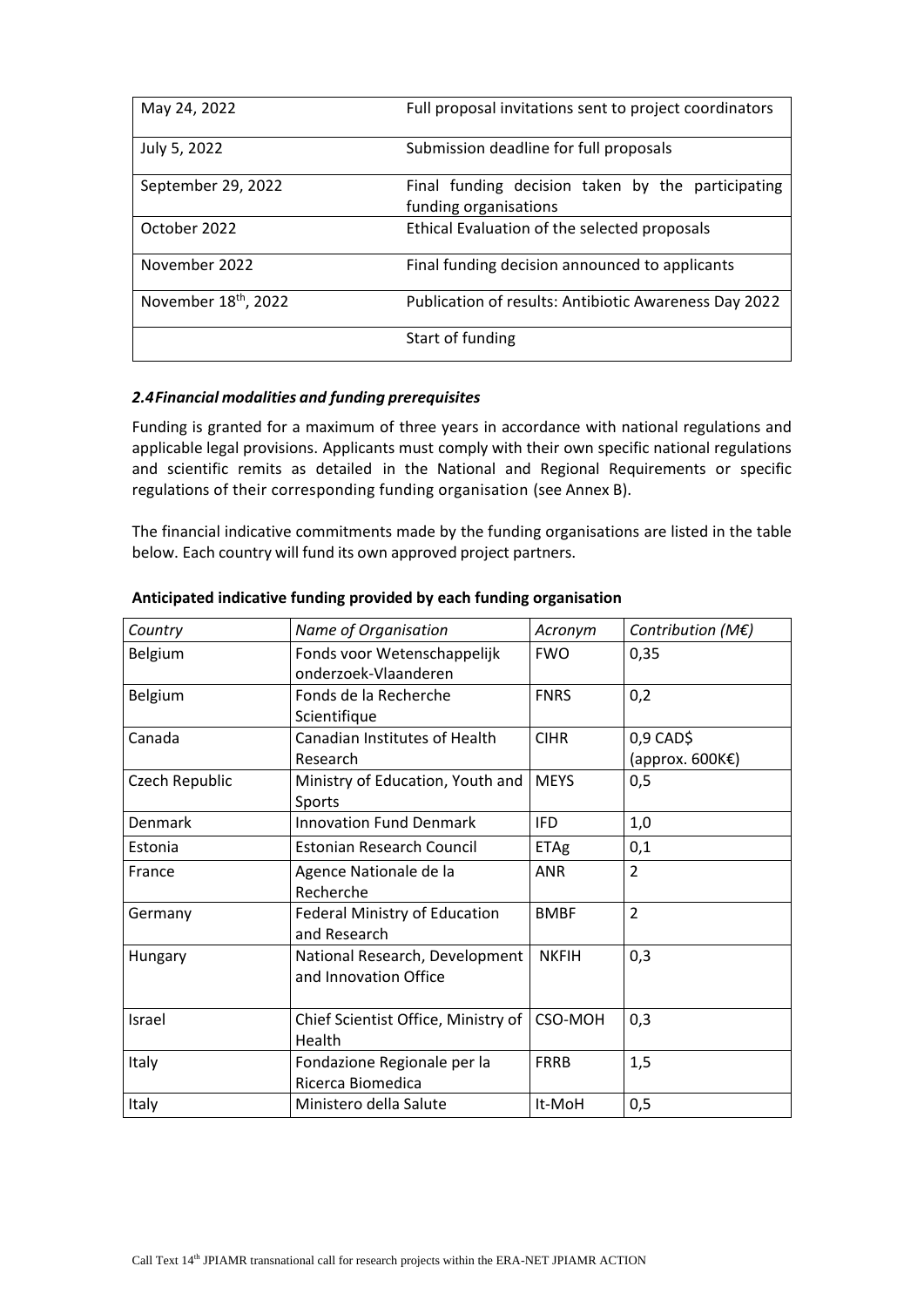| Latvia         | Valsts Izglitibas Attistibas<br>Agentura / Latvijas Zinatnes<br>padome (LZP) | VIAA/ LZP     | 0,6                                                        |  |
|----------------|------------------------------------------------------------------------------|---------------|------------------------------------------------------------|--|
| Lithuania      | Research Council of Lithuania                                                | <b>LMT</b>    | 0,2                                                        |  |
| Moldova        | Agentia Nationala Pentru<br>Cercetare Si Dezvoltare                          | <b>ANCD</b>   | 0,2                                                        |  |
| Poland         | Narodowe Centrum Nauki                                                       | <b>NCN</b>    | 0,5                                                        |  |
| Poland         | <b>National Centre for Research</b><br>and Development                       | <b>NCBR</b>   | 0,6                                                        |  |
| Spain          | Agencia Estatal de Investgacion                                              | AEI           | 0,8                                                        |  |
| Spain          | Instituto de Salud Carlos III                                                | <b>ISCIII</b> | $\mathbf{1}$                                               |  |
| Sweden         | Swedish Research Council                                                     | <b>SRC</b>    | 15 MSEK (approx. 1,4<br>$M\epsilon$ )                      |  |
| Sweden         | Swedish International<br>Development Cooperation<br>Agency                   | Sida          | $\mathbf{1}$                                               |  |
| Sweden         | The Sweden's innovation agency                                               | Vinnova       | 9 MSEK (approx. 0,9<br>$M\epsilon$ )                       |  |
| Switzerland    | <b>Swiss National Science</b><br>Foundation                                  | <b>SNSF</b>   | <b>MCHF</b><br>0,6<br>(approx.<br>$0,56 \text{ M}\epsilon$ |  |
| United Kingdom | <b>Medical Research Council</b>                                              | <b>MRC</b>    | £1.56M<br>(approx.                                         |  |
| United Kingdom | <b>Biotechnology and Biological</b><br><b>Sciences Research Council</b>      | <b>BBSRC</b>  | €1.8M)                                                     |  |
| United Kingdom | <b>Engineering and Physical</b><br><b>Sciences Research Council</b>          | <b>EPSRC</b>  |                                                            |  |

## *2.5 Contact persons*

The only official communication line of the proposal is between the Joint Call Secretariat (JCS) (French National Research Agency, [JPI-AMRCalls@agencerecherche.fr\)](mailto:JPI-AMRCalls@agencerecherche.fr) and the project coordinator. The project coordinator will be the person contacted by the Joint Call Secretariat during the application procedure, so he/she must forward this information to other participants. Each funding organisation has national contact persons who can be contacted for information about the specific national requirements (see Annex A).

Please note that country-specific requirements might apply to this call. Compliance with the national or institutional regulations specified in Annex B is mandatory. Applicants are strongly advised to contact their national funding organisation (see Annex A) prior to submitting a preproposal.

## **3. Evaluation**

International experts will perform a remote written evaluation of the proposals (minimum of two experts at the pre-proposal stage and three at the full proposal stage). Following the remote evaluation, the international experts will meet, agree on a consensus evaluation of the proposals and recommend the pre-proposals that should be invited to submit a full proposal or the full proposals that can be recommended for funding depending on the evaluation stage.

Pre-proposals and full proposals will be assessed according to specific evaluation criteria (see below).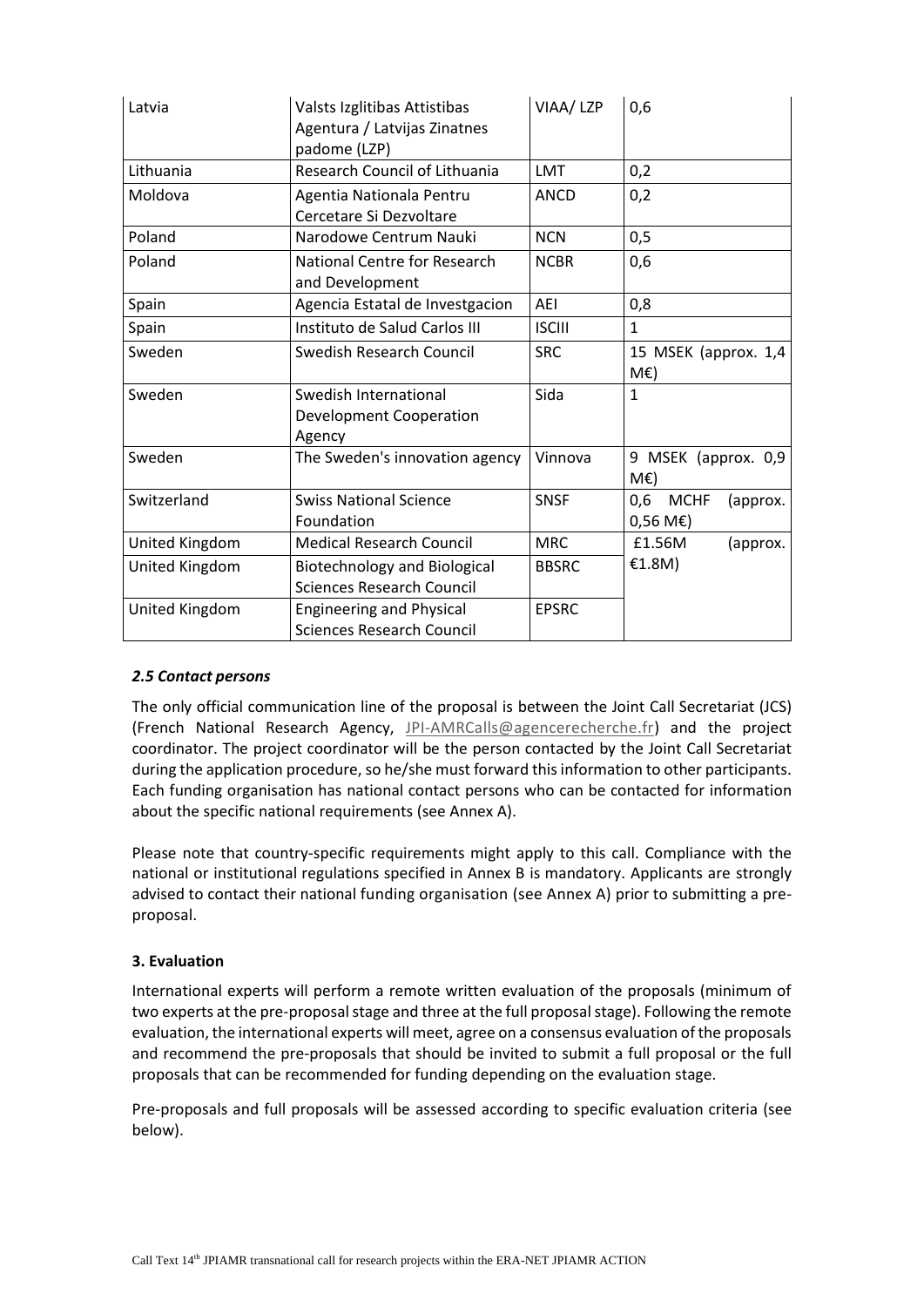A scoring system from zero (0) to five (5) will be used to evaluate the proposal's performance with respect to the different evaluation criteria.

#### *Scoring system:*

**0: Failure.** The proposal fails to address the criterion in question, or cannot be judged because of missing or incomplete information.

**1: Poor.** The proposal shows serious weaknesses in relation to the criterion in question.

**2: Fair.** The proposal generally addresses the criterion, but there are significant weaknesses that need corrections.

**3: Good.** The proposal addresses the criterion in question well but certain improvements are necessary.

**4: Very good.** The proposal addresses the criterion very well, but small improvements are possible.

**5: Excellent.** The proposal successfully addresses all aspects of the criterion in question, there are no suggestions for improvement.

#### *Evaluation criteria proposals:*

#### **1. Excellence**

| Criterium                                                                   |          | full<br>For |
|-----------------------------------------------------------------------------|----------|-------------|
|                                                                             | proposal | proposal    |
| a. Fit to the scope of the call.                                            | х        |             |
| b. Clarity and pertinence of the objectives.                                |          | х           |
| c. Credibility of the proposed approach and methodology, in relation to the |          | x           |
| research objectives.                                                        |          |             |
| d. Soundness and research base of the concept.                              |          | х           |
| e. Novelty, ambition, timeliness, and innovation.                           |          | х           |
| f. Excellence of the consortium                                             |          |             |

#### **2. Impact**

| <b>Criterium</b>                                                               | For pre- | full<br>For |
|--------------------------------------------------------------------------------|----------|-------------|
|                                                                                | proposal | proposal    |
| a. Impact of the proposal to improve the treatment of bacterial and fungal     | x        | х           |
| infections. Justification of the choice of pathogen should be robust and       |          |             |
| demonstrate strength of need.                                                  |          |             |
| b. Potential of the expected results for clinical, public health, and animal   | X        | x           |
| health, agriculture, or environmental benefit.                                 |          |             |
| c. Potential for fostering a longer term international network of researchers. | X        | x           |
| For example, bringing together specific know-how and/or innovative             |          |             |
| technologies, gathering a critical mass of patients or biological material,    |          |             |
| sharing of resources (models, databases, biobanks, etc.), and international    |          |             |
| comparisons.                                                                   |          |             |
| d. Potential reach of the project results, including dissemination and         |          | x           |
| communication measures. Accessibility of the proposed innovative strategy      |          |             |
| (different geographical areas, different populations)                          |          |             |
| e. Appropriateness of end user and stakeholder participation/engagement,       |          | x           |
| for example, policy makers, industry, patient organisation, health and         |          |             |
| veterinary care, farmers etc.                                                  |          |             |

#### **3. Quality and efficiency of the implementation**

| <b>Criterium</b> | For<br>pre- | For      | full |
|------------------|-------------|----------|------|
|                  | proposal    | proposal |      |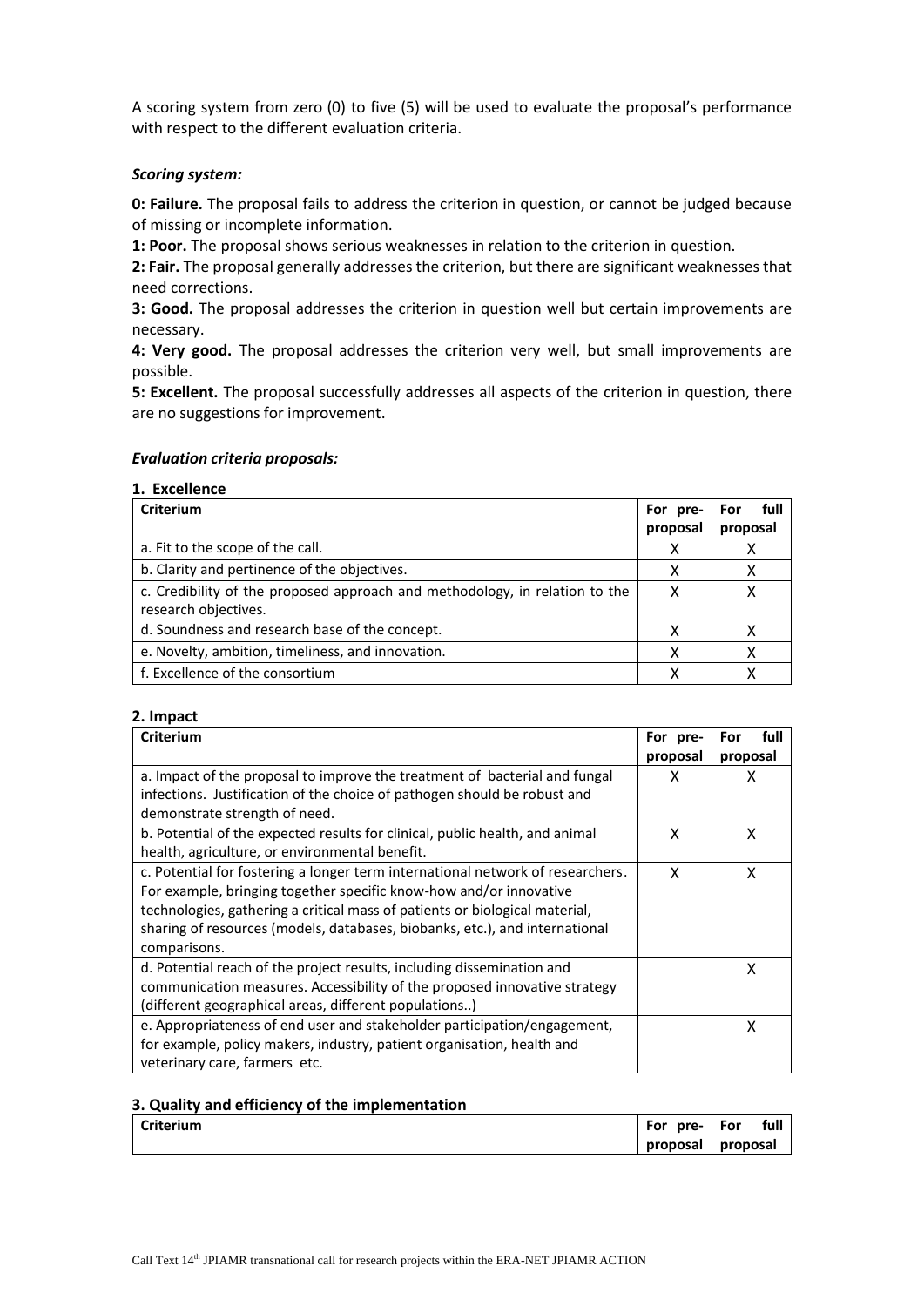| a. Coherence and effectiveness of the work plan, including appropriateness of<br>the allocation of tasks within the given timeframe.                                                                           | X | x |
|----------------------------------------------------------------------------------------------------------------------------------------------------------------------------------------------------------------|---|---|
| b. Adequate distribution of the tasks between the project partners<br>consideringthe needed expertise                                                                                                          | X | X |
| c. Strength of the transnational collaboration (balanced geographical<br>distribution of the tasks)                                                                                                            | X | X |
| d. Social and gender equity, cultural sensitivity and economic viability of the<br>project consortium and research proposal, including integrating demographic<br>and socioeconomic factors where appropriate. | X | X |
| e. Quality of the proposed Open Science practices, data management,<br>Intellectual Property management, and Freedom to Operate where<br>appropriate.                                                          |   | X |
| f. Appropriateness of the management and governance structures and<br>procedures, including risk and innovation management.                                                                                    |   | X |
| g. Potential exploitation (including strategy to identify and address potential<br>barriers) and relevance of the outcomes of the findings beyond the current<br>project. (long term strategy)                 |   | x |
| h. Contingency plan, including risk assessment and mitigation (including of<br>unforeseen circumstances like Covid-19).                                                                                        |   | X |
| i. Justification of the requested budget and cost-effectiveness of the project<br>(appropriate distribution of resources in relation to project's activities, partner<br>responsibilities and time frame).     |   | X |

Evaluation scores will be awarded for the three main criteria, and notsingularly for the different aspects listed below the criteria, although these different aspects will be taken into account in scoring the main criteria. In order for an application to be considered fundable, the threshold score for individual criteria is set at three (3) (of a maximum of five (5)). The overall threshold for the score for all three criteria together is set at nine (9). The maximum score that can be reached from all three criteria together is 15 points.

#### **Ethics and legal requirements**

Proposals selected for funding will undergo an ethics review by an Ethics Panel. At the full proposal stage, in addition to the scientific content and if relevant, a full description of stakeholder engagement (or a justification if this is not applicable), safety, animal studies, genetically modified organisms and microorganisms, environmental hazards and waste handling, data management, statistical methods, ethics and legal issues will be required. Applicants should anticipate this requirement, and ensure that they have consulted with relevant experts to verify the feasibility of the project, and that the proposal can be completed within the defined budget and within the prescribed time window. In the full proposal template a self-assessment checklist will need to be completed.

Each funded consortium must have all necessary ethics approvals for research on animals, and/or research involving human subjects or data/samples obtained from human subjects according to national/regional law and regulation and in compliance with EU Horizon 2020 rules before initiation of such research. Applications for ethics approval and ethics approvals should be made available immediately to the JPIAMR secretariat upon request. JPIAMR may perform an ethics review of the research at any time (evaluation and/or follow-up of the funded projects).

Project coordinators must inform the JPIAMR secretariat as well as the funders supporting the project if ethics approvals are denied. The notification should be communicated no more than 2 weeks after the rejection and the proposed rescue plan (new request for ethics approval,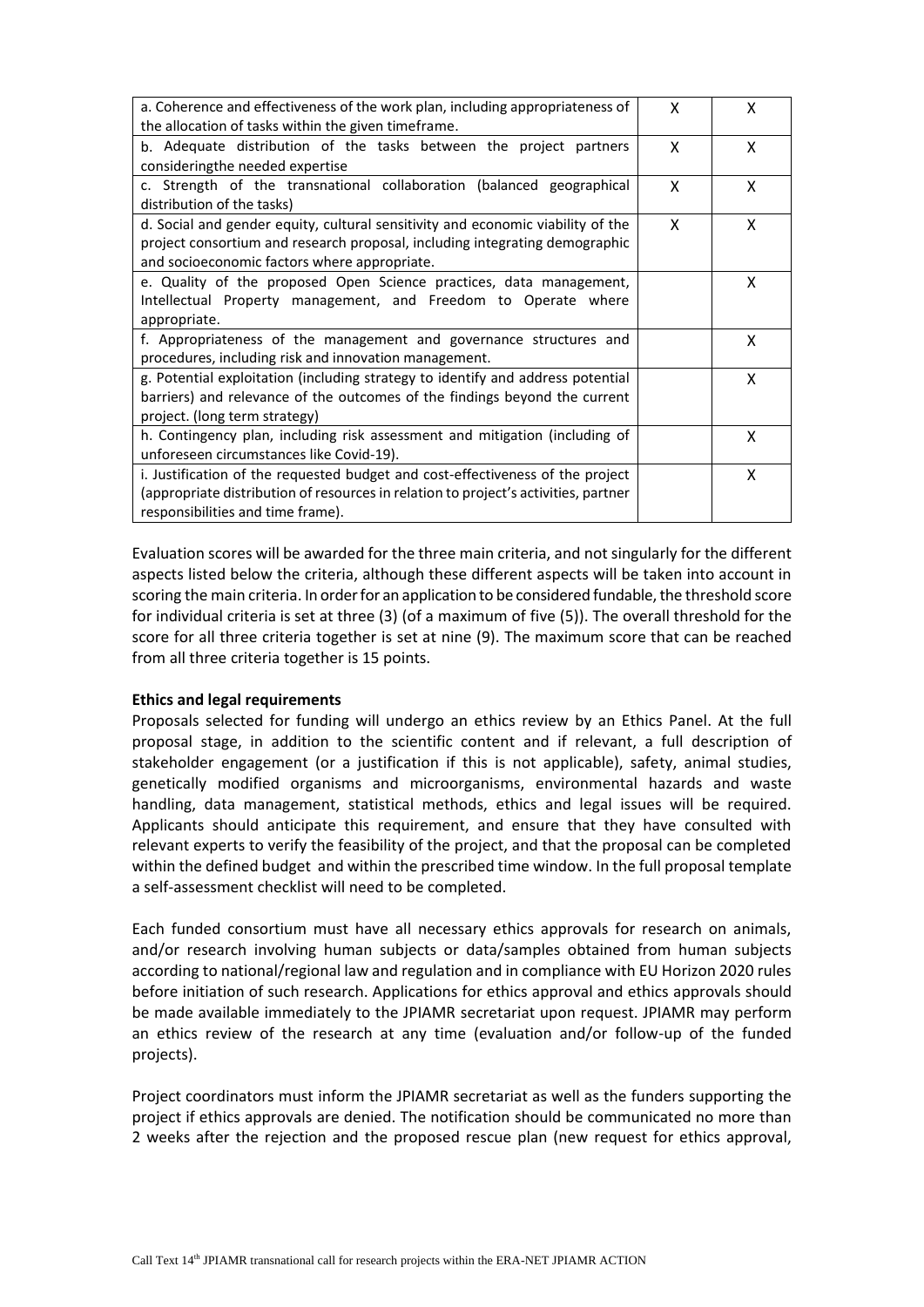modification of the workplan/ project scope) must be approved by the funders supporting the project.

Any partner of a consortium in breach of research ethics regulation will subject the whole project for re-evaluation by all funding organisations of the project resulting in potential inhibition of all activities, withdrawal of funds, cancelling of contracts, and /or legal action or other sanctions according to national law.

#### **Social and gender equity, cultural sensitivity and economic viability**

It is important that consortia and research proposals are founded upon principles of social and gender equity, cultural sensitivity and economic viability. Consortia are highly encouraged to apply these principles to the composition, leadership and management of research projects. Especially where LMICs are involved in the proposal, the impact to improving health and wellbeing should be considered.

Where relevant, research projects are expected to apply an intersectional and multidimensional approach by integrating sex, gender and other individual and population-level determinants of health (such as age, socio-economic status, ethnicity, religion, class, caste, and other factors) into the project's design, implementation, monitoring, evaluation and knowledge translation activities.

Research projects are expected to consider individual and population-level determinants of health when collecting and analysing data to design and/or implement interventions in ways that are accessible and affordable to target beneficiaries, to systematically capture and report on sex, gender, and other relevant factors in the project research outputs, and to meaningfully engage the participation of targeted marginalised groups in the research activities.

## **4. Decision of project to be funded**

After peer review of the pre-proposals, selected consortia will be invited by e-mail from the JCS to submit a full proposal. The final funding decision will be taken by the Call Steering Group based on the review and the recommendation by the Peer Review Panel, and will be subject to budgetary considerations and ethical review.

#### **5. Reporting requirements and other obligations of JPIAMR grantees**

Overall project monitoring will be the responsibility of the JPIAMR secretariat. On behalf of the project consortium, the coordinator is required to submit reports to JPIAMR according to the Monitoring policy for JPIAMR funded projects and networks. The following must be submitted:

- A mid-term Report, on behalf of the consortium, 18 months after the project start.
- A final report on the consortium, on behalf of the consortium, within 2 months of the end of the consortium.
- An ex-post report three years after the closure of the consortium.

The monitoring outcomes will be collected and made accessible to all funding organisations. In addition, the monitoring of each funded project may also be done through review seminars.

The JPIAMR secretariat will contact the coordinator one month in advance of reporting deadlines and provide them with a link to the JPIAMR reporting system.

Outside of the above-listed reports, Grantees have an obligation to supply the JPIAMR with updated information of the consortium and its results, if requested.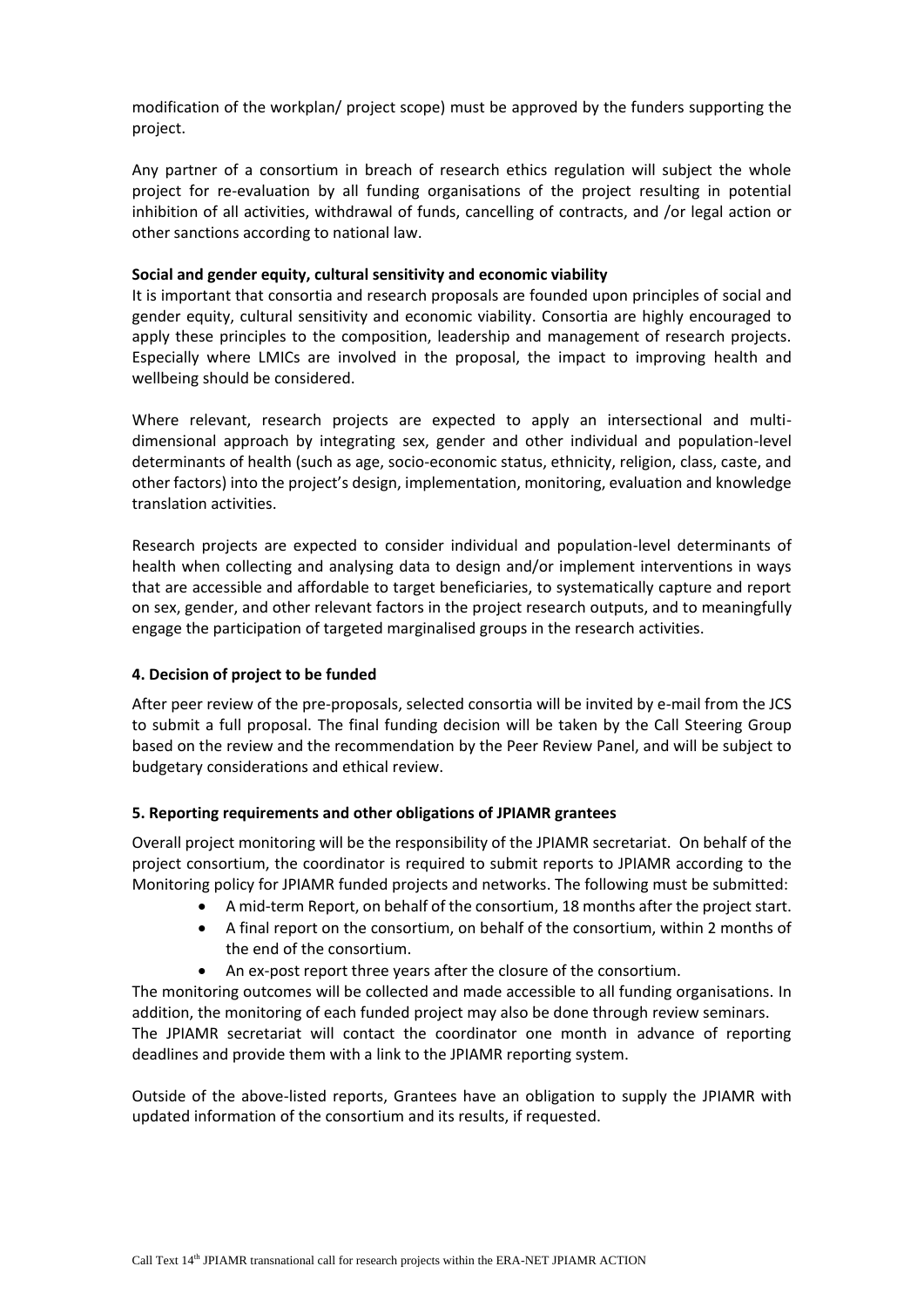In addition to these central reporting obligations, each research team will be requested to comply with the reporting rules of its national funding organisation. In accordance with those specific national/regional or institutional regulations, each participant may also be required to submit periodical and final financial and research reports to their funding organisations (See Country-specific information in Annex B).

#### **6. Intellectual Property**

The ultimate goal of Joint Programming is to bring together national research efforts in order to make better use of public R&D resources and to tackle common global challenges more effectively in selected key areas.

For Joint Programming activities to contribute effectively to socioeconomic progress, the results of the research activities must be exploited. This requires appropriate identification and protection of the intellectual property being generated and effective knowledge transfer. Any particular protection and exploitation strategy should be agreed before the research activities start. The ten principles of [Socially Responsible Licensing](https://www.nfu.nl/sites/default/files/2020-08/19.4511_Ten_principles_for_Socially_Responsible_Licensing_v19-12-2019.pdf) (SRL) should be part of this strategy.

Depending on the nature of the research and on the interests of the different parties, if there are opportunities for exploitation, it is recommended that parties decide in advance on either adopting a common exploitation strategy or leaving exploitation of results to the party best placed to commercialise it, with appropriate compensation mechanisms for the contributing parties. Please see section 7 for a link to a simplified consortium agreement template, available on the DESCA website. National rules and regulations may apply, please consult Annex B.

## **7. Consortium Agreement**

The consortium partners of each funded project are required to set up and sign a consortium agreement (CA) in order to deal with any other issues related to the role, tasks and responsibilities within the consortium, the protection of intellectual property, and where applicable how the consortium will address the ten principles of [SRL.](https://www.nfu.nl/sites/default/files/2020-08/19.4511_Ten_principles_for_Socially_Responsible_Licensing_v19-12-2019.pdf) The CA needs to be in accordance with the national funding rules of the respective funding organisations - see Annex B. Upon request, this consortium agreement must be made available to the concerned funding organisations.

The CA must address (as a minimum), the following points:

- common start date and duration of the research project;
- organisation and management of the project;
- role, tasks, and responsibilities of each partner;
- the resources and funding;
- confidentiality and publishing;
- Intellectual Property Rights (if applicable);
- how the ten principles of Socially Responsible Licensing will be addressed (if applicable);
- decision making within the consortium;
- handling of internal disputes;
- the liabilities of the research partners towards one another (including the handling of default of contract).

Any issues regarding funding are a bilateral matter between each project partner and the relevant funding organisation and should be excluded from the CA. The CA together with any other information required by national/regional regulations must be made available on request to the national funding organisations and the JPIAMR secretariat.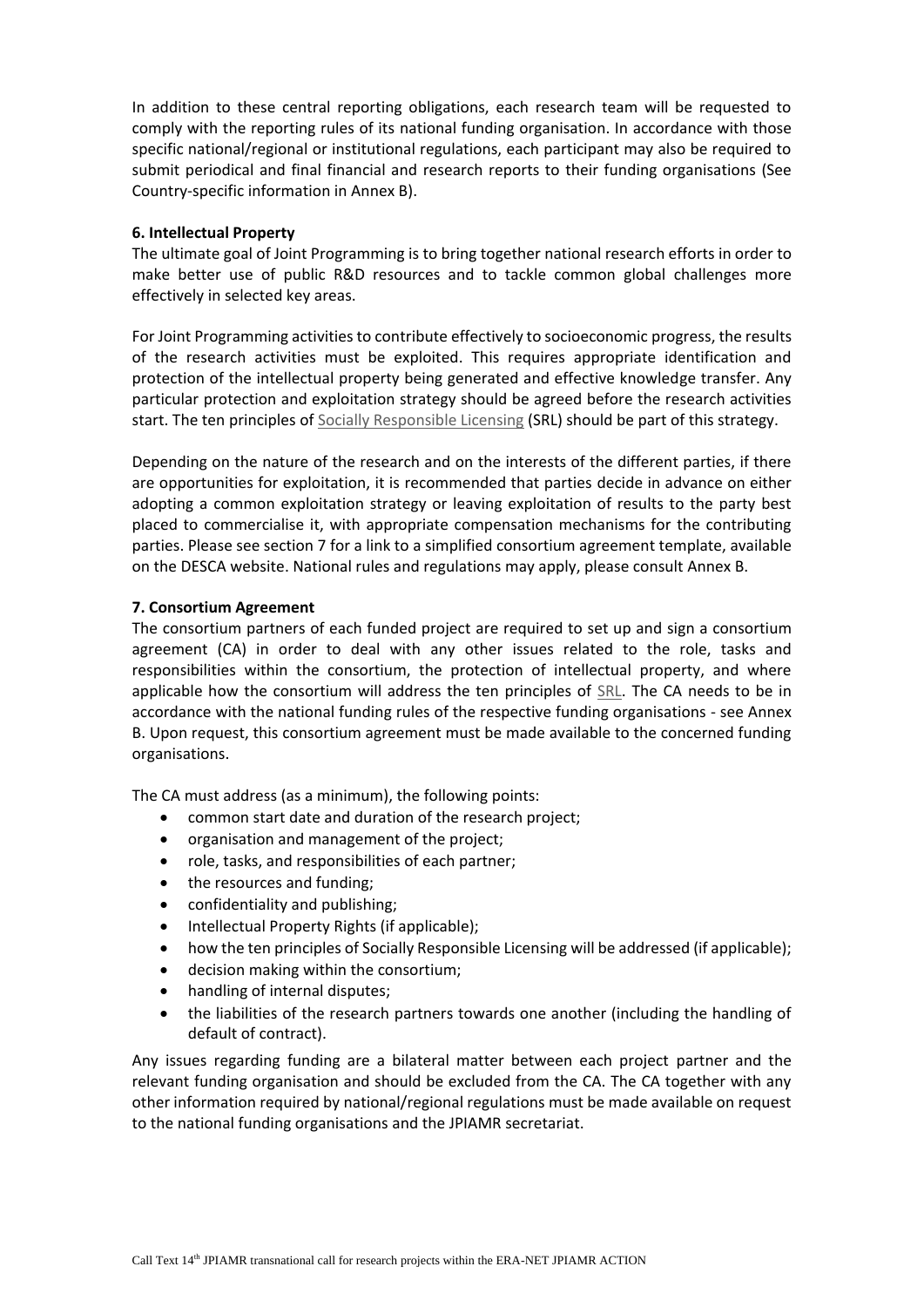Please see the [DESCA website](http://www.desca-2020.eu/) for further information on the development of a simplified consortium agreement under the Horizon 2020 Framework.

#### **8. Open access and FAIR data**

Following the ambitions of open access, researchers involved in JPIAMR funded projects must ensure that science and society can be made aware of the information about the project as early as possible in the research process.

In cases where there is information that cannot be shared (either by open access publication, or by sharing of data or biological materials), this must be explained, and substantiated in the JPIAMR reporting (e.g, temporary confidentiality may be accepted in the case of commercial exploitation).

## Publications (open access):

Unless it goes against their legitimate interests, each beneficiary must  $-$  as soon as possible  $$ disseminate its results by disclosing them to the public by appropriate means (other than those resulting from protecting or exploiting the results), including in scientific publications (in any medium).

The JPIAMR promotes Green, Diamond and Gold Open Access measures, as recommended by the EC Recommendation on Open Access policies for Member States ( $17<sup>th</sup>$  July 2012), towards Horizon 2020. Each participant may also be required to comply with the Open Access policy of its funding organisation (See country-specific information in Annex B).

In the context of the JPIAMR, the following policy applies:

- Publishing costs in an open access context, related to scientific results obtained in the context of a JPIAMR project, should, in principle, be considered eligible. National funding regulations may apply (see country-specific requirements in Annex B).
- Authors are encouraged to retain their copyright or, in case of transfer of copyright to third parties, at least to retain the right to disseminate via open access. National funding regulations may apply (see country-specific requirements in Annex B).

#### Research data (FAIR):

JPIAMR requires grant holders to make their data as much as possible Findable, Accessible, Interoperable, and Reusable (FAIR). FAIR data may also be open data, however, restricted access to FAIR data is also possible. FAIR data allow researchers to verify research results and reuse data in future research. FAIR research data can typically be accessed, mined, exploited, reproduced and disseminated: under certain conditions, or free of charge for the user (=open). Also biological materials (biospecimens, microbial strains/samples, molecular derivatives) need to be FAIR. This may be done by describing the biomaterials with metadata (and these are digital).

In the context of the JPIAMR, the following policy applies:

- JPIAMR expects researchers to create reusable research data and biological materials, and to maximize the opportunities to make the research data generated from their scientific work available.
- In case that data originates from ongoing projects, the funding conditions related to those projects needs to be taken into account. These conditions cannot be overruled by conditions for new projects.
- At the end of the project, the consortium needs to provide information on how the data and/or biological materials can be found (e.g. catalogue), where they are stored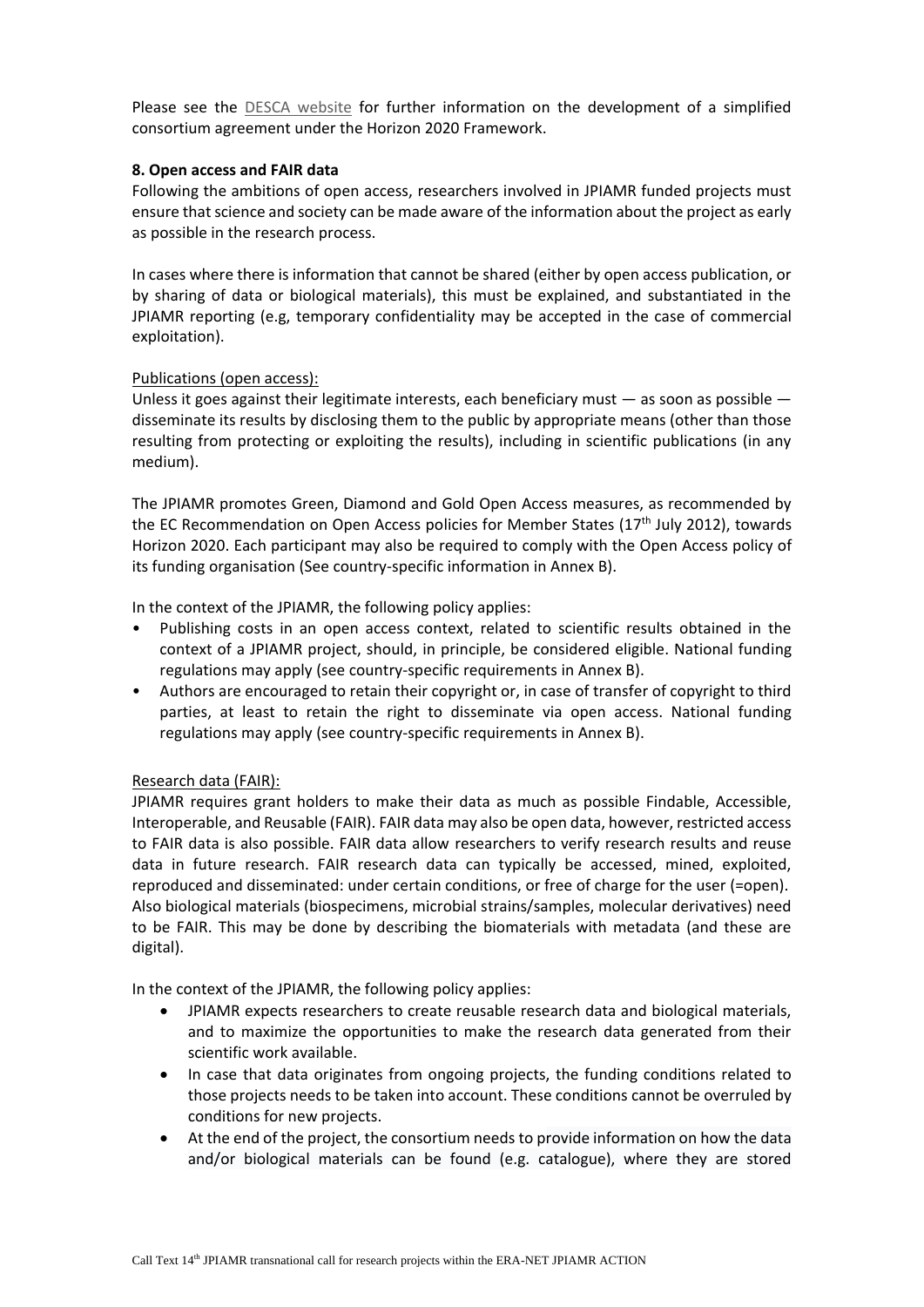(repository), the conditions for access or use to the resources (e.g. open or restricted access).

What needs to be done in the application phase?

- Check the requirements for data management and data sharing of the relevant national funder;
- Plan the collection of research data, and biomaterials. Start planning a DMP (data management plan); consult a data expert; look for services from research infrastructures.
- Search for reusable data and biomaterials; ask for permission to use these.
- Take costs for data management and infrastructure into account when planning the budget.

Further information can be found at the JPIAMR website.

The Science Europe 'Practical Guide to the International Alignment of research Data Management' with (1) core requirements for data management, allowing funders and research institutes to align their RDM requirements and template; (2) criteria for the selection of trustworthy repositories for storing and sharing research data.

[https://www.scienceeurope.org/media/jezkhnoo/se\\_rdm\\_practical\\_guide\\_final.pdf](https://www.scienceeurope.org/media/jezkhnoo/se_rdm_practical_guide_final.pdf) 

The Horizon 2020 Guidelines with indications on how researchers can comply with their responsibilities regarding research data quality, sharing and security:

'Guidelines on Open Access to Scientific Publications and Research Data in Horizon 2020' [http://ec.europa.eu/research/participants/data/ref/h2020/grants\\_manual/hi/oa\\_pilot/h2020](http://ec.europa.eu/research/participants/data/ref/h2020/grants_manual/hi/oa_pilot/h2020-hi-oa-pilot-guide_en.pdf) [hi-oa-pilot-guide\\_en.pdf](http://ec.europa.eu/research/participants/data/ref/h2020/grants_manual/hi/oa_pilot/h2020-hi-oa-pilot-guide_en.pdf)

The BBMRI services for ethical, legal and societal issues (ELSI) [http://www.bbmri](http://www.bbmri-eric.eu/services/common-service-elsi/)[eric.eu/services/common-service-elsi/](http://www.bbmri-eric.eu/services/common-service-elsi/)

#### **9. General Data Protection Regulation (GDPR)**

By submitting an application, the applicants consent to the use, processing and retention of their personal data<sup>[1]</sup>, in accordance with article 6.1 (e) and (c) of the General Data Protection Regulation (GDPR) (2016/679) and for the purposes of:

- processing and evaluating the application where processing shall be lawful only if and to the extent that processing is necessary for the performance of a task carried out in the public interest or in the exercise of official authority vested in the controller;
- administering any subsequent funding award;
- managing the relationship between the applicant and the Funding Organisations ;
- analysing and evaluating the call;

-

- providing aggregate data to national and European surveys and analyses on the funded projects;

*<sup>[1]</sup> Last name, first name of the researchers, date of birth, professional contact information, degree(s), position (current and previous), fields of activity, place of work, organisation, address(es), curriculum vitae, ORCID number, name and reference of projects, pre-proposals, project proposals (scientific document, administrative and financial appendix).*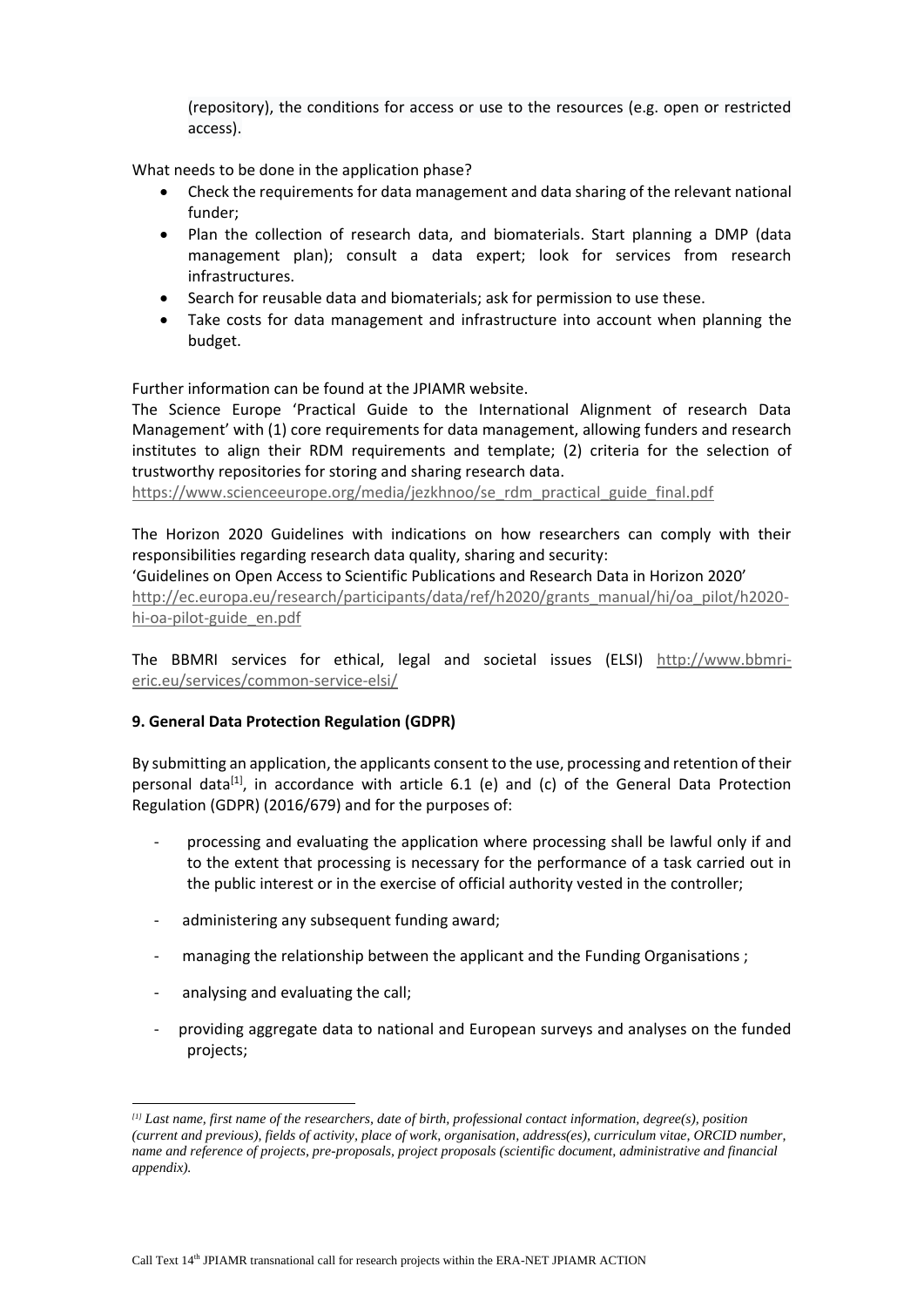and complying with audits that may be initiated by the Funding Organisations and the European Commission (or its agencies).

In addition, by submitting an application, the applicants agree to share their personal data<sup>[1]</sup> with funders based outside the European Economic Area and with third parties such as evaluators (some of which may be based outside the European Economic Area) in relation to the above activities.

Funders and third parties may link the data that applicants provide in the application with national, bibliographic or external research funding data which is available through public subscription based databases (e.g. Scopus, Web of Science, etc.) or other national / open datasets.

#### **10. Privacy**

Responding to a JPIAMR call for proposals, both as coordinator or partner, gives JPIAMR and associated funding organisations the right to use and store the information submitted for analysis of the call success rate, national response rate, etc. Information will only be shared between the associated funding organisations and the JPIAMR secretariat, except for consortia including partners applying for funding from a Swedish Funder (SRC or Sida). For those consortia, the applications (pre and full proposals) may be made available upon request after the publication of the funding decision. No individual/private data will be published.

Accepting a JPIAMR grant award and associated grant contract from a national funding organisation gives JPIAMR and associated funding organisations the right to store, share, and analyse information on beneficiaries and consortia (rules may differ between different countries). Composition of the awarded consortia (Principal investigators, Institution) as well as the title, acronym and abstract of funded projects will be published and openly accessible. No data will be shared with third parties or commercial entities without the formal consent of the project coordinators, except for consortia including partners applying for funding from a Swedish Funder (SRC or Sida). For those consortia, the applications (pre and full proposals) may be made available upon request after the publication of the funding decision.

#### **11. Acknowledgements**

-

All results disseminated by the funded projects (in any form, including electronic) should acknowledge funding from the JPIAMR and include the following text: *This project (project acronym/name) has been supported by (name of the national funder) under the framework of the JPIAMR - Joint Programming Initiative on Antimicrobial Resistance*.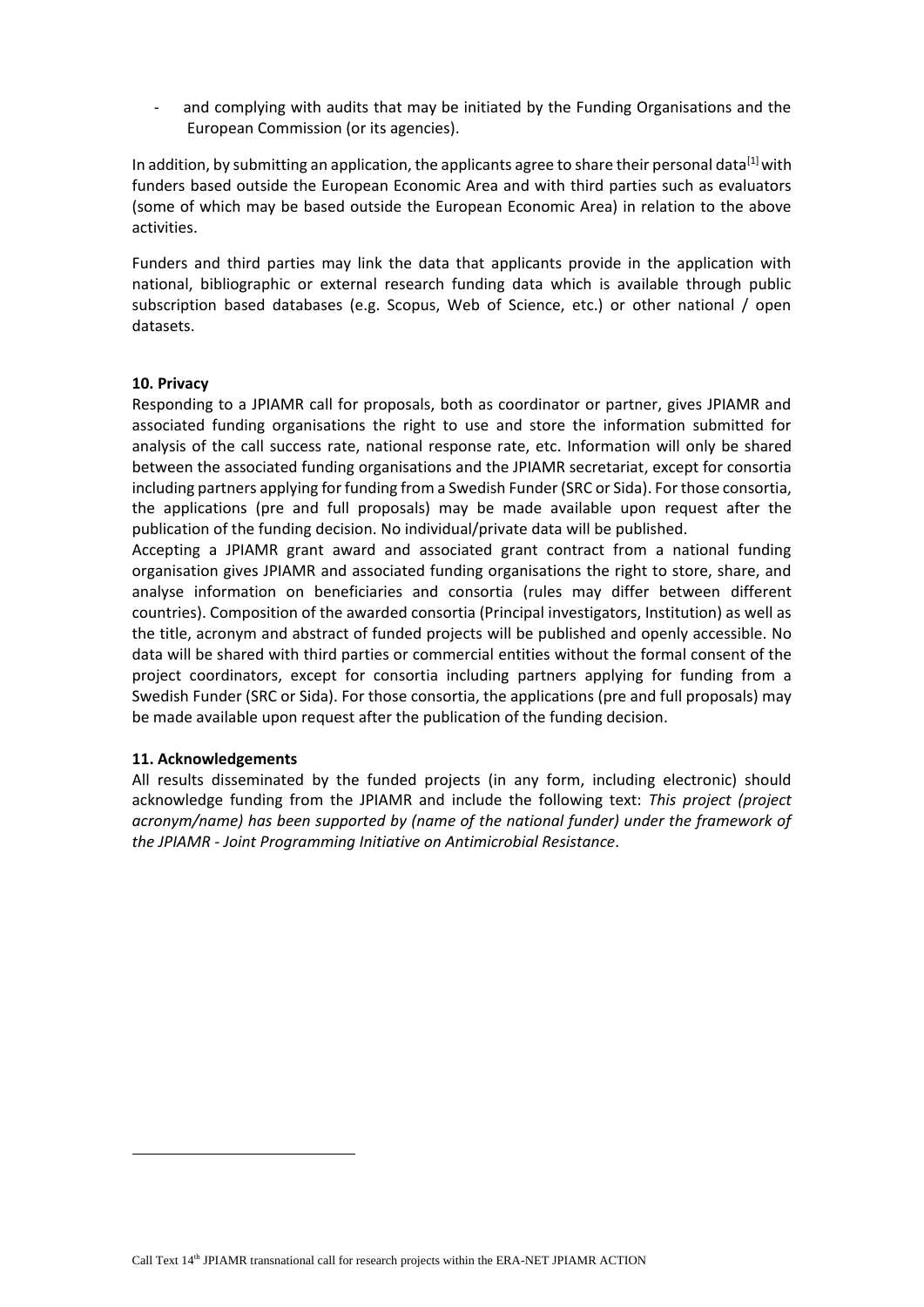# **Annex A: National contact persons for each party providing funding**

| Country           | Funding org.              | Contact person(s)                                                                                                                           | <b>Email</b>                                                                               | <b>Telephone</b>                                            |
|-------------------|---------------------------|---------------------------------------------------------------------------------------------------------------------------------------------|--------------------------------------------------------------------------------------------|-------------------------------------------------------------|
| Belgium           | <b>FWO</b>                | <b>Toon Monbaliu</b>                                                                                                                        | eranet@fwo.be                                                                              | +32 (0)2 550 15 70                                          |
| Belgium           | <b>FNRS</b>               | <b>Florence Quist</b><br>Joël Groeneveld                                                                                                    | international@frs-fnrs.be                                                                  | +32 (0)2 504 93 51<br>+32 (0)2 504 92 70                    |
| Canada            | <b>CIHR</b>               | <b>Contact Centre</b>                                                                                                                       | support-soutien@cihr-irsc.gc.ca                                                            | +1 613.954.1968                                             |
| Czech<br>Republic | <b>MEYS</b>               | Daniel Hanspach                                                                                                                             | Daniel.Hanspach@msmt.cz                                                                    | +420 234 811 360                                            |
| Denmark           | <b>IFD</b>                | Martin Kyvsgaard<br>International<br>Investment Officer<br>Marlene Fredborg<br><b>Investment Officer</b><br>International<br>Collaborations | Martin.kyvsgaard@innofond.dk<br>Marlene.fredborg@innofond.dk<br>internationale@innofond.dk | +45 61905081<br>+45 61905052                                |
| Estonia           | ETAg                      | Argo Soon<br>Margit Suuroja                                                                                                                 | argo.soon@etag.ee<br>margit.suuroja@etag.ee                                                | +372 730 0372<br>+372 731 7360                              |
| France            | ANR                       | Séverine Olivier<br>Ingrid Pfeifer<br>Sophie Gay                                                                                            | JPI-AMRCalls@agencerecherche.fr                                                            | +33 1 73 54 81 74<br>+33 1 78 09 80 22<br>+33 1 78 09 80 39 |
| Germany           | <b>DLR</b>                | Barbara Junker<br>Akin Akkoyun                                                                                                              | Barbara.junker@dlr.de<br>Akin.akkoyun@dlr.de                                               | +49 228 3821 1274<br>+49 228 3821 1864                      |
| Hungary           | <b>NKFIH</b>              | Dr. Klára Horváth                                                                                                                           | klara.horvath@nkfih.gov.hu                                                                 | +36 18963748                                                |
| Israel            | CSO-MOH                   | Ronit Meyuhas<br>Irit Allon                                                                                                                 | Ronit.meyuhas@moh.gov.il<br>Irit.allon@moh.gov.il                                          | +97225082159<br>+97225082167                                |
| Italy             | <b>FRRB</b>               | Paola Bello, Carmen<br>De Francesco<br>Giusi Caldieri                                                                                       | progetti@frrb.it                                                                           | +39 02 67650174                                             |
| Italy             | It-MoH                    | Maria Josè Ruiz<br>Alvarez<br>Chiara Ciccarelli                                                                                             | mj.ruizalvarez-esterno@sanita.it<br>c.ciccarelli@sanita.it                                 | +39 06 5994 3214<br>+39 06 4990 6836<br>+39 06 59943919     |
| Latvia            | <b>VIAA</b><br><b>LZP</b> | <b>Uldis Berkis</b><br>Arnis Kokorēvičs                                                                                                     | Uldis.Berkis@viaa.gov.lv<br>arnis.kokorevics@lzp.gov.lv                                    | +371-29472349<br>+371-29473753                              |
| Lithuania         | LMT                       | Živilė Ruželė                                                                                                                               | Zivile.ruzele@lmt.lt                                                                       | +37067614383                                                |
| Moldova           | ANCD                      | Vadim latchevici<br>Olga Davidenco                                                                                                          | vadim.iatchevici@ancd.gov.md<br>olga.davidenco@ancd.gov.md                                 | +373 22 270-445                                             |
| Poland            | <b>NCN</b>                | Monika Pobiega<br>Jolanta Palowska                                                                                                          | monika.pobiega@ncn.gov.pl<br>jolanta.palowska@ncn.gov.pl                                   | +48 123419176<br>+48 695211478                              |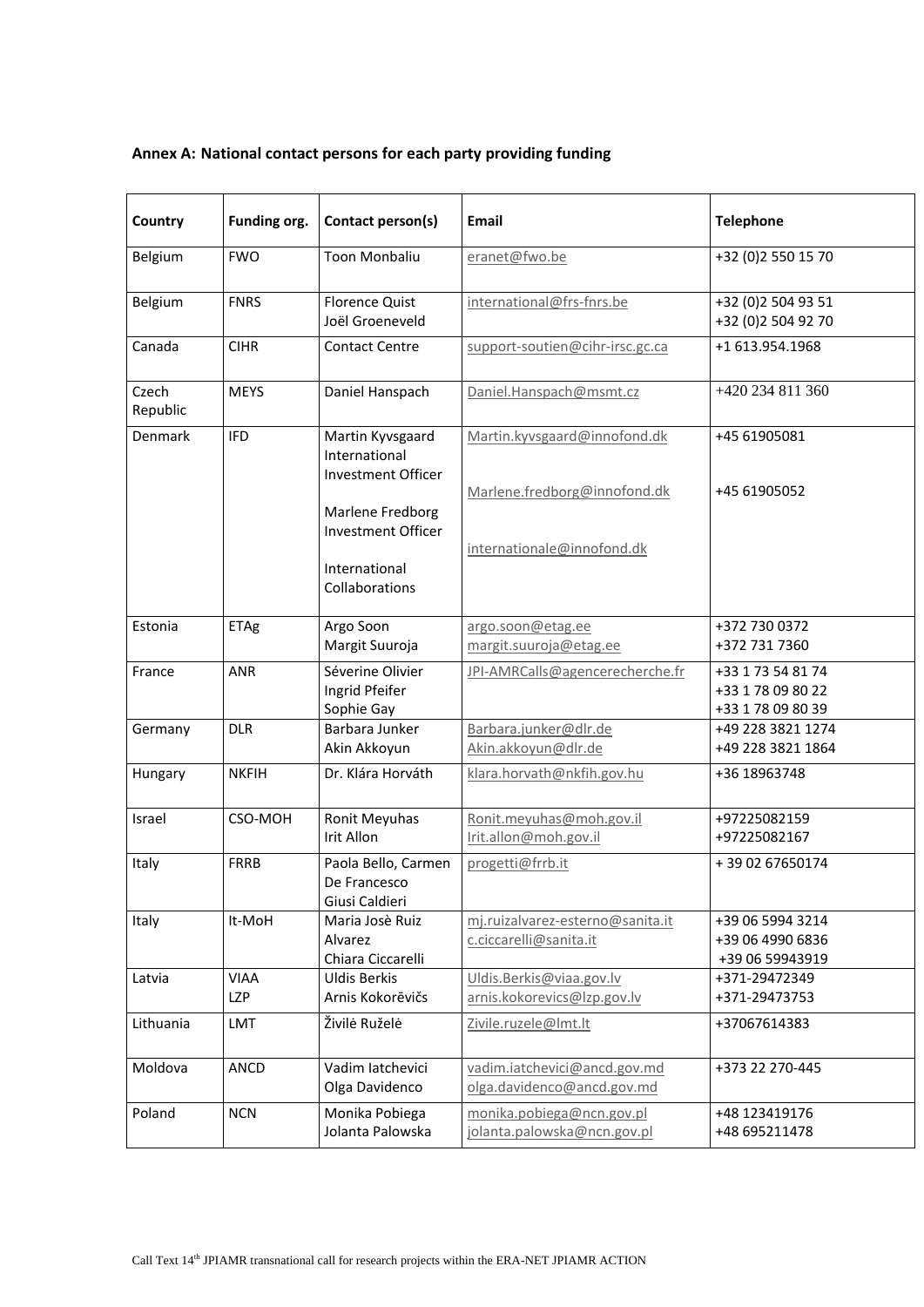| Poland            | <b>NCBR</b>                               | Marcin Chmielewski                                       | marcin.chmielewski@ncbr.gov.pl                                                               | +48 22 39 07 109<br>+48 571 226 666 |
|-------------------|-------------------------------------------|----------------------------------------------------------|----------------------------------------------------------------------------------------------|-------------------------------------|
| Spain             | AEI                                       | Jesús Sanz<br>Esther Chacón                              | amr@aei.gob.es<br>esther.chacon@aei.gob.es                                                   | +34 916037105                       |
| Spain             | <b>ISCIII</b>                             | Cándida Sanchez<br>Barco                                 | cbarco@isciii.es                                                                             | +34 918222063                       |
| Sweden            | <b>SRC</b>                                | Kristian Haller                                          | Kristian.haller@vr.se                                                                        | +46 8 546 12 307                    |
| Sweden            | Sida                                      | Markus Moll                                              | Markus.Moll@sida.se                                                                          | +46721434246                        |
| Sweden            | Vinnova                                   | Malin Eklund<br>Pontus von Bahr                          | malin.eklund@vinnova.se<br>pontus.vonbahr@vinnova.se                                         | +46 8 473 32 02<br>+46 8 473 30 91  |
| Switzerland       | SNSF                                      | Barbara Flückiger<br>Schwarzenbach                       | barbara.flueckiger@snf.ch                                                                    | +41 (0)31 308 23 40                 |
| United<br>Kingdom | UKRI: MRC<br><b>BBSRC</b><br><b>EPSRC</b> | Carolyn Johnson<br>Stephen Webb<br><b>Matthew Weaver</b> | Carolyn.Johnson@mrc.ukri.org<br>Stephen.webb@bbsrc.ukri.org<br>Matthew.Weaver@epsrc.ukri.org |                                     |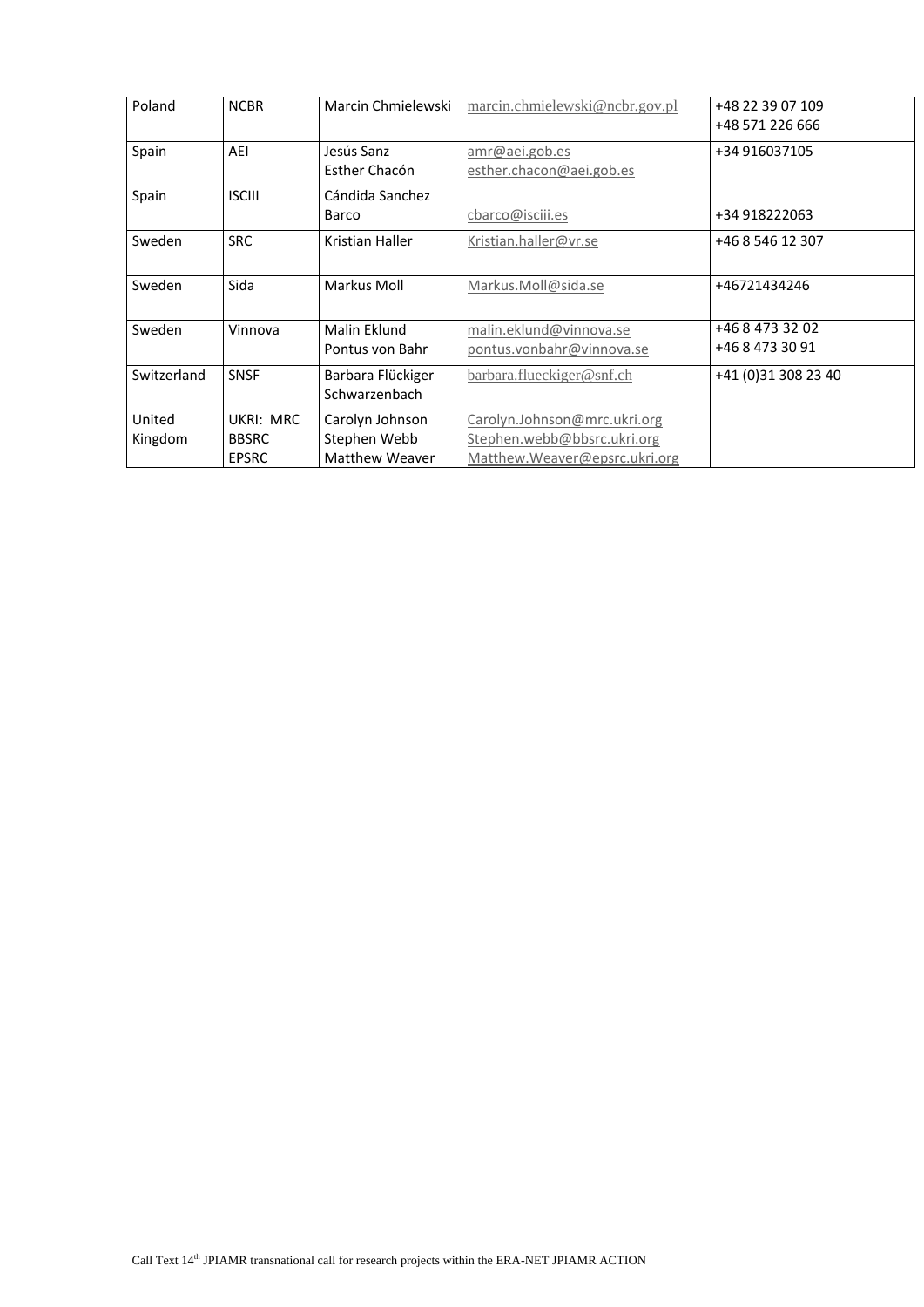# **Annex B: National Rules and Requirements**

Please note that this is only a summary. Refer to the national websites and contact the respective national contact persons for full details.

| Belgium - FWO          |                                                                                                                                                                                                                                                                                                                                                                                                                       |
|------------------------|-----------------------------------------------------------------------------------------------------------------------------------------------------------------------------------------------------------------------------------------------------------------------------------------------------------------------------------------------------------------------------------------------------------------------|
|                        | Fonds voor Wetenschappelijk onderzoek-Vlaanderen                                                                                                                                                                                                                                                                                                                                                                      |
| Specific National/     | <b>Involved regional Funding Programmes:</b>                                                                                                                                                                                                                                                                                                                                                                          |
| <b>Regional rules</b>  | Both the FWO Strategic Basic Research Projects (SBO), next to the more<br>fundamental junior/senior research projects (FO), are integrated in this call, each<br>with their specific eligibility conditions. It is, in the light of the projects eligibility,<br>of utmost importance to respect the appropriate regulations. For example when<br>it comes to the mandatory valorisation aspect for the SBO projects. |
|                        | It is consequently strongly advised to contact the FWO contact point (see Annex<br>A), in order to verify the eligibility of the proposals and avoid ineligible<br>projects/research consortia.                                                                                                                                                                                                                       |
|                        | Who is eligible for FWO funding?                                                                                                                                                                                                                                                                                                                                                                                      |
|                        | The eligibility of institutions and its researchers can be verified in the relevant<br>regulations:                                                                                                                                                                                                                                                                                                                   |
|                        | > For Fundamental research, see articles 10-12                                                                                                                                                                                                                                                                                                                                                                        |
|                        | → For Strategic Basic Research, see articles 4-8                                                                                                                                                                                                                                                                                                                                                                      |
| <b>Eligible costs</b>  | Minimum and/or maximum project duration:                                                                                                                                                                                                                                                                                                                                                                              |
|                        | Projects may last up to 36 months, which implies the funding has to be budgeted<br>and spent accordingly. Extensions are not allowed in this phase.                                                                                                                                                                                                                                                                   |
|                        | Minimum and/or maximum funding per project:                                                                                                                                                                                                                                                                                                                                                                           |
|                        | The maximum requested budget per partner amounts to 350.000 EUR (incl.<br>overhead).                                                                                                                                                                                                                                                                                                                                  |
|                        | Beware, the funding rules differ per FWO funding channel (FO and SBO):                                                                                                                                                                                                                                                                                                                                                |
|                        | - FO: a 6% structural overhead should be calculated on the direct costs. E.g., a<br>practical example: if the sum of all project costs (personnel, consumables, travel,<br>etc.) amount to 300.000 EUR, then the overhead will amount to 18.000 EUR (6%<br>of 300.000 EUR) and the total requested cost 318.000 EUR. This total requested<br>cost may never exceed 350.000 EUR.                                       |
|                        | - SBO: The SBO cost model applies. However, in this framework, and following a                                                                                                                                                                                                                                                                                                                                        |
|                        | similar method like the fundamental projects (FO), an overhead rate has to be<br>applied on the project costs. SBO overhead can go up to 17% and is determined                                                                                                                                                                                                                                                        |
|                        | by the researchers' host institution.                                                                                                                                                                                                                                                                                                                                                                                 |
| <b>Additional</b>      | When the FWO SBO project channel is chosen, the researchers are asked to                                                                                                                                                                                                                                                                                                                                              |
| documents              | provide proactively, and before the pre-proposal submission deadline, a concise                                                                                                                                                                                                                                                                                                                                       |
| required               | - but to the point - valorisation plan to the FWO (no fixed format, max. 1-2 A4-                                                                                                                                                                                                                                                                                                                                      |
|                        | pages), which i) clarifies the valorisation context within Flanders (and also                                                                                                                                                                                                                                                                                                                                         |
|                        | internationally preferably), and ii) mentions the involved - and specific - actors<br>from Flanders. This document can be sent towards the eranet@fwo.be email                                                                                                                                                                                                                                                        |
|                        | address. Failure to comply with this requirement can lead to ineligibility.                                                                                                                                                                                                                                                                                                                                           |
| <b>Eligible</b><br>One | All health settings are eligible, if the type of research fits the appropriate FWO                                                                                                                                                                                                                                                                                                                                    |
| <b>Health settings</b> | funding channels' scope.                                                                                                                                                                                                                                                                                                                                                                                              |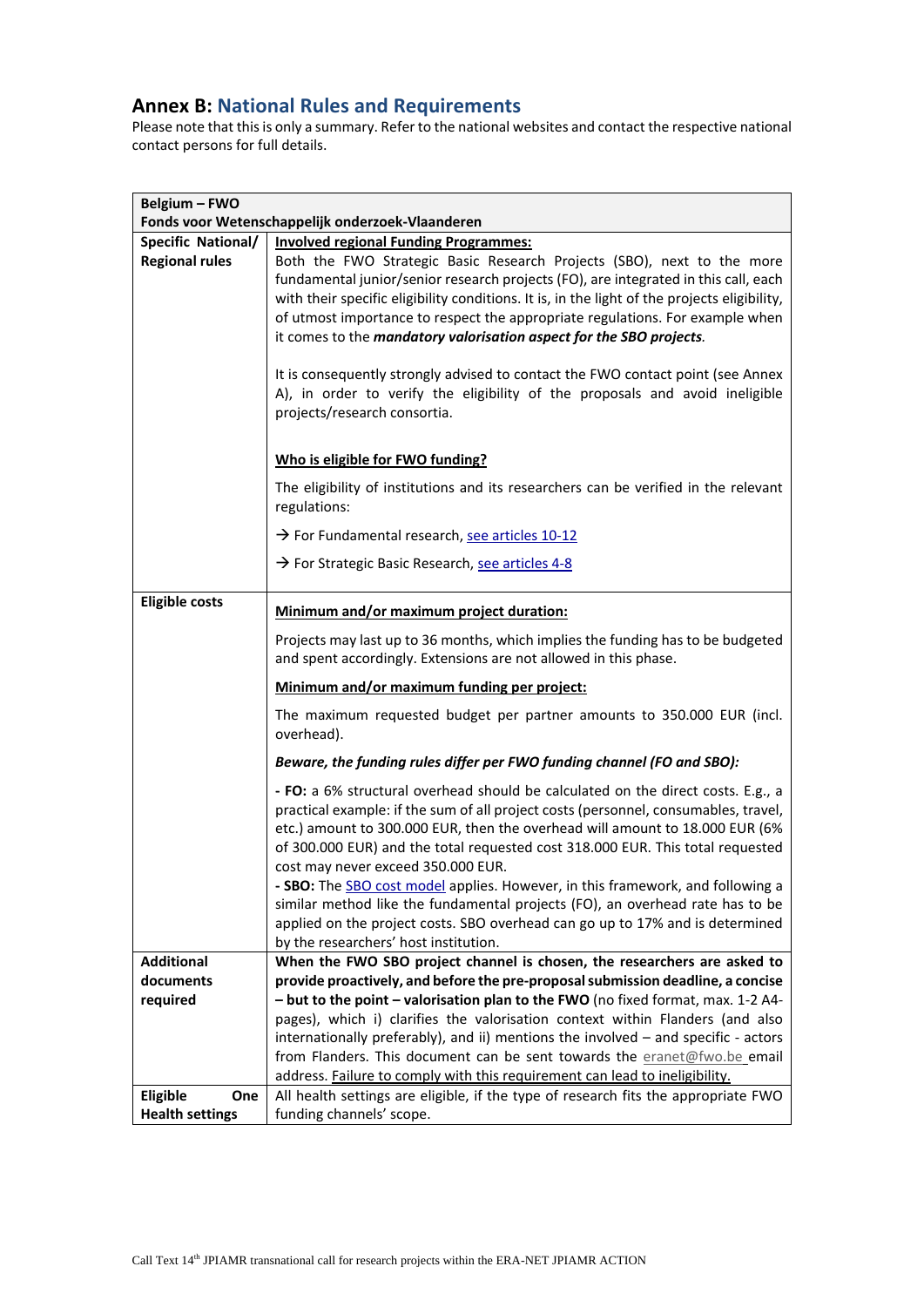| Eligible<br>experimental<br>approaches | The FWO can go up to 'pre-clinical' research. As such clinical studies are not<br>eligible for funding by the FWO.                                                                                                                                                                                                                                                                                        |
|----------------------------------------|-----------------------------------------------------------------------------------------------------------------------------------------------------------------------------------------------------------------------------------------------------------------------------------------------------------------------------------------------------------------------------------------------------------|
| <b>Further</b><br>information          | Participation in this call does not interfere with the 'regular' project<br>submission framework at national level, and is consequently not taken<br>into account for calculating the max. available number of new<br>applications and running projects combined. However, researchers can<br>only participate within 2 different international consortia in this call.                                   |
|                                        | Projects aiming at the development of a spin-off company are not<br>eligible in this context.                                                                                                                                                                                                                                                                                                             |
|                                        | The project duration is limited to 36 months, which implies the funding<br>has to be budgeted and spent accordingly. An automatic prolongation<br>and using positive (financial) balances after the end date is not<br>applicable in this framework. As such article 28 of the EWO Research<br>Projects and article 14 of the Strategic Basic Research (SBO) regulations<br>do not apply in this context. |
|                                        | The PI, for each of the participating institutions applying for FWO funds,<br>must hold an appointment that fully covers the duration of the research<br>project.                                                                                                                                                                                                                                         |

| <b>Belgium - FNRS</b>              |                                                                                            |
|------------------------------------|--------------------------------------------------------------------------------------------|
| Fonds de la Recherche Scientifique |                                                                                            |
| <b>Specific</b><br>National/       | All eligibility rules and criteria can be found in the PINT-Multi regulations<br>$\bullet$ |
| <b>Regional rules</b>              |                                                                                            |
| <b>Eligible costs</b>              | All eligibility rules and criteria can be found in the PINT-MULTI regulations<br>$\bullet$ |
|                                    |                                                                                            |
|                                    | "Overhead" is not an eligible cost. If the project is selected for funding,                |
|                                    | these costs will be subject to a separate agreement between the                            |
|                                    | institution of the beneficiary and the F.R.S.-FNRS.                                        |
| <b>Additional documents</b>        | Applicants to F.R.S.-FNRS funding must provide basic administrative data                   |
| required                           | by submitting an administrative application on e-space within 5 working                    |
|                                    | days after the general deadline of JPIAMR action to be eligible. Please select             |
|                                    | the "PINT-MULTI" funding instrument when creating the administrative                       |
|                                    | application. Proposals invited to the second stage will be able to complete                |
|                                    | the pre-proposal form and provide information for the full proposal upon                   |
|                                    | validation by the F.R.S.-FNRS.                                                             |
|                                    |                                                                                            |
| Eligible<br><b>Health</b><br>One   | All 3 research areas (Human Health, Animal Health and Environement) are                    |
| settings                           | eligible for funding.                                                                      |
|                                    |                                                                                            |
| Eligible experimental              | Clinical studies are not eligible for funding by the F.R.S.-FNRS                           |
| approaches                         |                                                                                            |
| <b>Further information</b>         | Additional national eligibility criteria for the proposal beyond the general               |
|                                    | criteria of the joint call                                                                 |
|                                    | Basic research (low Technology Readiness Level) carried out in a<br>$\bullet$              |
|                                    | research institution from the "Fédération Wallonie-Bruxelles"                              |
|                                    | The F.R.S.-FNRS will not fund clinical research<br>$\bullet$                               |
|                                    |                                                                                            |
|                                    | The F.R.S.-FNRS will not fund industrial partners or any activity related to               |
|                                    |                                                                                            |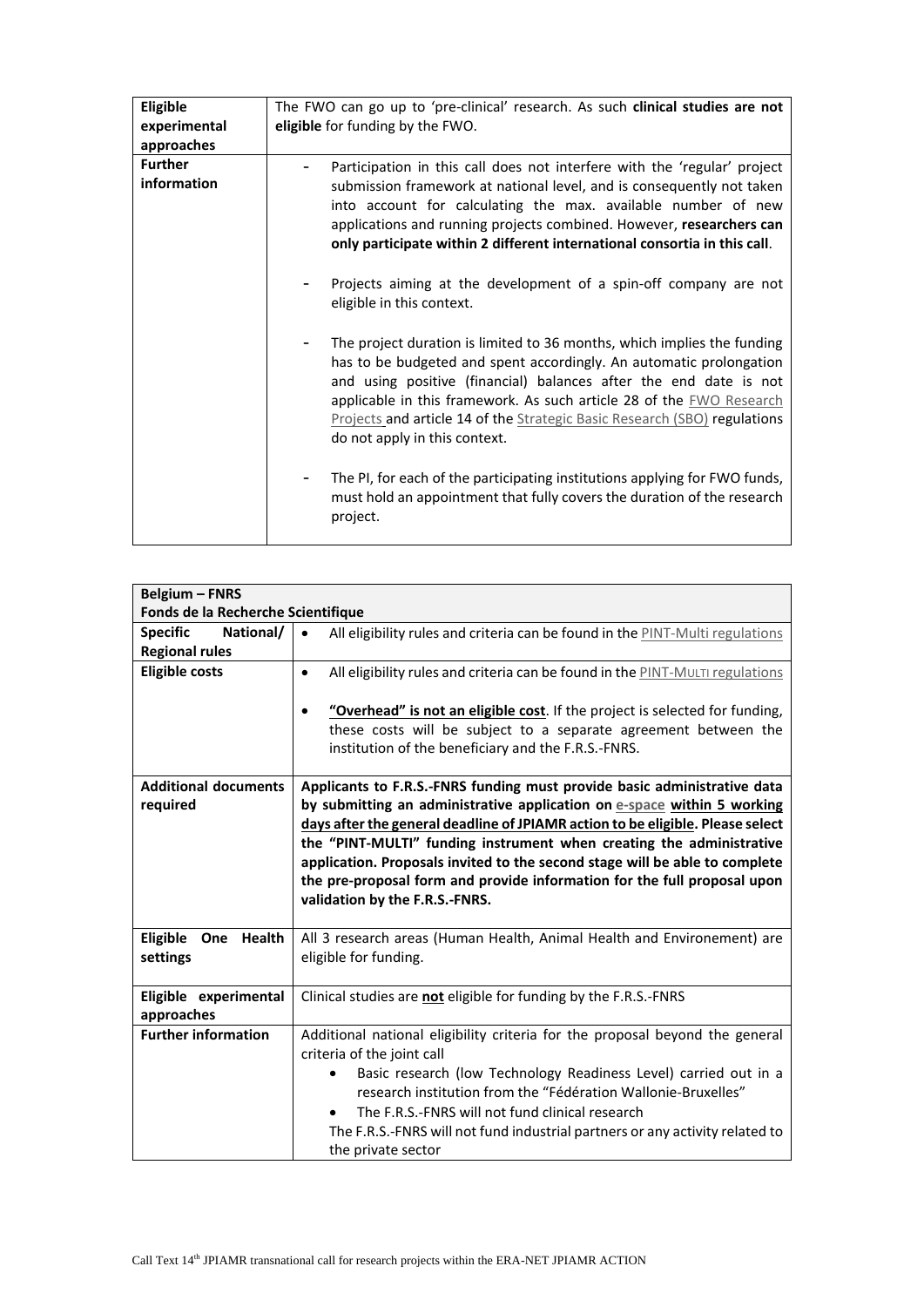| Canada - CIHR                                 |                                                                                                                                                                                                                                                                                                                                                                                                                                                                                                                                                                                                    |
|-----------------------------------------------|----------------------------------------------------------------------------------------------------------------------------------------------------------------------------------------------------------------------------------------------------------------------------------------------------------------------------------------------------------------------------------------------------------------------------------------------------------------------------------------------------------------------------------------------------------------------------------------------------|
| <b>Canadian Institutes of Health Research</b> |                                                                                                                                                                                                                                                                                                                                                                                                                                                                                                                                                                                                    |
| <b>Specific</b><br>National/                  | $\bullet$<br>Categories of individuals eligible to apply for CIHR grants include, but are                                                                                                                                                                                                                                                                                                                                                                                                                                                                                                          |
| <b>Regional rules</b>                         | not limited to, researchers, knowledge users, scholars, health<br>professionals, undergraduates, graduate students, and postdoctoral<br>scholars.                                                                                                                                                                                                                                                                                                                                                                                                                                                  |
|                                               | Among eligible organisations that CIHR may fund are non-governmental<br>$\bullet$<br>organisations with a research or knowledge translation mandate. Details<br>regarding eligible applicants for a given competition will be specified in<br>the funding opportunity on ResearchNet.                                                                                                                                                                                                                                                                                                              |
|                                               | The Nominated Principal Applicant must be an independent researcher<br>$\bullet$<br>and must be affiliated with a Canadian postsecondary institution and/or<br>their affiliated institutions; individuals working with municipal,<br>provincial, and/or territorial governments are also eligible where the<br>research proposed is not already funded by that Government of Canada<br>sector.                                                                                                                                                                                                     |
|                                               | Individuals in the Nominated Principal Applicant role must have their<br>$\bullet$<br>substantive role in Canada for the duration of the requested grant term.                                                                                                                                                                                                                                                                                                                                                                                                                                     |
|                                               | Appointments and/or positions that can be renewed prior to the end of<br>$\bullet$<br>the requested grant term are eligible at the discretion of the<br>administering institution.                                                                                                                                                                                                                                                                                                                                                                                                                 |
|                                               | CIHR grants and awards are paid to CIHR-eligible institutions, through a<br>٠<br>CIHR account, from which the Nominated Principal Applicant draws<br>funds.                                                                                                                                                                                                                                                                                                                                                                                                                                        |
|                                               | Canadian applicants must complete a CIHR application and submit it<br>٠<br>using ResearchNet in addition to the proposal submitted to the Joint Call<br>Secretariat.                                                                                                                                                                                                                                                                                                                                                                                                                               |
|                                               | Canadian applicants must submit an Operating Budget for the project,<br>$\bullet$<br>with the amounts quoted in Canadian dollars, and a complete<br>justification for funds requested using ResearchNet in addition to the<br>proposal submitted to the Joint Call Secretariat. The deadline for<br>submission of this application is the same as the proposal deadline to the<br>Joint Call Secretariat.                                                                                                                                                                                          |
|                                               | Projects receiving a CIHR grant must comply fully with the CIHR Funding<br>Policies. Policies and guidelines cover areas such<br>Applicant<br>as<br>Responsibilities, Official Languages policy, Access to Information and<br>Privacy Acts. For more information, please refer to <b>Tri-Council Policy</b><br>Statement: Ethical Conduct for Research Involving Humans (TCPS 2) and                                                                                                                                                                                                               |
|                                               | <b>Tri-Agency Framework: Responsible Conduct of Research.</b><br>To complete the ResearchNet application for funding you must include<br>your personal information. CIHR will collect, use, retain and dispose of<br>information in accordance with the Access to<br>personal<br>your<br>Information and Privacy Act. If applicable, the information provided may<br>be shared, in whole or in part, with CIHR Institute Staff. CIHR will not<br>share the information collected through your abbreviated application in<br>CIHR ResearchNet with other institutions or signatories to the JPIAMR. |
|                                               | Funding applications submitted to JPIAMR will be held in jurisdictions<br>outside of Canada and will not be subject to the provisions of the Privacy<br>Act. Information submitted to JPIAMR as part of the applications will be<br>governed by the provisions of EU data protection laws, the European<br>Data Protection Regulation (GDPR). Please note that all parties on<br>applications must also comply with (GDPR) (2016/679).                                                                                                                                                             |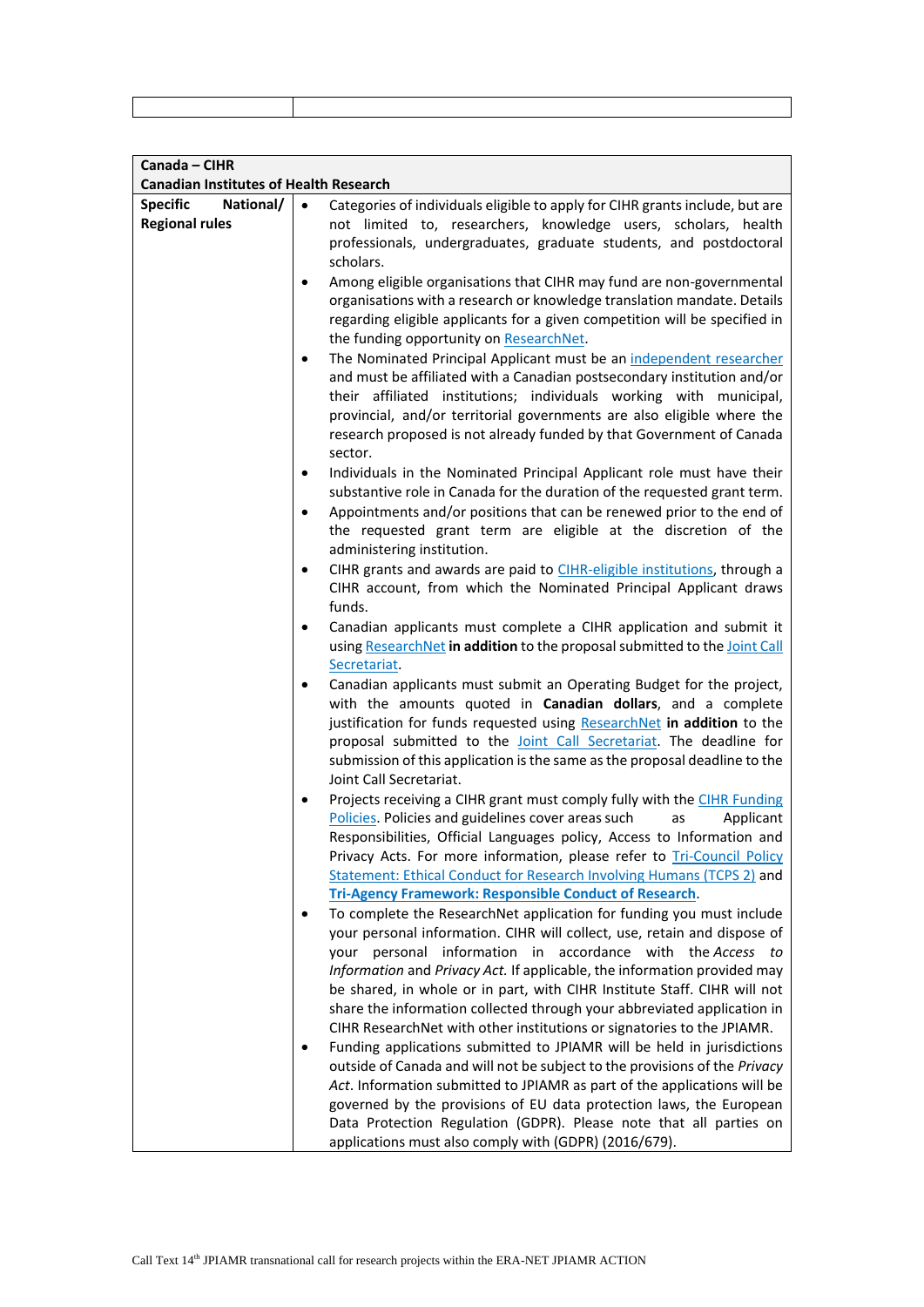|                             | Canadian applicants do NOT need to submit the pre-proposal through                                                                                            |
|-----------------------------|---------------------------------------------------------------------------------------------------------------------------------------------------------------|
|                             | CIHR ResearchNet. ONLY the full proposal.                                                                                                                     |
| <b>Eligible costs</b>       | Applicants should review the Use of Grant Funds Section of the Tri-<br>$\bullet$                                                                              |
|                             | Agency (CIHR, NSERC and SSHRC) Guide on Financial Administration for                                                                                          |
|                             | a complete listing and description of allowable costs and activities.                                                                                         |
|                             | The costs for data management, infrastructure, data storage and data sharing                                                                                  |
|                             | is considered an eligible expense.                                                                                                                            |
| <b>Additional documents</b> | Applications submitted to CIHR require applicant consent and<br>$\bullet$                                                                                     |
| required                    | institutional approval (if applicable) to the use and disclosure of full                                                                                      |
|                             | application and nominative information for relevance review and                                                                                               |
|                             | funding decisions at the time of application.                                                                                                                 |
|                             | The applicant must comply with all JPIAMR reporting requirements.<br>٠                                                                                        |
|                             | The Nominated Principal Applicant will be required to submit an                                                                                               |
|                             | Electronic Final Report to CIHR. This online report will be made available                                                                                    |
|                             | to the Nominated Principal Applicant on ResearchNet at the beginning                                                                                          |
|                             | of the grant funding period and can be filled in as the research<br>progresses.                                                                               |
|                             | All reports may be shared with partners supporting the grant.                                                                                                 |
|                             | The Nominated Principal Applicant must have successfully completed<br>$\bullet$                                                                               |
|                             | one of the sex- and gender-based analysis training modules available                                                                                          |
|                             | online through the CIHR Institute of Gender and Health and have                                                                                               |
|                             | submitted a Certificate of Completion (see How to Apply section). Select                                                                                      |
|                             | and complete the training module most applicable to your research                                                                                             |
|                             | project. Applicants are encouraged to review the "How to integrate sex                                                                                        |
|                             | and gender in research" section on the CIHR website.                                                                                                          |
|                             | CIHR is committed to promoting the inclusion and advancement of                                                                                               |
|                             | groups underrepresented in science as one of the means to enhance                                                                                             |
|                             | excellence in research, training and knowledge translation.                                                                                                   |
|                             | CIHR adheres to the principles of equity, diversity and inclusion (EDI) with<br>٠                                                                             |
|                             | equal importance in the research design and practices as well as the                                                                                          |
|                             | research environment (team composition, leadership and management                                                                                             |
|                             | of research projects) to strengthen applications. CIHR's position on EDI is                                                                                   |
|                             | available in the Tri Agency Statement on Equity, Diversity and Inclusion.                                                                                     |
|                             | Additional guidance can be found on the Best practices in Equity,                                                                                             |
|                             | Diversity and Inclusion in Research webpage.                                                                                                                  |
|                             | Consortium Agreement                                                                                                                                          |
|                             | It is incumbent upon the Canadian researchers to review and understand                                                                                        |
|                             | all expectations of this call text including the requirement for a                                                                                            |
|                             | Consortium Agreement (CA). The Consortium Agreement specifies the                                                                                             |
|                             | relationship among the funded researchers, outlines how the project will                                                                                      |
|                             | be organized and managed and includes clauses related to Intellectual                                                                                         |
|                             | Property and FAIR data.                                                                                                                                       |
|                             | The Nominated Principal Applicants who are successful in this                                                                                                 |
|                             | competition will be expected to develop and sign a Consortium                                                                                                 |
|                             | Agreement (CA) - depending on the composed consortium, different                                                                                              |
|                             | rules apply. Please consult the relevant country National rules and                                                                                           |
|                             | requirements in this Annex and discuss with your consortium partners                                                                                          |
|                             | when a signed CA is required and plan ahead*.                                                                                                                 |
|                             | NPAs do NOT need to send a signed copy of the CA, nor a declaration of                                                                                        |
|                             | the CA to CIHR. JPIAMR will contact you directly for a copy should it be                                                                                      |
|                             | needed.                                                                                                                                                       |
|                             | * It is noted that CIHR does not retain or claim any rights to IP in relation to<br>research that it funds. Accordingly, the Canadian researchers retain full |
|                             | freedom in negotiating the Consortium Agreement required, including                                                                                           |
|                             | whether or not to accept the IP conditions.                                                                                                                   |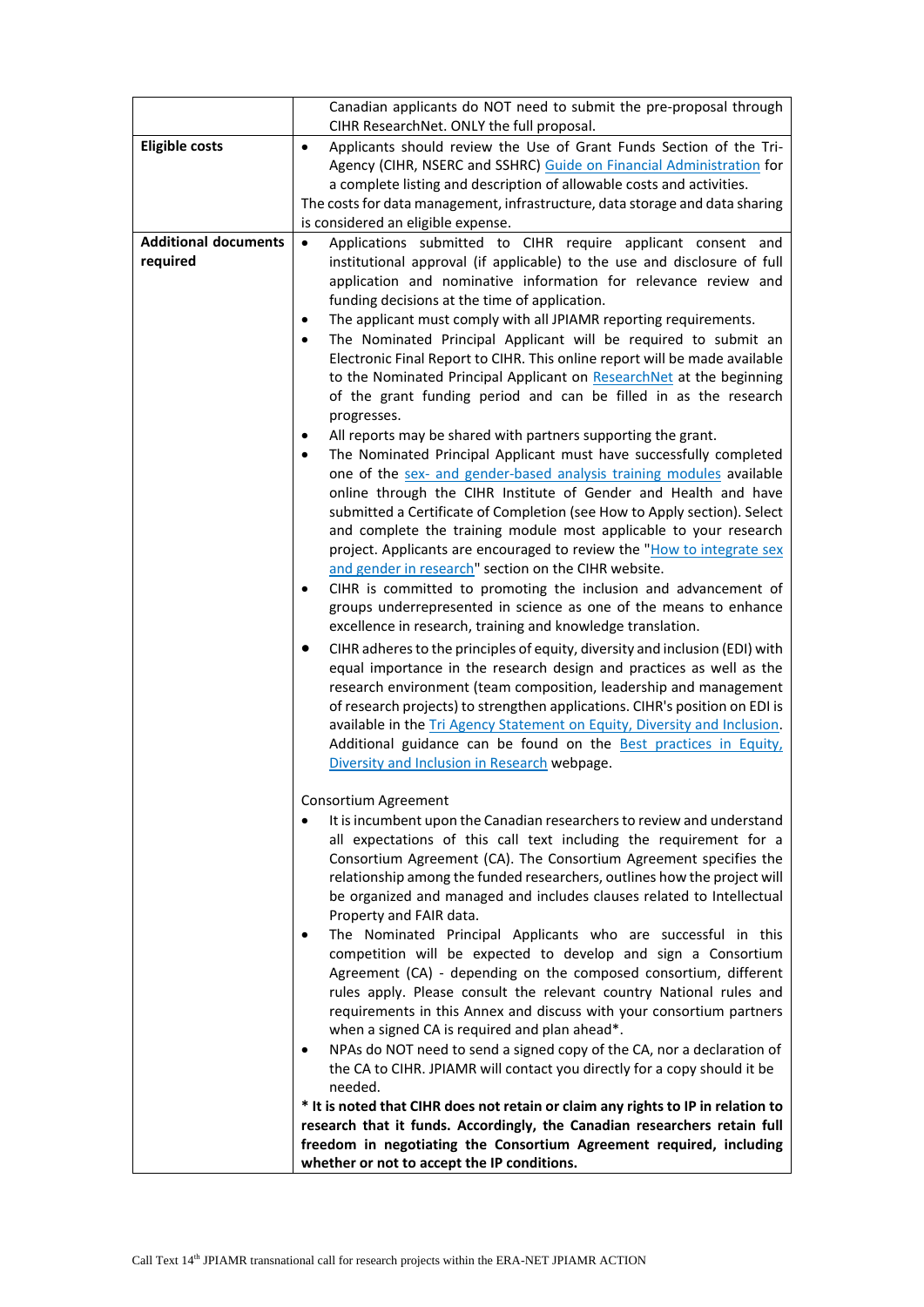| <b>Eligible</b>            | Projects addressing human health will be eligible for funding. CIHR will                                                                                                                                                                                                                                                                                                                                                                                                                                                                                                                                                                                                                                                                                                                                                                                                                                  |
|----------------------------|-----------------------------------------------------------------------------------------------------------------------------------------------------------------------------------------------------------------------------------------------------------------------------------------------------------------------------------------------------------------------------------------------------------------------------------------------------------------------------------------------------------------------------------------------------------------------------------------------------------------------------------------------------------------------------------------------------------------------------------------------------------------------------------------------------------------------------------------------------------------------------------------------------------|
| One Health                 | NOT be funding projects on animal health and/or environment that do                                                                                                                                                                                                                                                                                                                                                                                                                                                                                                                                                                                                                                                                                                                                                                                                                                       |
| settings                   | not include human health research activities.                                                                                                                                                                                                                                                                                                                                                                                                                                                                                                                                                                                                                                                                                                                                                                                                                                                             |
| Eligible experimental      | Projects involving pre-clinical and/or clinical trials are eligible under this                                                                                                                                                                                                                                                                                                                                                                                                                                                                                                                                                                                                                                                                                                                                                                                                                            |
| approaches                 | Funding Opportunity.                                                                                                                                                                                                                                                                                                                                                                                                                                                                                                                                                                                                                                                                                                                                                                                                                                                                                      |
| <b>Further information</b> | The total amount available for the Canadian component of successful<br>٠<br>projects is 900,000 CAD \$, enough to fund the Canadian component of<br>up to two (2) joint transnational teams (up to 150,000 CAD \$ per year for<br>three (3) years for a maximum of 450,000 CAD \$). The proposals will be<br>funded based on the ranking list recommended by the Peer Review Panel<br>and decided by the Call Steering Group. The final funding decision will be<br>made by the national/regional funding organisations and will be subject<br>to budgetary considerations with the goal of optimal usage of the<br>available budget.<br>Approved joint transnational teams may receive an across-the-board cut<br>to the budget, if necessary, to maximize the number of funded<br>opportunities.<br>For full details of CIHR's requirements, please refer to the Funding<br>Opportunity on ResearchNet. |

|                       | <b>Czech Republic - MEYS</b>                                                           |  |
|-----------------------|----------------------------------------------------------------------------------------|--|
|                       | <b>Ministry of Education, Youth and Sports</b>                                         |  |
| <b>Specific</b>       | The participants from the Czech Republic in the projects' consortia must meet the      |  |
| National/             | criteria of research and knowledge-dissemination organisation (hereinafter             |  |
| <b>Regional rules</b> | referred to as the "research organisation") in accordance with the Framework for       |  |
|                       | State Aid for Research and Development and Innovation (2014/C 198/03). These           |  |
|                       | might be public universities, public research institutes and/or another entities       |  |
|                       | classified as research organisations.                                                  |  |
|                       | It is obligatory that the Czech participants involved in the projects' consortia prove |  |
|                       | compliance with the eligibility criteria and fulfilment of the conditions set by § 18  |  |
|                       | of the Act No. 130/2002 Coll. on Support of Research, Experimental                     |  |
|                       | Development and Innovation from Public Funds and on Amendment to Some                  |  |
|                       | Related Acts by means of a Statutory Declaration. The required procedure is            |  |
|                       | described and the Statutory Declaration template is available on the websites of       |  |
|                       | the Ministry of Education, Youth and Sports                                            |  |
| <b>Eligible costs</b> | Eligible costs for a Czech participant involved in a project consortium are defined    |  |
|                       | by § 2 of the Act No. 130/2002 Coll. on Support of Research, Experimental              |  |
|                       | Development and Innovation from Public Funds and on Amendment to Some                  |  |
|                       | Related Acts. The maximum indirect costs set for the present call are 25 % (flat       |  |
|                       | rate) of direct costs without the sub-contracting.                                     |  |
|                       |                                                                                        |  |
|                       | The aid intensity for activities carried out by a research organisation might be at    |  |
|                       | the level of 100 % provided that the research organisation complies entirely with      |  |
|                       | requirements stipulated by the Article 2.1.1 "Public funding of non-economic           |  |
|                       | activities" of the Framework for State Aid for Research and Development and            |  |
|                       | Innovation (2014/C 198/03) and proves it by means of the above-mentioned               |  |
|                       | <b>Statutory Declaration.</b>                                                          |  |
|                       |                                                                                        |  |
|                       | Should the above-stated criteria not be fulfilled by the Czech participant, funding    |  |
|                       | rates will be adjusted appropriately by the Ministry of Education, Youth and Sports    |  |
|                       | and will reach the level of 100 % for fundamental/basic research activities, 50 %      |  |
|                       | for applied research activities and 25 % for experimental development activities.      |  |
|                       |                                                                                        |  |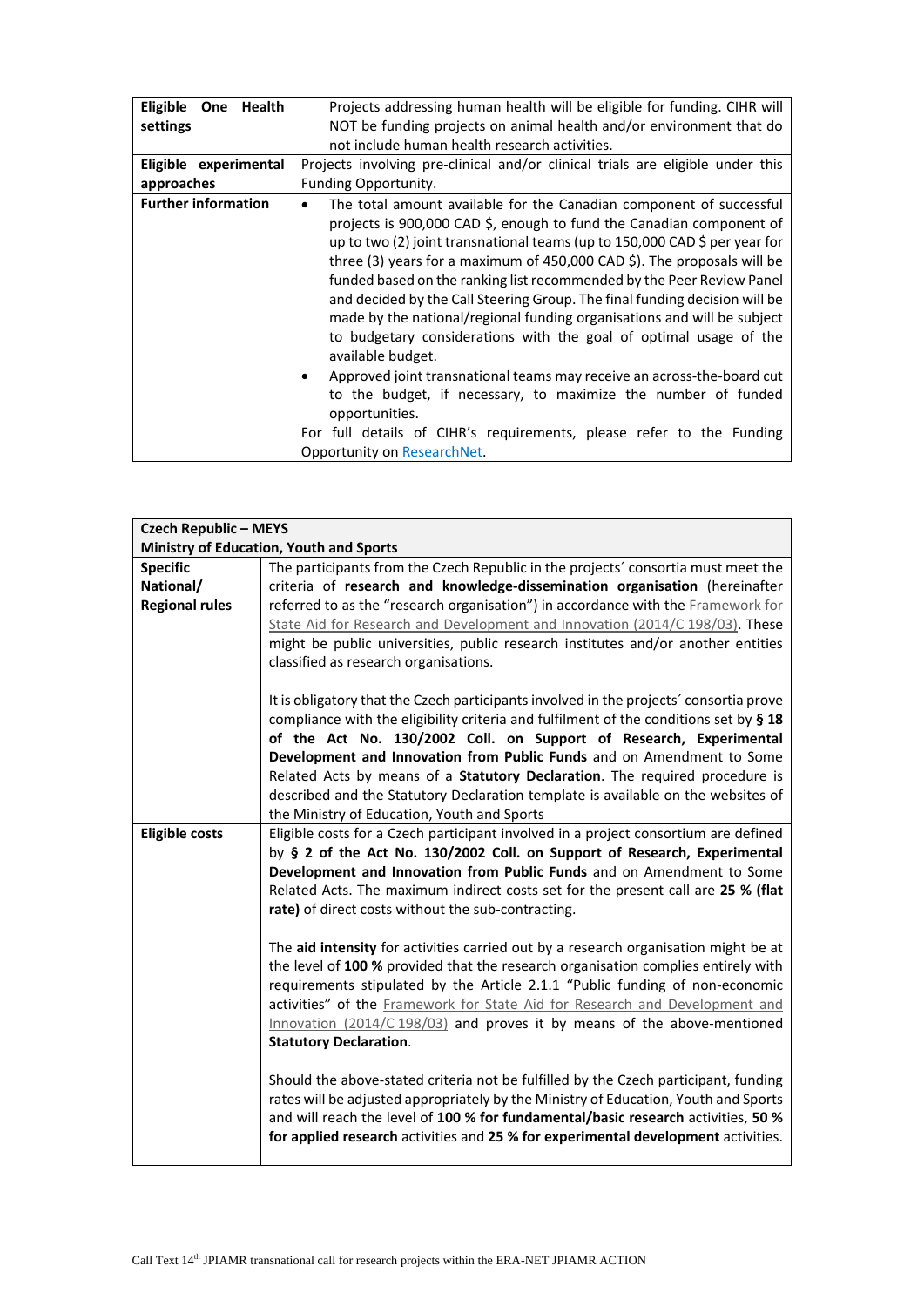|                        | Each Czech participant in a project consortium is requested to specify the costs<br>related to the envisaged R&D activities in detail by using the national Eligible Costs<br>Specification template available on websites of the Ministry of Education, Youth |
|------------------------|----------------------------------------------------------------------------------------------------------------------------------------------------------------------------------------------------------------------------------------------------------------|
|                        | and Sports.                                                                                                                                                                                                                                                    |
| <b>Additional</b>      | All of the requested documentation for pre-proposals (Statutory Declaration and                                                                                                                                                                                |
| documents              | <b>Eligible Costs Specification</b> ) shall be sent by each Czech participant in a project                                                                                                                                                                     |
| required               | consortium to the Ministry of Education, Youth and Sports both by electronic                                                                                                                                                                                   |
|                        | correspondence and post.                                                                                                                                                                                                                                       |
| Eligible<br>One        | No additional limitations.                                                                                                                                                                                                                                     |
| <b>Health settings</b> |                                                                                                                                                                                                                                                                |
| Eligible               | No additional limitations.                                                                                                                                                                                                                                     |
| experimental           |                                                                                                                                                                                                                                                                |
| approaches             |                                                                                                                                                                                                                                                                |
| <b>Further</b>         | No additional limitations                                                                                                                                                                                                                                      |
| information            |                                                                                                                                                                                                                                                                |

| <b>Denmark - IFD</b>      |                                                                                      |  |
|---------------------------|--------------------------------------------------------------------------------------|--|
|                           | <b>Innovation Fund Denmark</b>                                                       |  |
| <b>Specific National/</b> | At least one Danish non-academia institution as co-applicant in the                  |  |
| <b>Regional rules</b>     | transnational consortium.                                                            |  |
|                           |                                                                                      |  |
|                           | <b>Maximum funding per partner:</b>                                                  |  |
|                           | 300.000 EUR including overhead                                                       |  |
|                           | <b>Maximum funding per project:</b>                                                  |  |
|                           | 500.000 EUR including overhead                                                       |  |
| <b>Eligible costs</b>     | Funding rates as listed in national guidelines section 9.                            |  |
|                           |                                                                                      |  |
|                           | Eligibility of a partner as a beneficiary institution:                               |  |
|                           | Private sector (e.g. for profit companies), research centres, secondary or higher    |  |
|                           | education (e.g. schools and universities), public bodies (e.g. municipalities,       |  |
|                           | regional/national administrative bodies), other non-profit legal entities (e.g. NGO, |  |
|                           | stakeholder associations, societies,)                                                |  |
|                           |                                                                                      |  |
|                           | Eligibility of costs, types:                                                         |  |
|                           | Personnel, subcontracting (national organisations), travel, equipment, materials,    |  |
|                           | communication, other, overhead                                                       |  |
| <b>Additional</b>         | Mandatory to submit proposal and full-proposal via the E-grant system                |  |
| documents                 | Innovation Fund Denmark will automatically register the Danish partners who will     |  |
| required                  | receive a notification with more information from us when completed.                 |  |
|                           | Financial and progress reporting via the E-grant system is mandatory. Please use     |  |
|                           | the templates, which will be available on your projects site once you initiate a     |  |
|                           | reporting session.                                                                   |  |
| <b>Eligible One</b>       | All settings                                                                         |  |
| <b>Health settings</b>    |                                                                                      |  |
| Eligible                  | All approaches                                                                       |  |
| experimental              |                                                                                      |  |
| approaches                |                                                                                      |  |
| <b>Further</b>            | <b>Innovation Fund Denmark</b>                                                       |  |
| information               |                                                                                      |  |
|                           | National guidelines                                                                  |  |
|                           |                                                                                      |  |
|                           | Martin Kyvsgaard                                                                     |  |
|                           | International Investment Officer                                                     |  |
|                           | Martin.kyvsgaard@innofond.dk                                                         |  |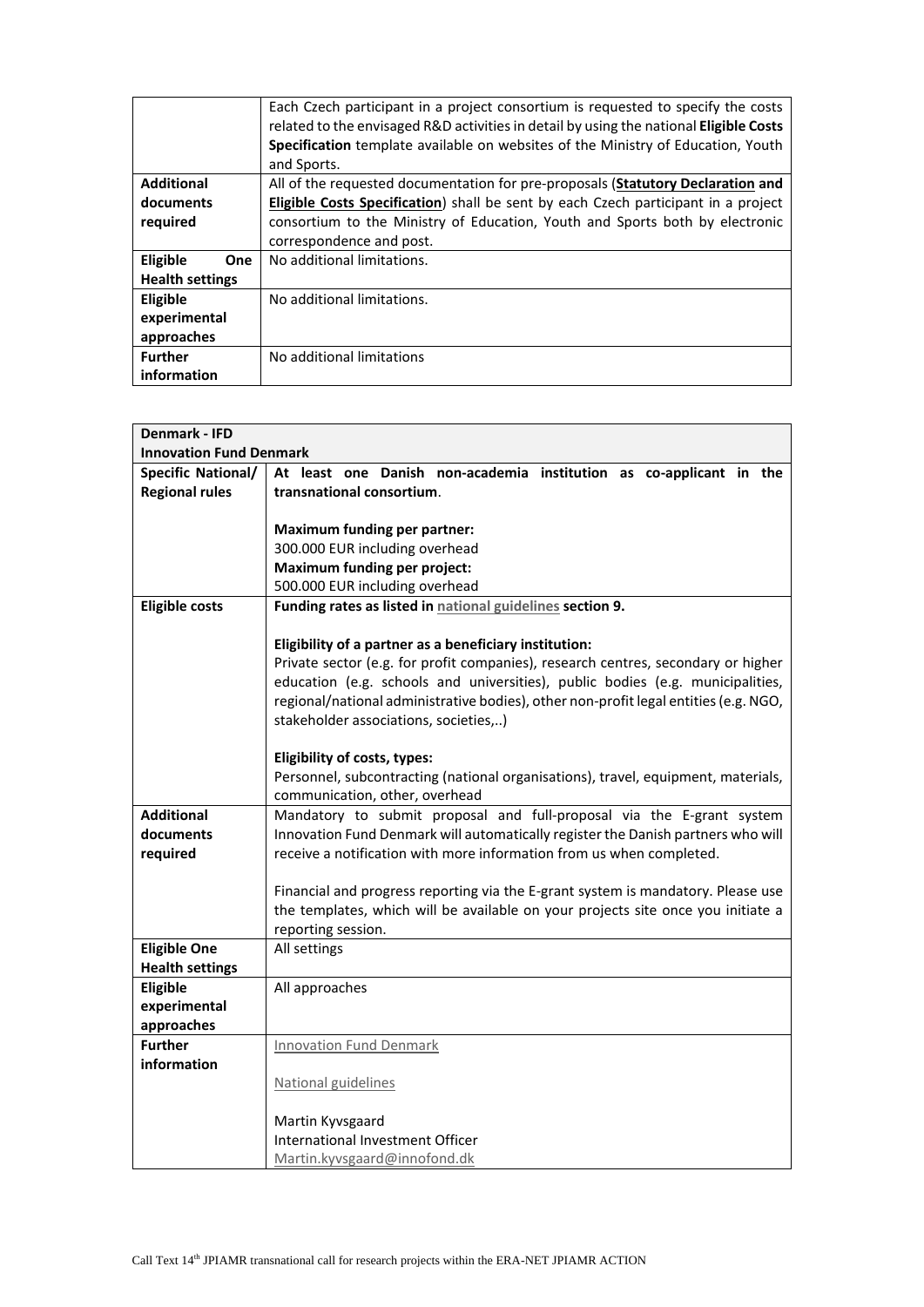| +45 61905081                                                                           |
|----------------------------------------------------------------------------------------|
| Marlene Fredborg<br>Investment Officer<br>Marlene.fredborg@innofond.dk<br>+45 61905052 |
| <b>International Collaborations</b><br>internationale@innofond.dk                      |

| Estonia - ETAg                   |                                                                                                                                                                                                                                                                                                                                                                                                                                                                                                                                                                                                                                                                                                                                                                                                                                                                                         |
|----------------------------------|-----------------------------------------------------------------------------------------------------------------------------------------------------------------------------------------------------------------------------------------------------------------------------------------------------------------------------------------------------------------------------------------------------------------------------------------------------------------------------------------------------------------------------------------------------------------------------------------------------------------------------------------------------------------------------------------------------------------------------------------------------------------------------------------------------------------------------------------------------------------------------------------|
| <b>Estonian Research Council</b> |                                                                                                                                                                                                                                                                                                                                                                                                                                                                                                                                                                                                                                                                                                                                                                                                                                                                                         |
| Specific National/               | The Host Institution may be any legal entity that is registered and located in                                                                                                                                                                                                                                                                                                                                                                                                                                                                                                                                                                                                                                                                                                                                                                                                          |
| <b>Regional rules</b>            | Estonia. The Host Institution must confirm to the Estonian Research Council (with<br>a confirmation letter after the submission deadline) that the project can be<br>carried out on their premises and that they will employ the Principal Investigator<br>during the proposed project, should the project receive funding.<br>If the Host Institution is a for-profit institution, then State aid and de minimis aid<br>regulations<br>must be taken into account<br>The Principal Investigator:<br>1.1.1. must have an updated public profile in the Estonian Research Information<br>System (ETIS) by the submission deadline;<br>1.1.2. must hold a doctoral degree or an equivalent qualification. The degree must<br>be awarded at the latest by the submission deadline of the grant application;<br>1.1.3. must have published or received formal acceptance for at least three |
|                                  | articles that comply with the requirements of Clause 1.1 of the ETIS classification<br>of publications, or at least five articles that comply with the requirements of<br>Clauses 1.1, 1.2, 2.1 or 3.1, within the last five calendar years prior to the proposal<br>submission deadline. International patents are equalled with publications<br>specified under Clause 1.1. A monograph (ETIS Clause 2.1) is equalled with three<br>publications specified in Clause 1.1 if the number of authors is three or fewer. If<br>the applicant has been on pregnancy and maternity or parental leave or<br>performed compulsory service in the Defence Forces, or has another acceptable<br>reason, they can request the publication period requirement to be extended by<br>the relevant period of time.                                                                                   |
| <b>Eligible costs</b>            | 2.1 Research expenses consist of direct costs, indirect costs and subcontracting<br>costs. The research expenses must be used to carry out the project and be<br>separately identifiable.<br>2.2 Direct costs                                                                                                                                                                                                                                                                                                                                                                                                                                                                                                                                                                                                                                                                           |
|                                  | 2.2.1 Personnel costs are monthly salaries with social security charges and all the<br>other statutory costs of the project participants, calculated according to the<br>person's commitment and in proportion to the person's total workload at their<br>Host Institution.                                                                                                                                                                                                                                                                                                                                                                                                                                                                                                                                                                                                             |
|                                  | 2.2.2 Scholarships may be paid to master's and doctoral students. Alternatively,<br>remuneration can be paid as salary to students. All payments to the students<br>should be done according to the usual practices of the Host Institution, following<br>the Estonian legal acts.                                                                                                                                                                                                                                                                                                                                                                                                                                                                                                                                                                                                      |
|                                  | 2.2.3 Travel costs may cover expenses for transport, accommodation, daily<br>allowances and travel insurance.                                                                                                                                                                                                                                                                                                                                                                                                                                                                                                                                                                                                                                                                                                                                                                           |
|                                  | 2.2.4 Other direct costs include:                                                                                                                                                                                                                                                                                                                                                                                                                                                                                                                                                                                                                                                                                                                                                                                                                                                       |
|                                  | - consumables and minor equipment related to the project;                                                                                                                                                                                                                                                                                                                                                                                                                                                                                                                                                                                                                                                                                                                                                                                                                               |
|                                  | - publication and dissemination of project results;                                                                                                                                                                                                                                                                                                                                                                                                                                                                                                                                                                                                                                                                                                                                                                                                                                     |
|                                  | - organising meetings, seminars or conferences (room rent, catering);                                                                                                                                                                                                                                                                                                                                                                                                                                                                                                                                                                                                                                                                                                                                                                                                                   |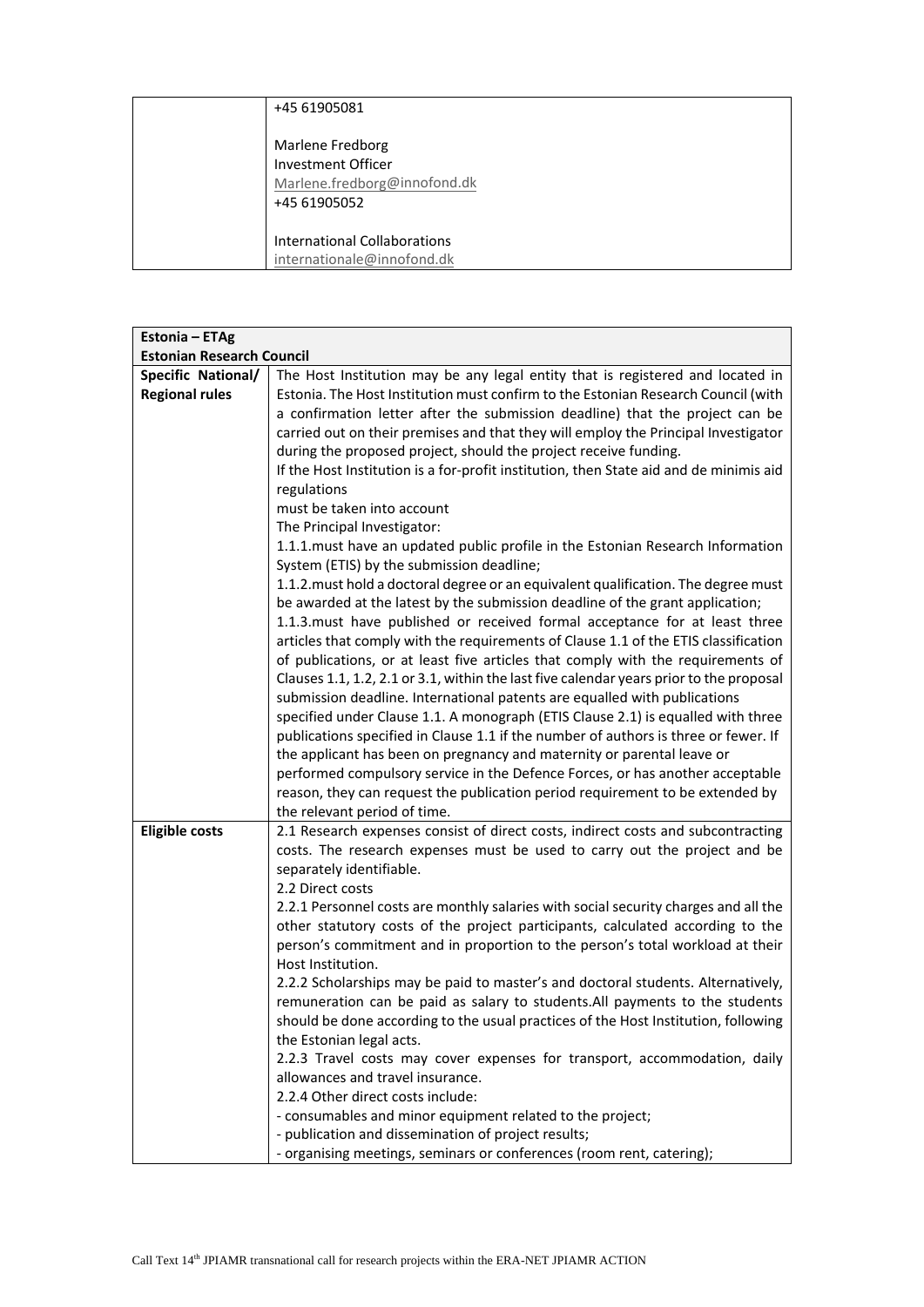|                        | - fees for participating in scientific forums, conferences and other events                                                          |
|------------------------|--------------------------------------------------------------------------------------------------------------------------------------|
|                        | related to the project;                                                                                                              |
|                        | - all other costs that are identifiable as clearly required for carrying out the                                                     |
|                        | project (e.g. translation, copy editing, webpage hosting, etc.).                                                                     |
|                        | 2.2.5 Subcontracting costs should cover only the additional or complementary                                                         |
|                        | research related tasks (e.g. analyses, conducting surveys, building a prototype,                                                     |
|                        | etc.) performed by third parties. Core project tasks should not be subcontracted.                                                    |
|                        | Subcontracting costs should not be included in the overhead calculation. The                                                         |
|                        | activities and budget should be described in the proposal. Subcontracting costs<br>may not exceed 15% of the total requested budget. |
|                        | 2.4 Indirect costs are overhead costs, which may not exceed 20% of the eligible                                                      |
|                        | (requested) direct research costs and should cover the general expenses of the                                                       |
|                        | Host Institution. Costs for equipment and services intended for public use (a copy                                                   |
|                        | machine or a printer that is publicly used, phone bills, copy service, etc.) should                                                  |
|                        | be covered from the overhead.                                                                                                        |
|                        | 2.5 Double funding of activities is not acceptable.                                                                                  |
| <b>Additional</b>      | None                                                                                                                                 |
| documents              |                                                                                                                                      |
| required               |                                                                                                                                      |
|                        |                                                                                                                                      |
| <b>Eligible</b><br>One | All 3 research areas (Human Health, Animal Health and Plants/environnement)                                                          |
| <b>Health settings</b> | are eligible for funding.                                                                                                            |
| Eligible               | All approaches with the exception of phase III clinical trials.                                                                      |
| experimental           |                                                                                                                                      |
| approaches             |                                                                                                                                      |
| <b>Further</b>         | ETAg will provide 1 grant of size of 100 000 €. This amount includes overhead                                                        |
| information            | cost that can not exceed 20% of eligible costs. Overhead calculation must                                                            |
|                        | exclude cost of subcontracting.                                                                                                      |
|                        | Guides for applicants and funding rules are available on the web-page of Estonian                                                    |
|                        | Research<br>Council:<br>https://www.etag.ee/valiskoostoo/euroopa-                                                                    |
|                        | horisont/partnerlused/era-net-projektid/                                                                                             |

| $France - ANR$               |                                                                                   |  |
|------------------------------|-----------------------------------------------------------------------------------|--|
|                              | <b>French National Research Agency</b>                                            |  |
| National/<br><b>Specific</b> | ANR may fund research organisations and undertakings, as defined by the           |  |
| <b>Regional rules</b>        | EC regulation on State aid for research, development and innovation (see          |  |
|                              | the ANR Funding regulations for further reference).                               |  |
|                              |                                                                                   |  |
|                              | As for research organisations, only those that have their primary                 |  |
|                              | establishement in France may be funded. As for undertakings, those that           |  |
|                              | have their real head office in an EU member State and having an                   |  |
|                              | establishment (primary or secondary) in France may be funded.                     |  |
|                              |                                                                                   |  |
|                              | Within this framework, research institutions such as EPST, EPIC, Universities,    |  |
|                              | Hospitals, most foundations, as well as companies and NGOs (associations)         |  |
|                              | can apply. This list is not comprehensive and funding rates vary. Please fill the |  |
|                              | form related to economical activities to identify your funding rate and consult   |  |
|                              | the "règlement financier" http://www.agence-nationale-recherche.fr/RF for         |  |
|                              | more details.                                                                     |  |
|                              | Please note that companies with economic difficulties cannot receive ANR          |  |
|                              | subventions.                                                                      |  |
| <b>Eligible costs</b>        | Standard ANR funding rules apply for eligible costs. These rules are specified    |  |
|                              | in ANR's "Règlement financier" mentioned above and in an explanatory note         |  |
|                              | https://anr.fr/fileadmin/documents/2017/ANR-RF-Fiche-<br>available<br>at:         |  |
|                              | COUTS.pdf                                                                         |  |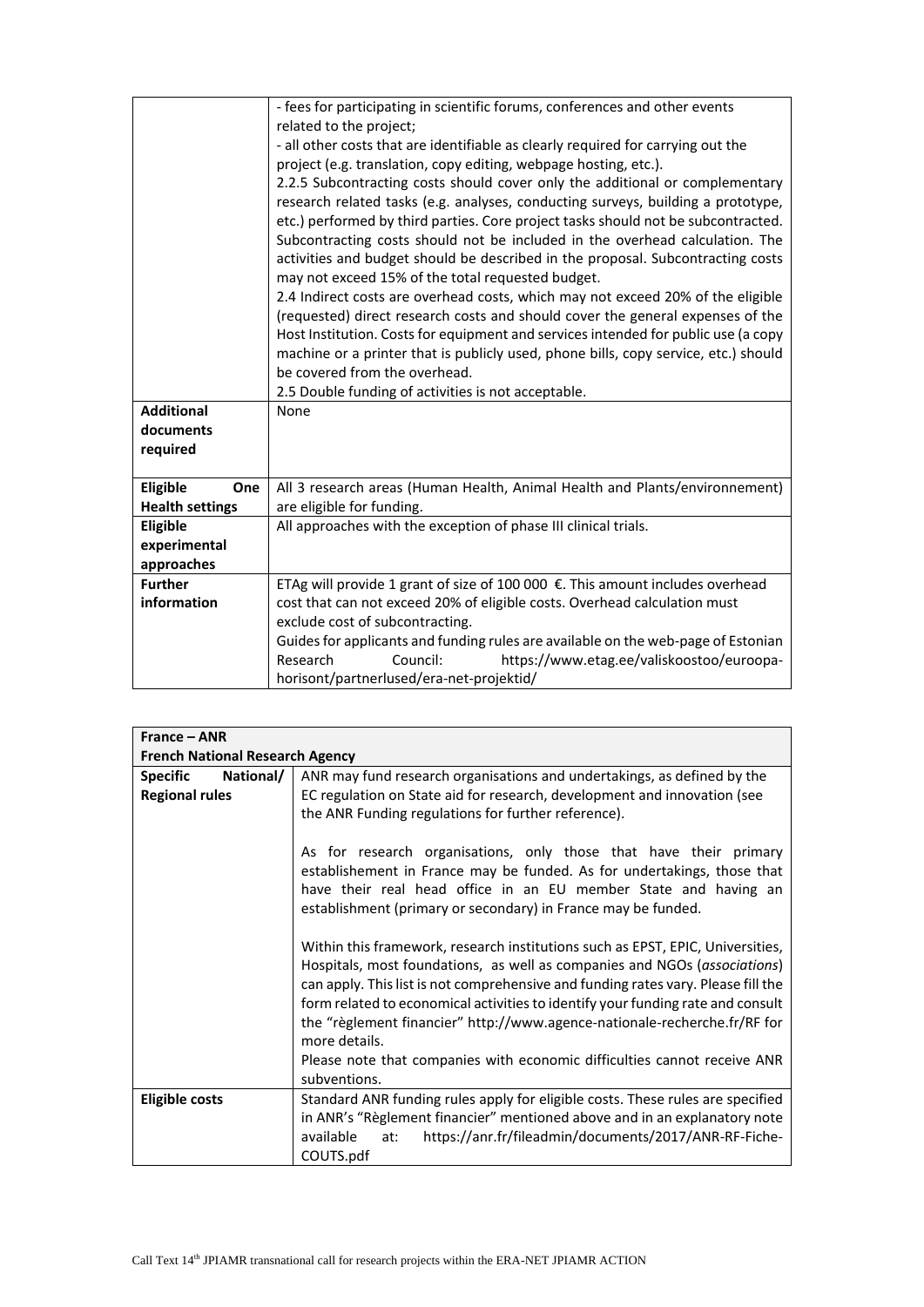|                                         | Eligible costs (e.g.: personnel costs of non-permanent researchers, costs of<br>instruments and equipment, additional overheads and other operating<br>expenses incurred directly as a result of the research project such as, for<br>instance: travel costs) and funding rates vary based on the type of research<br>and research partner. Please note that expenses related to permanent staff<br>are not eligible for the beneficiaries "à coût marginal". For the beneficiaries<br>"à coût marginal", please note that the overheads correspond to 13% of the<br>eligible costs (10.5% dedicated to "tutelle gestionnaire" and 2.5% to the<br>laboratory). |
|-----------------------------------------|----------------------------------------------------------------------------------------------------------------------------------------------------------------------------------------------------------------------------------------------------------------------------------------------------------------------------------------------------------------------------------------------------------------------------------------------------------------------------------------------------------------------------------------------------------------------------------------------------------------------------------------------------------------|
| <b>Additional documents</b><br>required | No additional documents should be submitted to ANR during the submission<br>phase. If a project is selected for funding, French partners will have to fill<br>administrative and financial data on the ANR platform.                                                                                                                                                                                                                                                                                                                                                                                                                                           |
| Eligible<br>One<br>Health<br>settings   | 3<br>All<br>Health<br>research<br>Health,<br>Animal<br>(Human<br>areas<br>and<br>Plants/environnement) are eligible for funding.                                                                                                                                                                                                                                                                                                                                                                                                                                                                                                                               |
| Eligible experimental<br>approaches     | All approaches with the exception of phase III clinical trials.                                                                                                                                                                                                                                                                                                                                                                                                                                                                                                                                                                                                |
| <b>Further information</b>              | Maximum amount per project: 470 000 €<br>Maximum funding per partner: 260 000 $\epsilon$ (Increased to 310 000 $\epsilon$ for<br>coordinators)<br>Minimum amount per partner: 15 000 €<br>More details for the participation of French partners ("Modalités de<br>participation") at https://anr.fr/fileadmin/aap/2022/aap-jpiamr-druid-2022-<br>annexe-fr.pdf. In case of a conflict of interpretation between the terms and<br>conditions stated in this annex and the "Modalités de participation" and<br>"Règlement financier", the latter shall prevail.                                                                                                  |
|                                         | Please note that applications (pre-proposals and full proposals) including<br>partners applying for funding from a Swedish funder will be made available<br>upon request after the publication of the funding decision.                                                                                                                                                                                                                                                                                                                                                                                                                                        |

| <b>Germany - DLR</b>  |                                                                            |
|-----------------------|----------------------------------------------------------------------------|
|                       | Deutsches Zentrum fuer Luft - und Raumfahrt Ev                             |
| Specific National/    | Legal bodies:                                                              |
| <b>Regional rules</b> | • Universities                                                             |
|                       | • University hospitals                                                     |
|                       | • Non-university research institutes                                       |
|                       | • Industry                                                                 |
|                       | Note: industry is funded with a maximum of 50-60% of their costs.          |
|                       |                                                                            |
| Eligible costs        | Personnel, Consumables, Animals, Subcontracts, Equipment, Travel,          |
|                       | Overheads refer to "Gemeinkosten" (applicable e.g. for Helmholtzcentres    |
|                       | and Fraunhofer-Society) as well as "Projektpauschale" (applicable for      |
|                       | universities and university hospitals).                                    |
|                       | Individual project coordinators/partners may request up to 300 000 Euro. A |
|                       | project consisting of two or more German partners may request a maximum    |
|                       | of 500 000 Euro.                                                           |
|                       | For further details please refer to the national guidelines "BMBF          |
|                       | Formularschrank" <sup>1</sup>                                              |
|                       |                                                                            |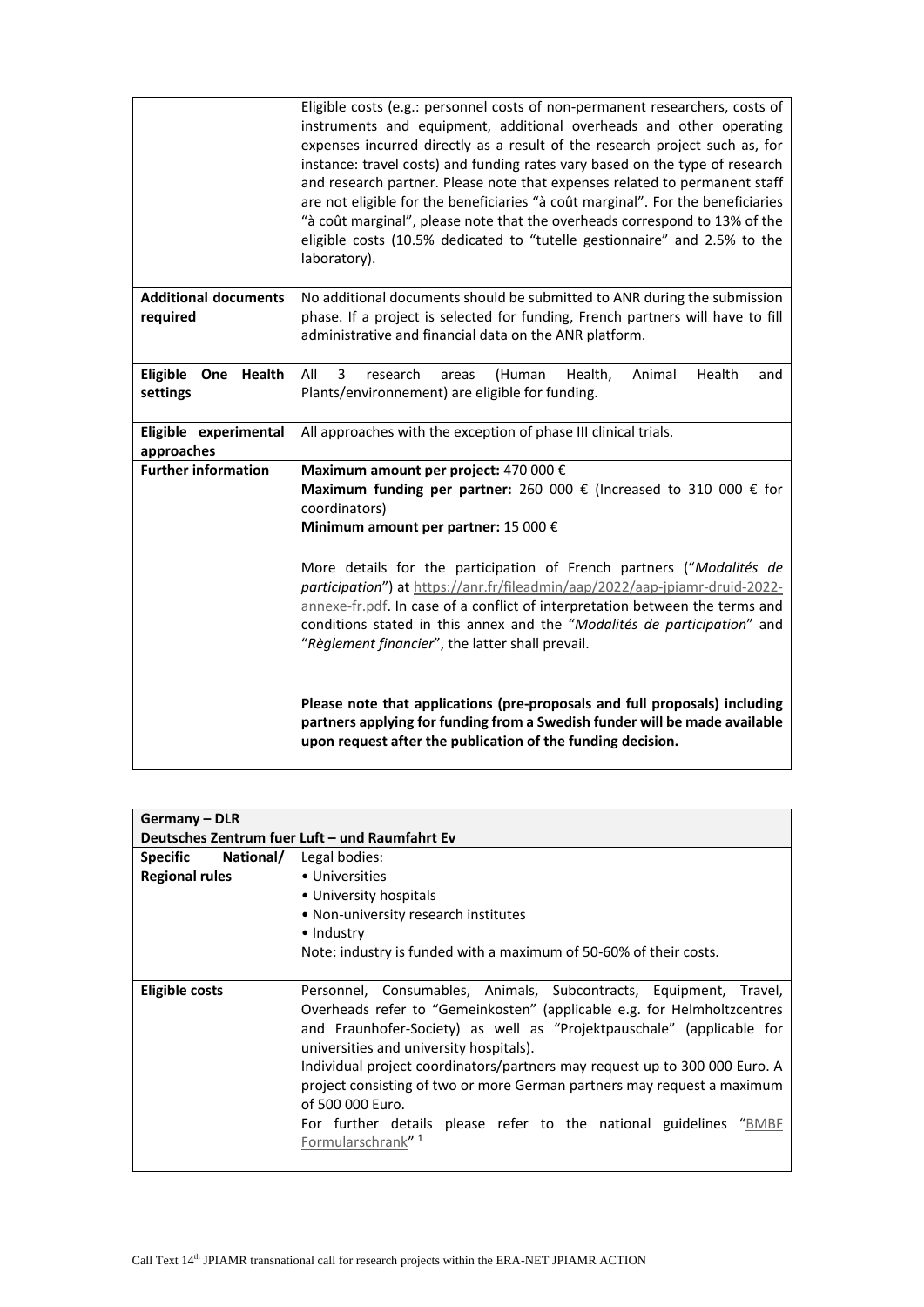| <b>Additional documents</b> | No                                                                   |
|-----------------------------|----------------------------------------------------------------------|
| required                    |                                                                      |
| Eligible One Health         | Human health, animal health, environmental health.                   |
| settings                    |                                                                      |
| Eligible experimental       | All                                                                  |
| approaches                  |                                                                      |
| <b>Further information</b>  | "BMBF<br>For further details please refer to the national guidelines |
|                             | Formularschrank" <sup>1</sup>                                        |
|                             |                                                                      |

| Hungary-NKFIH             |                                                                                      |
|---------------------------|--------------------------------------------------------------------------------------|
|                           | National Research, Development and Innovation Office                                 |
| <b>Specific National/</b> | Eligible applicants from Hungary are entities falling under any of the following     |
| <b>Regional rules</b>     | GFO codes:                                                                           |
|                           | • enterprise with legal entity (GFO code: 11X)                                       |
|                           | • non-profit organisation with legal entity (GFO code: 5XX)                          |
|                           | • budgetary units and entities (e.g. higher education institutions, municipalities;) |
|                           | (GFO code: 3XX)                                                                      |
|                           | • enterprise with a registered office in the European Economic Area and a branch     |
|                           | in Hungary (GFO: 226).                                                               |
| <b>Eligible costs</b>     | All research-related costs in accordance with government decree 380/2014             |
|                           | (XII.31) are eligible.                                                               |
|                           | In case a partner is subject to State Aid rules, funding intensity shall be set at a |
|                           | level that complies with the State Aid rules in force at the time of the funding     |
|                           | decision.                                                                            |
| <b>Additional</b>         | No                                                                                   |
| documents                 |                                                                                      |
| required                  |                                                                                      |
|                           |                                                                                      |
| Eligible<br>One           | Human health, animal health, environmental health.                                   |
| <b>Health settings</b>    |                                                                                      |
| Eligible                  | All                                                                                  |
| experimental              |                                                                                      |
| approaches                |                                                                                      |
| <b>Further</b>            | The Guide for Applicants for the 2019-2.1.7-ERA-NETnational call is applicable:      |
| information               | https://nkfih.gov.hu/palyazoknak/nkfi-alap/era-net-ejp-cofund-2019-217-era-          |
|                           | net/palyazati-felhivas-2019-217-era-net                                              |

| <b>Israel - CSO-MOH</b>                           |                                                                                 |
|---------------------------------------------------|---------------------------------------------------------------------------------|
| <b>Chief Scientist Office, Ministry of Health</b> |                                                                                 |
| Specific National/                                | CSO-MOH (Israel) will only fund proposals with relation to Human Health. PI     |
| <b>Regional rules</b>                             | should hold a Ph.D., M.D., D.M.D., D. Sc or equivalent degree and employed by   |
|                                                   | an eligible institution ( hospitals, clinics, laboratories, academic and public |
|                                                   | research institutions                                                           |
|                                                   | Research will not be funded simultaneously by CSO-MOH on more than one          |
|                                                   | grant (Era-NET or national). Researchers can not apply for more than one grant  |
|                                                   | from any ERA-NET funded by CSO-MOH or submit more than one proposal for         |
|                                                   | any programme.                                                                  |
| <b>Eligible costs</b>                             | Materials and consumables; Travel (up to 10%); No salaries for applicants; No   |
|                                                   | heavy equipment, Institutional overhead 10%.                                    |
|                                                   |                                                                                 |
|                                                   | Available budget: 0.3M (up to 2 projects. 140K per project + additional 20K per |
|                                                   | project coordinators)                                                           |
| <b>Additional</b>                                 | Prior to submission, researchers will submit to CSO-MOH an abstract approved    |
| documents                                         | by their research authority including budget distribution. No submission of     |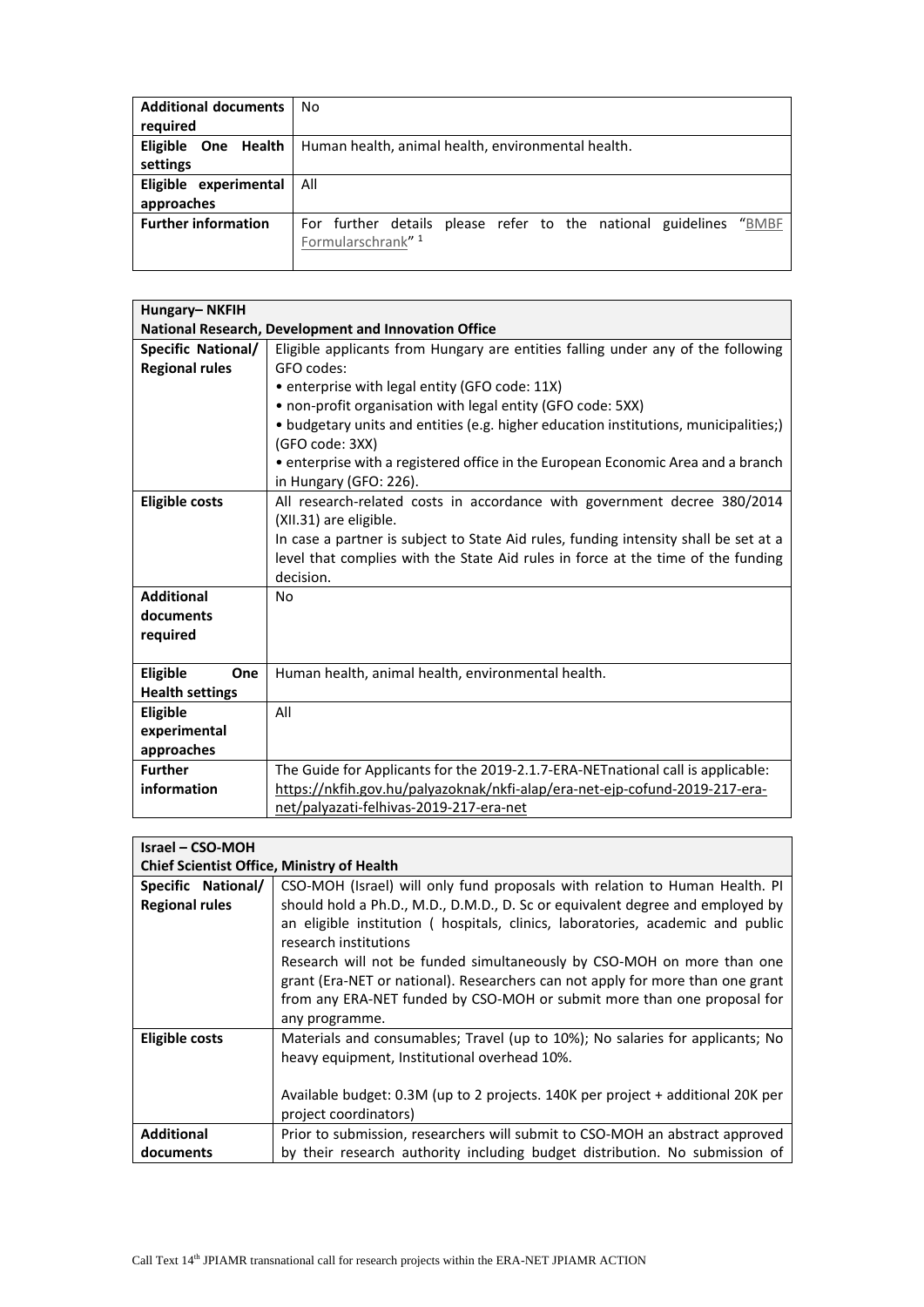| required                   | abstract can result in declaration of the consortium as ineligible. If the<br>application involves human or animal experiments, bioethics approvals must be<br>submitted with the application or up to 4 months later. |
|----------------------------|------------------------------------------------------------------------------------------------------------------------------------------------------------------------------------------------------------------------|
| <b>Eligible One Health</b> | Human health, Animal health, Environmental health (Only in relation to human                                                                                                                                           |
| settings                   | health).                                                                                                                                                                                                               |
|                            |                                                                                                                                                                                                                        |
| Eligible                   | Standard National Grant Contitions apply                                                                                                                                                                               |
| experimental               |                                                                                                                                                                                                                        |
| approaches                 |                                                                                                                                                                                                                        |
| <b>Further</b>             | Please see detailed instructions of application at the national level and reporting                                                                                                                                    |
| information                | at http://www.health.gov.il/research-fund                                                                                                                                                                              |

| Italy - FRRB          |                                                                                                                                                                                                                                                                                                                                                                                                                                                                                                                                        |
|-----------------------|----------------------------------------------------------------------------------------------------------------------------------------------------------------------------------------------------------------------------------------------------------------------------------------------------------------------------------------------------------------------------------------------------------------------------------------------------------------------------------------------------------------------------------------|
|                       | Fondazione Regionale per la Ricerca Biomedica                                                                                                                                                                                                                                                                                                                                                                                                                                                                                          |
| Specific National/    | MAXIMUM TWO PARTNERS from Lombardy PER PROJECT                                                                                                                                                                                                                                                                                                                                                                                                                                                                                         |
| <b>Regional rules</b> | Eligible applicants:<br>Public or Private Italian IRCCS (Scientific Institutes for Health Research,<br>$\bullet$<br>Hospitalization and Health Care)<br>Public Health Care Providers (ASST)<br>$\bullet$<br>Universities (only in in partnership with one IRCCS, public or private, or<br>$\bullet$<br>an ASST located in Lombardy and requesting funding to FRRB)<br>Research Institutes (only in in partnership with one IRCCS, public or<br>$\bullet$<br>private, or an ASST located in Lombardy and requesting funding to<br>FRRB) |
|                       | Please note: All applicants must be located in Lombardy and their activities<br>should take place in Lombardy.<br>Enterprises and for profit Organisations are NOT eligible.                                                                                                                                                                                                                                                                                                                                                           |
| <b>Eligible costs</b> | Direct costs:                                                                                                                                                                                                                                                                                                                                                                                                                                                                                                                          |
|                       | Personnel (for public IRCCS and ASST, only staff recruited specifically on<br>the project)                                                                                                                                                                                                                                                                                                                                                                                                                                             |
|                       | Consumables, animals purchase, maintenance and breeding;<br>٠                                                                                                                                                                                                                                                                                                                                                                                                                                                                          |
|                       | Equipment (on hire or eligible amortization rate);                                                                                                                                                                                                                                                                                                                                                                                                                                                                                     |
|                       | Travel: max 10% of the total direct costs (overheads and subcontracting<br>costs excluded)                                                                                                                                                                                                                                                                                                                                                                                                                                             |
|                       | Publications (only open access): max 5% of the total direct costs<br>٠<br>(overheads and subcontracting costs excluded).                                                                                                                                                                                                                                                                                                                                                                                                               |
|                       | Overheads: 20% flat rate calculated on direct costs (Subcontracting<br>٠<br>costs excluded from this calculation).                                                                                                                                                                                                                                                                                                                                                                                                                     |
|                       | Subcontracting: max 20% of the total direct costs (overheads costs<br>$\bullet$<br>excluded)                                                                                                                                                                                                                                                                                                                                                                                                                                           |
|                       | Other direct costs: please include here other costs, including those<br>$\bullet$<br>related to patient involvement (insurance, reimbursement, ecc).                                                                                                                                                                                                                                                                                                                                                                                   |
|                       | FRRB will require the submission of a financial audit certificate together with the<br>final financial report. This cost, to be included under the "Subcontracting"<br>category will be eligible up to a maximum of €8.000.                                                                                                                                                                                                                                                                                                            |
|                       | Only costs generated over the lifetime of the project will be considered eligible.                                                                                                                                                                                                                                                                                                                                                                                                                                                     |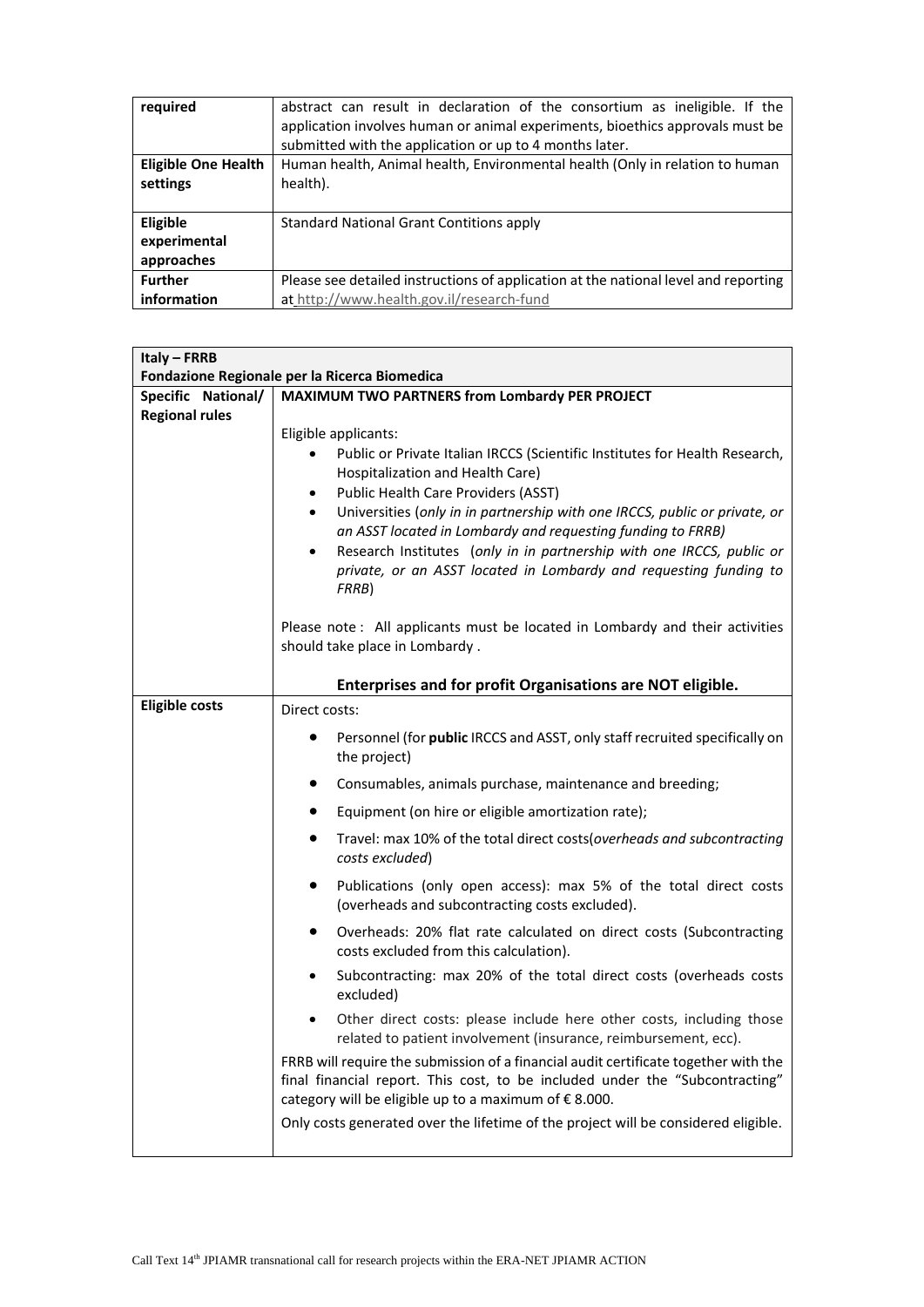| <b>Additional</b>          | According to internal procedures, Regional Foundation for Biomedical Research                   |
|----------------------------|-------------------------------------------------------------------------------------------------|
| documents                  | (FRRB) will grant an eligibility clearance to the potential applicants prior to the             |
|                            |                                                                                                 |
| required                   | submission of the pre-proposals.                                                                |
|                            | The eligibility check will be based on the verification of a dedicated form                     |
|                            | ("Eligibility check form"), to be completed by the Principal Investigator at least              |
|                            | 10 working days before the pre-proposal submission deadline.                                    |
|                            | FRRB will provide feedback on the "Eligibility check form" ONLY in case of major                |
|                            | non-eligibility issues. Informations and instructions on how to fill the Pre-                   |
|                            | Eligibility check form will be published on the dedicated webpage                               |
|                            |                                                                                                 |
|                            | (http://www.frrb.it/it/jpiamr-14th-joint-call)                                                  |
| <b>Eligible One Health</b> | Only Human Health area will be eligible for funding                                             |
| settings                   |                                                                                                 |
| Eligible                   | Biomedical research ONLY in human settings. In case of clinical studies, the size               |
| experimental               | and the duration should be compatible with the project timeline-studies                         |
|                            |                                                                                                 |
| approaches                 | should be completed by the end of the project.                                                  |
| <b>Further</b>             | Maximum € 500,000 per project (if there are two Lombardy partners in the                        |
| information                | same consortium, the amount of 500,000 will be shared)                                          |
|                            | A Principal Investigator (PI) cannot simultaneously hold more than one FRRB                     |
|                            | active grant.                                                                                   |
|                            | PIs who are currently FRRB grant holders cannot apply to the JTC DRUID unless                   |
|                            | their project is closed before the deadline for JTC DRUID pre-proposals. A project              |
|                            |                                                                                                 |
|                            | is considered closed when the final financial and scientific reports have been<br>sent to FRRB. |
|                            | This rule applies only to PIs (grant holders), not to their team members.                       |

| Italy - IT-MOH                    |                                                                                                    |
|-----------------------------------|----------------------------------------------------------------------------------------------------|
| <b>Italian Ministry of Health</b> |                                                                                                    |
| Specific National/                | Only Scientific Institutes for Research, Hospitalisation and Healthcare (IRCCS)                    |
| <b>Regional rules</b>             | and Istituto Superiore di Sanità (ISS) are eligible. No academic and industrial                    |
|                                   | partners are eligible.                                                                             |
|                                   | Researchers are not allowed to participate as PI/WP Leader in more than                            |
|                                   | one 2022 call launched in the framework of different transnational calls                           |
|                                   | (ERANET and/or other European Joint Actions- MAECI EPs) funded by the It                           |
|                                   | MoH. MAXIMUM TWO PARTNERS funded by the It-MoH PER PROJECT.                                        |
|                                   | Researchers are requested to indicate the IRCCS as unique affiliated                               |
|                                   | Institution and to use exclusively the IRCCS's email.                                              |
| <b>Eligible costs</b>             | Only the costs generated throughout the duration of the project can be                             |
|                                   | eligible.                                                                                          |
|                                   | 1. Personnel (only ad hoc contracts/consultants/fellowships, max 50% of the<br>requested fund);    |
|                                   | 2. Travel costs and subsistence allowances (max 10% of the requested fund);                        |
|                                   | 3. Equipment (rent/leasing only, no limits), consumables (no limits),                              |
|                                   | dissemination of results (publications, meetings/workshops etc.- max 1%<br>of the requested fund); |
|                                   | 4. Data handling and analysis (no limits);                                                         |
|                                   | 5. Overhead (maximum 10% of the requested fund).                                                   |
|                                   | 6. Travel expenses and subsistence allowances only if associated with                              |
|                                   | training activities linked to the project.                                                         |
|                                   | Sub-contracts will not be automatically authorized. Sub-contracts will be                          |
|                                   | evaluated following the sending (alongside the pre-eligibility form,) of a                         |
|                                   | detailed application, and only if absolutely needed. The costs for sub-                            |
|                                   | contracts shall be authorized by the It MoH in advance, following a detailed                       |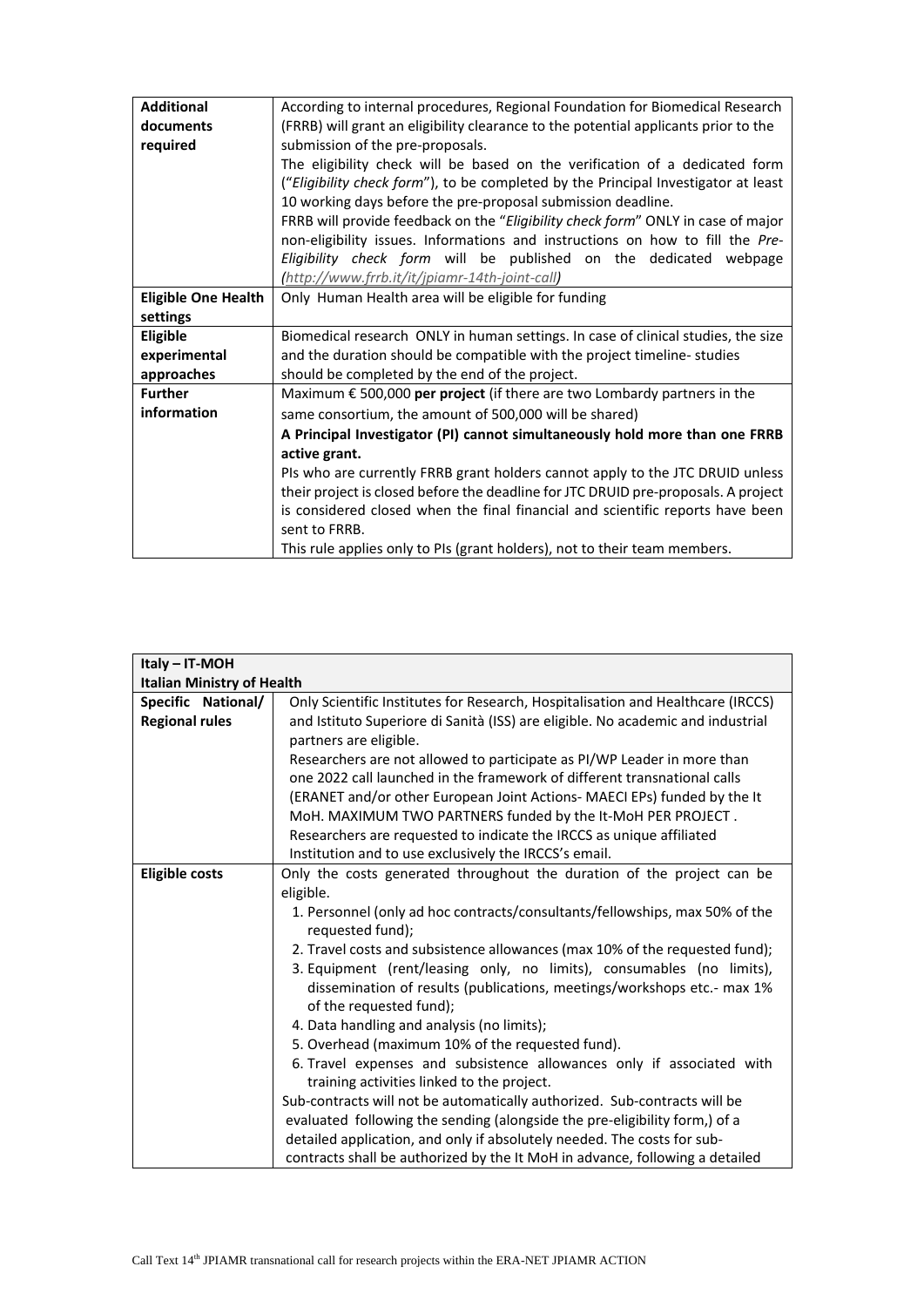|                            | request. In this case, the pre-eligibility must be SENT 20 working days before       |
|----------------------------|--------------------------------------------------------------------------------------|
|                            | the deadline of the call.                                                            |
|                            | Maximum funding per project: 0.25 M $\epsilon$ .                                     |
|                            | In the case that two eligible partners are involved in the Consortium, the total     |
|                            | amount will be shared between the beneficiary Institutions.                          |
| <b>Additional</b>          | The Italian Ministry of Health will check for the pre-eligibility of the applicants  |
| documents                  | before the submission of the pre-proposals to speed up the eligibility check         |
| required                   | process. To this end, it is mandatory that the applicants fill out and return a pre- |
|                            | eligibility check form (sent to all IRCCSs) through the IRCCS Scientific             |
|                            | Directorate or ISS Directorate of Human and Economic Resources using the WFR         |
|                            | System (Code ER) before the submission of their pre-proposals to the Joint Call      |
|                            | Secretariat. The form, completed and duly signed, has to be returned at least 10     |
|                            | working days before the pre-proposal submission deadline. Applicants will            |
|                            | receive a written notification of their eligibility status.                          |
| <b>Eligible One Health</b> | The Italian Ministry of Health funds ONLY human-related research activities          |
| settings                   | (fundamental clinical research)                                                      |
| Eligible                   | It MoH component clinical studies are eligible for funding as long as the costs are  |
| experimental               | within the 250.000 $\epsilon$ and allowed within the duration of the project.        |
| approaches                 |                                                                                      |
| <b>Further</b>             | The pre-eligibility form can be downloaded here:                                     |
| information                | http://www.salute.gov.it/imgs/C 17 pagineAree 4441 listaFile itemName                |
|                            | 0 file.pdf                                                                           |
|                            |                                                                                      |

| Latvia - VIAA/LZP     |                                                                                              |
|-----------------------|----------------------------------------------------------------------------------------------|
|                       | Valsts Izglitibas Attistibas Agentura - replaced by Latvijas Zinatnes padome from 01.01.2022 |
| Specific National/    | 1. Funding of industrial partners is eligible only if they represent business                |
| <b>Regional rules</b> | enterprises entered into the Latvian Commercial registry, assumed they are                   |
|                       | eligible to do the specific research and are in possession of necessary resources            |
|                       | in Latvia. The main activity should be in Latvia. Limitations of EU legislation apply        |
|                       | (R651/2014) together with financial reporting and audit requirements.                        |
|                       | 2. The other category of partner eligible for funding is Research                            |
|                       | institutions: Universities, research institutes, other research institutions - must be       |
|                       | listed mandatory in the Latvian register of scientific institutions. They must               |
|                       | comply with Research and knowledge-dissemination organization criteria                       |
|                       | (R651/2014).                                                                                 |
|                       | Any other type of participants can not be funded.                                            |
| <b>Eligible costs</b> | Per partner: 100,000 EUR/year, i.e. maximum grant per partner is 300,000 EUR                 |
|                       | for a 3-year project.                                                                        |
|                       | Personnel costs incl. taxes;<br>$\bullet$                                                    |
|                       | Consumables;                                                                                 |
|                       | Subcontracts (up to 25% of direct costs), needs detailed justification,<br>$\bullet$         |
|                       | includes all external services, project core activities cannot be                            |
|                       | subcontracted;                                                                               |
|                       | Equipment (only depreciation costs);<br>$\bullet$                                            |
|                       | Replaceable and fully consumable during project elements of<br>$\bullet$                     |
|                       | equipment, materials and animals;                                                            |
|                       | Travels (according to travel plan);<br>$\bullet$                                             |
|                       | Indirect costs (up to 25% of direct costs excluding subcontracting).                         |
|                       | Costs must be research and innovation costs, there is no support for other                   |
|                       | activities                                                                                   |
|                       | Latvia allows max. 2 Latvian partners per proposal. In case oftwo Latvian partners           |
|                       | per proposal, they shall be completely independent entities.                                 |
| <b>Additional</b>     | Applicants might be asked to provide additional information in order to assess               |
| documents             | their eligibility. Applicants are obliged to provide any information specified by            |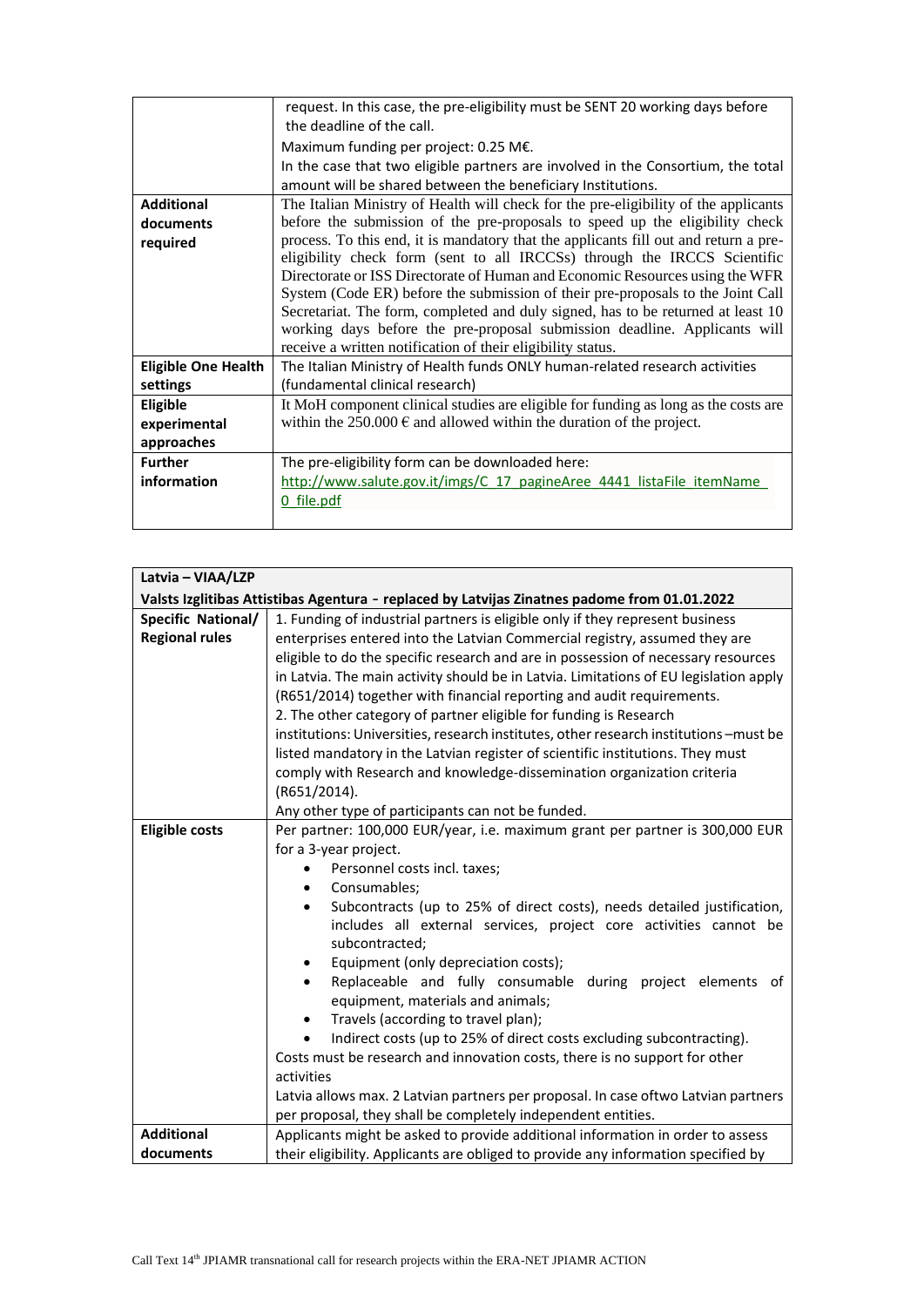| required               | Provisions of the Cabinet of ministers No 259, 26.05.2015 upon request.<br>Enterprises shall provide balance sheet and statements for two preceding closed<br>financial years.<br>To release funding, duly signed Consortium Agreement shall be presented to<br>funding body. |
|------------------------|-------------------------------------------------------------------------------------------------------------------------------------------------------------------------------------------------------------------------------------------------------------------------------|
| Eligible<br>One        | Human health, animal health, environmental health                                                                                                                                                                                                                             |
| <b>Health settings</b> |                                                                                                                                                                                                                                                                               |
| Eligible               | Experimental work with cells, plants and animals                                                                                                                                                                                                                              |
| experimental           | Early stage (PoC) clinical studies                                                                                                                                                                                                                                            |
| approaches             | No clinical partnerships can be funded                                                                                                                                                                                                                                        |
| <b>Further</b>         | See Provisions of the Cabinet of Ministers:                                                                                                                                                                                                                                   |
| information            | http://likumi.lv/ta/id/274671-atbalsta-pieskirsanas-kartiba-                                                                                                                                                                                                                  |
|                        | dalibaistarptautiskas-sadarbibas-programmas-petniecibas-un-tehnologiju-joma                                                                                                                                                                                                   |
|                        | They should be followed without any exception. All limits and conditions                                                                                                                                                                                                      |
|                        | contained in the Provisionsin relation to ERA-NET Cofund are an eligibility criteria                                                                                                                                                                                          |
|                        | for funding.                                                                                                                                                                                                                                                                  |
|                        | Scientific and financial reports should be provided as requested. To                                                                                                                                                                                                          |
|                        | release the funding, duly signed Consortium Agreement must be presented.                                                                                                                                                                                                      |
|                        |                                                                                                                                                                                                                                                                               |

| Lithuania - LMT                            |                                                                                                                                                                                                                                                                                                                                                                                                                                     |
|--------------------------------------------|-------------------------------------------------------------------------------------------------------------------------------------------------------------------------------------------------------------------------------------------------------------------------------------------------------------------------------------------------------------------------------------------------------------------------------------|
| <b>Research Council of Lithuania</b>       |                                                                                                                                                                                                                                                                                                                                                                                                                                     |
| Specific National/                         | The proposals are submitted by the researcher(s) together with the eligible                                                                                                                                                                                                                                                                                                                                                         |
| <b>Regional rules</b>                      | beneficiary institution. The beneficiary institution employ the principal                                                                                                                                                                                                                                                                                                                                                           |
|                                            | investigator to work in the project and his work load must be at least 20 hours                                                                                                                                                                                                                                                                                                                                                     |
|                                            | multiplied by the number of months to execute the project. Hourly rates                                                                                                                                                                                                                                                                                                                                                             |
|                                            | approved by the Chairman of the Lithuanian Research Council must be applied                                                                                                                                                                                                                                                                                                                                                         |
|                                            | for the personnel costs. All other general rules for competitive funding of                                                                                                                                                                                                                                                                                                                                                         |
|                                            | Research Council of Lithuania apply:                                                                                                                                                                                                                                                                                                                                                                                                |
|                                            | https://www.e-                                                                                                                                                                                                                                                                                                                                                                                                                      |
|                                            | tar.lt/portal/lt/legalAct/0a8bead0577611e9975f9c35aedfe438/asr                                                                                                                                                                                                                                                                                                                                                                      |
| <b>Eligible applicants</b>                 | Eligible for funding institutions are Lithuanian research and higher education<br>institutions included in the Register of Education and Research institutions and<br>public healthcare institutions. Beneficiary institution manage the state budget<br>funds allocated to the project following the rules stated in the legal acts, as well<br>as representing the project partners (if applicable 'project partner' means public |
|                                            | or private legal entity that, together with the eligible institution, created the<br>conditions for project implementation).                                                                                                                                                                                                                                                                                                        |
| <b>Eligible costs</b>                      | Only costs generated during the lifetime of the project, related to project are<br>eligible: staff, travel, consumables, subcontracts, contractual research,<br>consultancy, equipment and instruments, dissemination of results, data<br>handling and analysis, overheads (up to 30 % from the listed direct costs - staff,<br>subcontracts, contractual research, consultancy). Max. grant amount 100 000<br>Eur (per project)    |
| <b>Additional</b><br>documents<br>required | No                                                                                                                                                                                                                                                                                                                                                                                                                                  |
| <b>Eligible One Health</b><br>settings     | All                                                                                                                                                                                                                                                                                                                                                                                                                                 |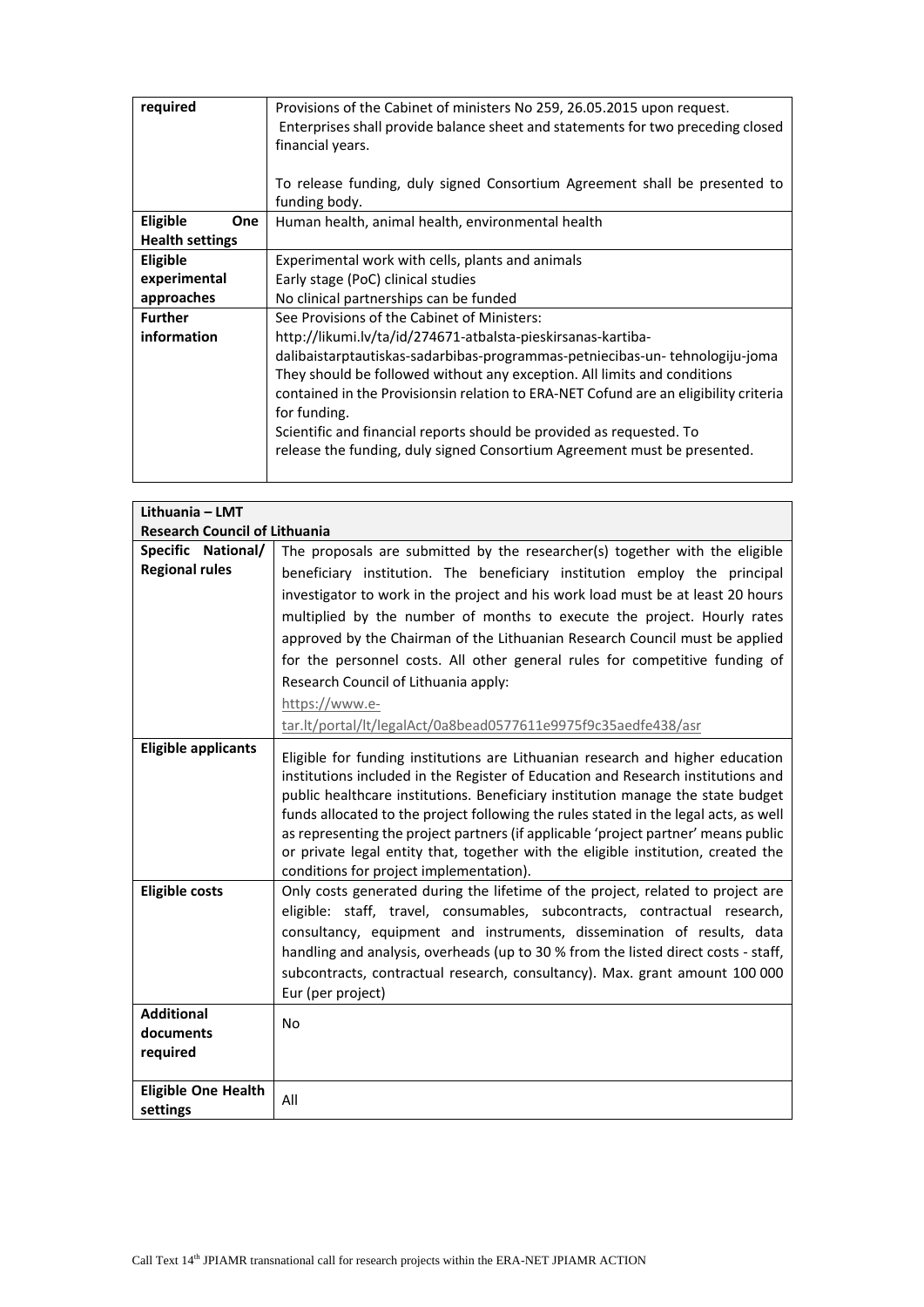| <b>Eligible</b> | All type of studies/experimental approaches that are eligible to the call:             |  |
|-----------------|----------------------------------------------------------------------------------------|--|
| experimental    | In silico, in vitro, in vivo and/or<br>$\bullet$                                       |  |
| approaches      | Preclinical and clinical studies in human and in all veterinary settings,<br>$\bullet$ |  |
|                 | and/or                                                                                 |  |
|                 | Studies in crop/plant settings, including field studies<br>$\bullet$                   |  |
| <b>Further</b>  | https://www.lmt.lt/lt/mokslo-finansavimas/era-net-ir-kitos-koordinavimo-               |  |
| information     | veiklos/jpiamr-action/3627                                                             |  |

| Moldova - NARD                              |                                                                                                                                                                                                                                                                                                                                                                                                                                                      |  |  |
|---------------------------------------------|------------------------------------------------------------------------------------------------------------------------------------------------------------------------------------------------------------------------------------------------------------------------------------------------------------------------------------------------------------------------------------------------------------------------------------------------------|--|--|
|                                             | <b>National Agency for Research and Development</b>                                                                                                                                                                                                                                                                                                                                                                                                  |  |  |
| Specific National/<br><b>Regional rules</b> | Eligibility: Research organisations (according to their statute)                                                                                                                                                                                                                                                                                                                                                                                     |  |  |
|                                             | The proposals are submitted by the researcher(s) together<br>with the eligible beneficiary institution. The principal<br>investigator must be employed by the beneficiary institution<br>for the duration of the project and his work load must not<br>exceed 12 hours per day in all projects financed by ANCD.<br>Remuneration in the project will be based on the national<br>legislation.                                                        |  |  |
|                                             | ANCD will avoid double funding and will not finance projects<br>or part of projects that have been funded through other calls.                                                                                                                                                                                                                                                                                                                       |  |  |
|                                             | In Moldova, the projects will be implemented by one MD<br>organisation independent or in partnership with local public or<br>private partners. Thus, for one project proposal the only one<br>public research organisation can request funding.                                                                                                                                                                                                      |  |  |
| <b>Eligible costs</b>                       | Personnel costs<br>$\overline{\phantom{a}}$                                                                                                                                                                                                                                                                                                                                                                                                          |  |  |
|                                             | Travelling                                                                                                                                                                                                                                                                                                                                                                                                                                           |  |  |
|                                             | Events                                                                                                                                                                                                                                                                                                                                                                                                                                               |  |  |
|                                             | Consumable;                                                                                                                                                                                                                                                                                                                                                                                                                                          |  |  |
|                                             | Laboratory equipment                                                                                                                                                                                                                                                                                                                                                                                                                                 |  |  |
|                                             | Research papers;<br>$\overline{\phantom{a}}$                                                                                                                                                                                                                                                                                                                                                                                                         |  |  |
|                                             | Experimental and production activities.                                                                                                                                                                                                                                                                                                                                                                                                              |  |  |
|                                             | Maximum requested budget per project - 100.000 EUR                                                                                                                                                                                                                                                                                                                                                                                                   |  |  |
|                                             | Minimum requested budget per project - 60.000 EUR                                                                                                                                                                                                                                                                                                                                                                                                    |  |  |
| <b>Additional</b><br>documents<br>required  | The additional documents that should be submitted to ANCD during the<br>submission phase are published in the call announcement at the ANCD website.<br>In case a project is selected for funding, Moldovan partners will be invited to sign<br>grant contracts. Successful MD project partners will have two month from the<br>date they are notified of a positive funding decision to submit the grant contract<br>completed.<br><b>Reporting</b> |  |  |
|                                             | In addition to reporting requirements set out in the call document, standard<br>ANCD reporting terms and conditions will apply. MD partners are expected to<br>report on outputs and outcomes on a regular basis.                                                                                                                                                                                                                                    |  |  |
| <b>Eligible One Health</b><br>settings      | Human health, animal health, environmental health                                                                                                                                                                                                                                                                                                                                                                                                    |  |  |
| Eligible<br>experimental<br>approaches      | in silico, in vitro, in vivo studies, pre-clinical and clinical studies, studies in<br>crop/plant settings                                                                                                                                                                                                                                                                                                                                           |  |  |
| <b>Further</b>                              | Vadim latchevici                                                                                                                                                                                                                                                                                                                                                                                                                                     |  |  |
| information                                 | +373 22 270-445                                                                                                                                                                                                                                                                                                                                                                                                                                      |  |  |
|                                             | vadim.iatchevici@ancd.gov.md                                                                                                                                                                                                                                                                                                                                                                                                                         |  |  |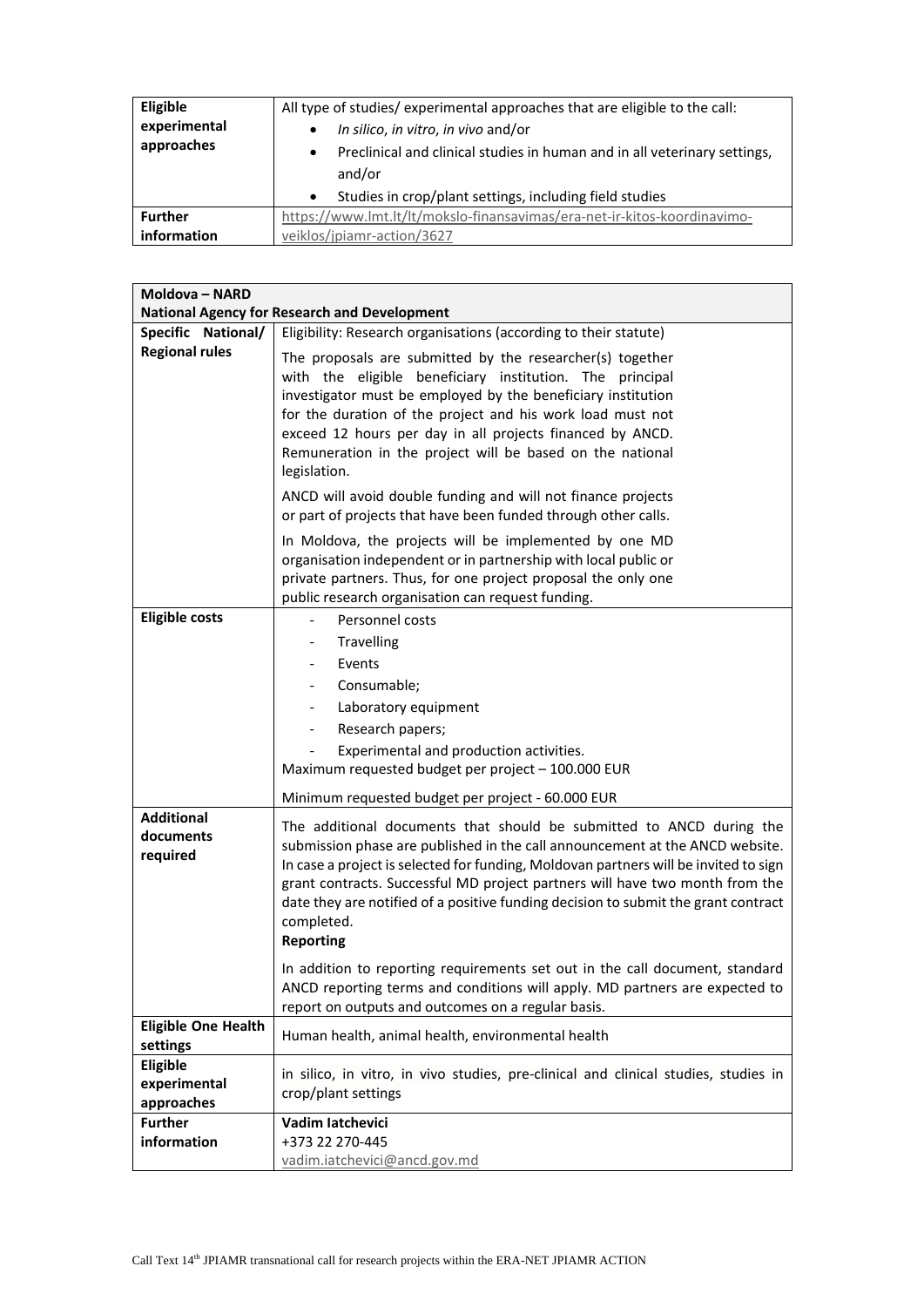| Official website: https://ancd.gov.md/ro |  |
|------------------------------------------|--|
|------------------------------------------|--|

| <b>Poland - NCN</b>                         |                                                                                                                                                                                                                                                                                                                                                                                                                                                                                                                                                                                                                                                                                                                                                                                                                                                                                                                                                                                                                                                                                          |
|---------------------------------------------|------------------------------------------------------------------------------------------------------------------------------------------------------------------------------------------------------------------------------------------------------------------------------------------------------------------------------------------------------------------------------------------------------------------------------------------------------------------------------------------------------------------------------------------------------------------------------------------------------------------------------------------------------------------------------------------------------------------------------------------------------------------------------------------------------------------------------------------------------------------------------------------------------------------------------------------------------------------------------------------------------------------------------------------------------------------------------------------|
| <b>National Science Centre</b>              |                                                                                                                                                                                                                                                                                                                                                                                                                                                                                                                                                                                                                                                                                                                                                                                                                                                                                                                                                                                                                                                                                          |
| Specific National/<br><b>Regional rules</b> | National rules for participation are given in the UNISONO resolution<br>no. 80/2021 of 9 September 2021<br>Please note:<br>project tasks to be carried out by Polish research teams may involve<br>only basic research i.e. experimental or theoretical endeavours                                                                                                                                                                                                                                                                                                                                                                                                                                                                                                                                                                                                                                                                                                                                                                                                                       |
|                                             | undertaken to gain new knowledge of the foundations of phenomena<br>and observable facts, without any direct commercial use;<br>proposals may include application for state aid, except where a natural<br>$\bullet$<br>person applies for funding;<br>proposals may involve non-commercial clinical trials related to<br>a medicinal product or a medical device;<br>NCN funds projects that last either 24 or 36 months.                                                                                                                                                                                                                                                                                                                                                                                                                                                                                                                                                                                                                                                               |
| <b>Eligible costs</b>                       | All costs relevant, necessary and directly connected to the proposed research<br>project including:<br>Personnel costs - permanent and/or temporary; including post-doc<br>1.<br>positions and scholarships for PhD students;<br>Equipment: up to 110 018 EUR (500,000 PLN) per unit;<br>2.<br>Other direct costs: materials, devices and software, outsourcing and<br>3.<br>subcontracting, travel and subsistence costs, visits and consultations, costs<br>of publications, collective investigators;<br>Overheads/indirect costs: there are two types of indirect costs, both<br>4.<br>calculated automatically:<br>indirect costs of Open Access (publications and data) - up to 2% of total<br>٠<br>direct costs of the project<br>other indirect costs - up to 20% of total direct costs of the project.<br>$\bullet$<br>General indirect cocts include administrative personnel costs as well as<br>costs of organizing conferences, workshops, seminars or meetings.<br>The amount budgeted for indirect costs may not be increased during the course<br>of a research project. |
| <b>Additional</b><br>documents<br>required  | At the full proposal stage, Polish applicants must submit their national<br>proposals in the Polish submission system (ZSUN/OSF). Polish national<br>proposals must state the budgets in Polish currency using the conversion rate<br>of 1 EUR = 4,5447 PLN.<br>If two or more different Polish institutions apply as partners within one<br>international project consortium and seek funding from the NCN, they must<br>apply to the NCN as a group of entities.                                                                                                                                                                                                                                                                                                                                                                                                                                                                                                                                                                                                                       |
| <b>Eligible One Health</b><br>settings      | Human health, and/or<br>٠<br>Animal health (including wild-life, livestock, fishes, and companion<br>animals), and/or<br>Plants (including trees and crops)<br>$\bullet$                                                                                                                                                                                                                                                                                                                                                                                                                                                                                                                                                                                                                                                                                                                                                                                                                                                                                                                 |
| Eligible<br>experimental<br>approaches      | in silico, in vitro, in vivo and/or<br>preclinical and clinical studies in human and in all veterinary settings,<br>and/or<br>Studies in crop/plant settings, including field studies<br>٠                                                                                                                                                                                                                                                                                                                                                                                                                                                                                                                                                                                                                                                                                                                                                                                                                                                                                               |
| <b>Further</b><br>information               | <b>NCN Open Access Policy</b><br><b>Information about Personal Data Processing at NCN</b>                                                                                                                                                                                                                                                                                                                                                                                                                                                                                                                                                                                                                                                                                                                                                                                                                                                                                                                                                                                                |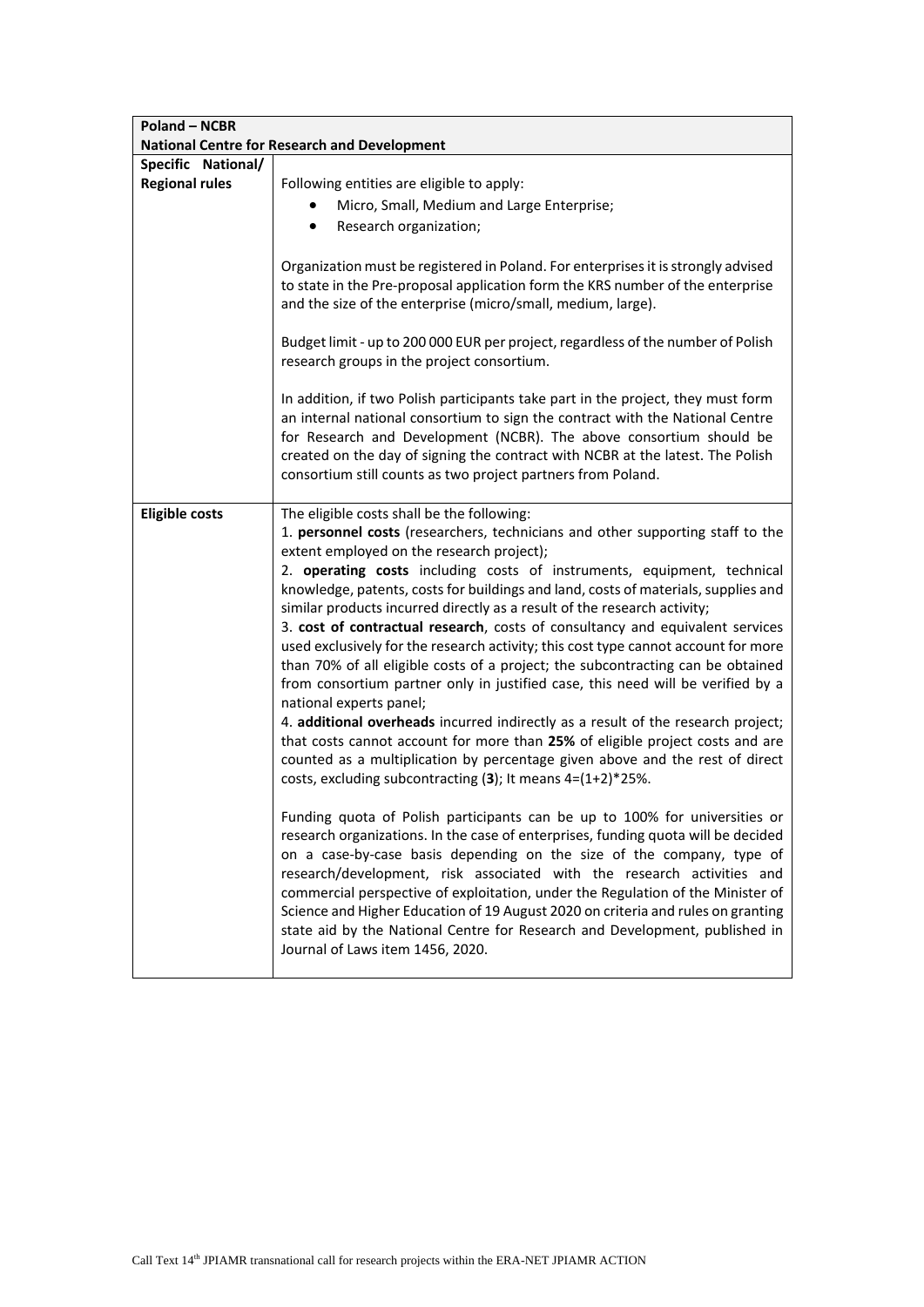|                                            |                                                                                                                                                           | Large<br><b>Enterprises</b> | <b>Medium</b><br><b>Enterprises</b> | <b>Small</b><br><b>Enterprises</b> | <b>Universities</b><br>and research<br>organizations                                                                                                            |
|--------------------------------------------|-----------------------------------------------------------------------------------------------------------------------------------------------------------|-----------------------------|-------------------------------------|------------------------------------|-----------------------------------------------------------------------------------------------------------------------------------------------------------------|
|                                            | <b>Fundamental</b><br>/ Basic<br><b>Research</b>                                                                                                          | Not eligible                | Not eligible                        | Not eligible                       | Not eligible                                                                                                                                                    |
|                                            | Industrial /<br><b>Applied</b><br><b>Research</b>                                                                                                         | Up to 50+15<br>(max 65 %    | Up to<br>$50+10+15$<br>(max 75 %)   | Up to<br>$50+20+15$<br>(max 80 %)  | Up to<br>100 %                                                                                                                                                  |
|                                            | <b>Experimental</b><br>development                                                                                                                        | Up to 25+15<br>(max 40 %)   | Up to<br>$25+10+15$<br>(max 50 %)   | Up to<br>$25+20+15$<br>(max 60 %)  | Up to<br>100 %                                                                                                                                                  |
|                                            | eligible for funding as separate research tasks in the project schedule.                                                                                  |                             |                                     |                                    | Only Industrial/Applied Research and Experimental Development will be funded.<br>Other type of activities (e.g. coordination, dissemination, management) is not |
| <b>Additional</b><br>documents<br>required | Polish Participants will be informed and invited to submit Polish proposal once<br>the international evaluation and the ranking list will be established. |                             |                                     |                                    |                                                                                                                                                                 |
| <b>Eligible One Health</b><br>settings     | No additional limitations                                                                                                                                 |                             |                                     |                                    |                                                                                                                                                                 |
| Eligible<br>experimental<br>approaches     | No additional limitations                                                                                                                                 |                             |                                     |                                    |                                                                                                                                                                 |
| <b>Further</b><br>information              | No additional limitations                                                                                                                                 |                             |                                     |                                    |                                                                                                                                                                 |

| Spain - AEI                     |                                                                                                                                                                                                                                                                                                                                                                                                                                          |
|---------------------------------|------------------------------------------------------------------------------------------------------------------------------------------------------------------------------------------------------------------------------------------------------------------------------------------------------------------------------------------------------------------------------------------------------------------------------------------|
| Agencia Estatal de Investgacion |                                                                                                                                                                                                                                                                                                                                                                                                                                          |
| Specific National/              | The eligible entities for the AEI funding are:                                                                                                                                                                                                                                                                                                                                                                                           |
| <b>Regional rules</b>           | Non-profit research organizations (such as universities, public research<br>institutions, technological centres and other private non-profit institutions<br>performing RDI activities in Spain), as per PCI 2020-1 call. They must have been<br>previously beneficiaries of any of the AEI calls. They have to ensure contractual<br>relationship with the Principal Investigator during all the time of development<br>of the project. |
|                                 | Although private companies are not funded by the AEI, the Spanish industrial<br>sector is welcome to participate in the transnational consortia using their own<br>funds or obtaining funds from the CDTI or other innovation and technological<br>development funding agencies.<br>Mandatory:                                                                                                                                           |
|                                 | The Spanish Principal Investigators (PIs) must hold a PhD degree. It applies to<br>all the members of the research team.                                                                                                                                                                                                                                                                                                                 |
|                                 | PIs must be eligible according to PCI 2021 call and must have experience as<br>investigators (not necessarily as PIs) in projects funded by the Plan Nacional<br>I+D+i 2008-2011, the Plan Estatal I+D+i 2013-2016, the Plan Estatal I+D+i 2017-<br>2020, ERC Grants, European Framework Programmes or other relevant<br>international programmes.                                                                                       |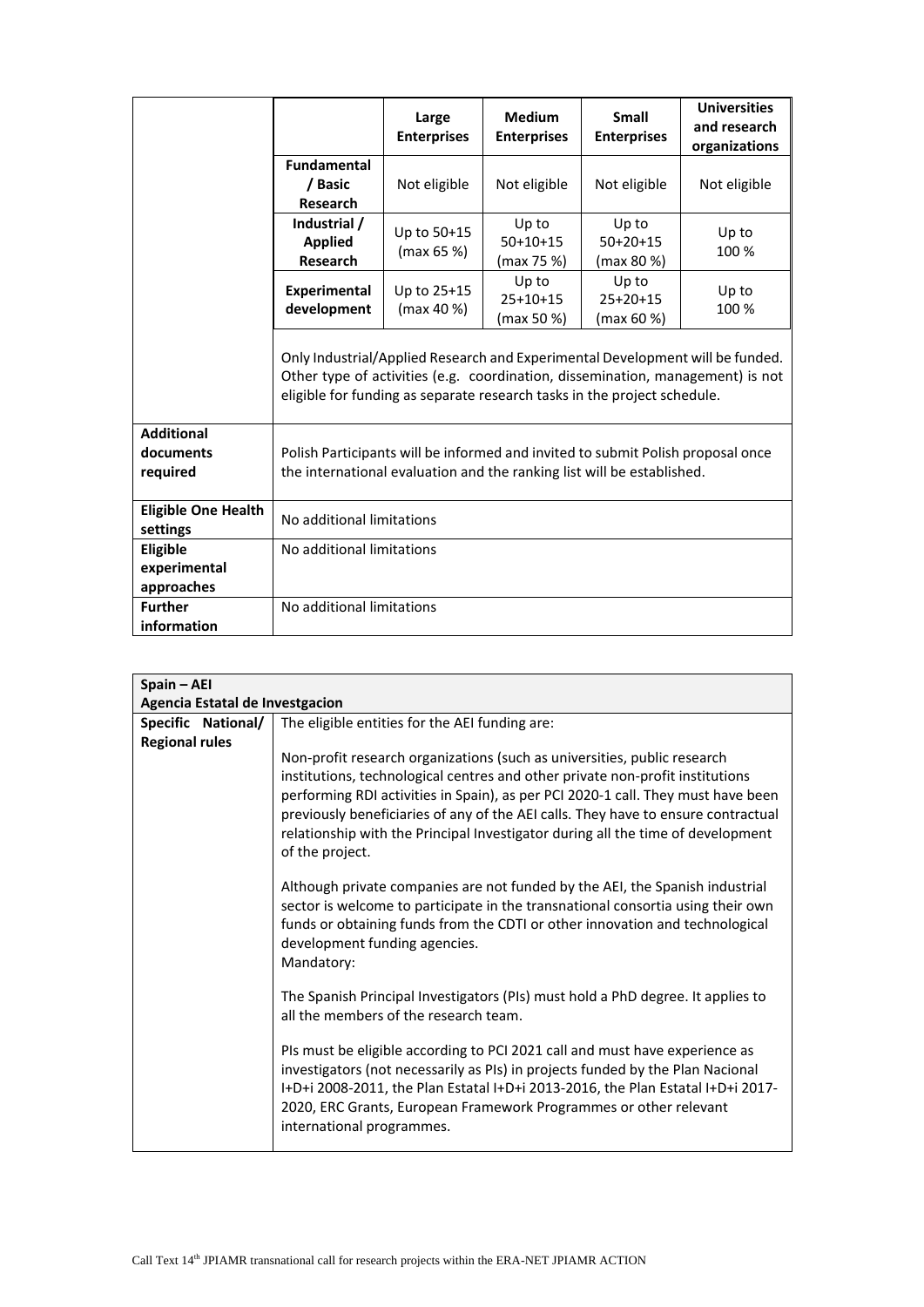|                       | Incompatibilities (these must be taken into account when participating in<br>different ERA-Nets or other international initiatives):                                                                                                                                                                                                                                                                                                                                                                                                                                                                                                                                                                                                                                                                                                                                                                                                                                                                                                                                                                                                          |
|-----------------------|-----------------------------------------------------------------------------------------------------------------------------------------------------------------------------------------------------------------------------------------------------------------------------------------------------------------------------------------------------------------------------------------------------------------------------------------------------------------------------------------------------------------------------------------------------------------------------------------------------------------------------------------------------------------------------------------------------------------------------------------------------------------------------------------------------------------------------------------------------------------------------------------------------------------------------------------------------------------------------------------------------------------------------------------------------------------------------------------------------------------------------------------------|
|                       | PIs will not be eligible for funding if they apply as PIs to more than one<br>٠<br>proposal in this transnational joint call, to more than one proposal in the<br>same Spanish PCI call and/or to PCI calls of consecutive years.<br>If the same PI submits two or more proposals to the present call, all but<br>$\bullet$<br>one will be declared ineligible, without the possibility of changing the IP.<br>A researcher that has been granted a PCI as PI the previous year will be<br>$\bullet$<br>declared ineligible as PI in the present call, without the possibility of<br>changing the IP.<br>PIs must remain unchanged between the proposal of this transnational<br>joint call and the national PCI call.                                                                                                                                                                                                                                                                                                                                                                                                                        |
|                       | The AEI will avoid double funding and will not grant projects or parts of<br>projects already funded through other national or EU calls.                                                                                                                                                                                                                                                                                                                                                                                                                                                                                                                                                                                                                                                                                                                                                                                                                                                                                                                                                                                                      |
|                       | Only justified changes will be allowed between phase 1 and 2.                                                                                                                                                                                                                                                                                                                                                                                                                                                                                                                                                                                                                                                                                                                                                                                                                                                                                                                                                                                                                                                                                 |
|                       | Failure to respect the requirements will lead to the ineligibility of the proposal.                                                                                                                                                                                                                                                                                                                                                                                                                                                                                                                                                                                                                                                                                                                                                                                                                                                                                                                                                                                                                                                           |
| <b>Eligible costs</b> | Only personnel costs for new temporary employment contracts are<br>$\bullet$<br>eligible. The costs of permanent staff linked to the beneficiary entity<br>or members of the research team will not be considered eligible costs.<br>Direct costs such as current costs, small scientific equipment,<br>$\bullet$<br>disposable materials, travelling expenses, coordination costs, and<br>other costs that can be justified as necessary to carry out the<br>proposed activities. VAT could be non eligible, depending on the<br>application of RRF funds.<br>Indirect costs (overheads ) are eligible costs (maximum 15% of direct<br>$\bullet$<br>costs, including outsourcing).<br>Clinical trials are eligible up to phase 1, with a maximum of 50% of the<br>$\bullet$<br>total budget (contact the National Contact Point for further details)<br>Subcontracting should not exceed 25% of total final budget (excluding<br>$\bullet$<br>overheads).<br>The following funding limits (including direct + indirect costs) are considered<br>eligibility criteria. Proposals not respecting these limits could be declared<br>ineligible: |
|                       | If the Consortium is NOT LED by a Spanish Coordinator and:<br>٠                                                                                                                                                                                                                                                                                                                                                                                                                                                                                                                                                                                                                                                                                                                                                                                                                                                                                                                                                                                                                                                                               |
|                       | there is only one Spanish Partner in the proposal: € 200.000.                                                                                                                                                                                                                                                                                                                                                                                                                                                                                                                                                                                                                                                                                                                                                                                                                                                                                                                                                                                                                                                                                 |
|                       | there are two Spanish Partners in the proposal, the amount for both<br>Partners is: € 250.000                                                                                                                                                                                                                                                                                                                                                                                                                                                                                                                                                                                                                                                                                                                                                                                                                                                                                                                                                                                                                                                 |
|                       | If the Consortium IS LED by a Spanish Coordinator and:<br>٠                                                                                                                                                                                                                                                                                                                                                                                                                                                                                                                                                                                                                                                                                                                                                                                                                                                                                                                                                                                                                                                                                   |
|                       | there is only one Spanish Partner in the proposal acting as Coordinator:<br>€ 300.000                                                                                                                                                                                                                                                                                                                                                                                                                                                                                                                                                                                                                                                                                                                                                                                                                                                                                                                                                                                                                                                         |
|                       | there are two Spanish Partners in the proposal and one is acting as<br>Coordinator, the amount for both Partners is: € 350.000                                                                                                                                                                                                                                                                                                                                                                                                                                                                                                                                                                                                                                                                                                                                                                                                                                                                                                                                                                                                                |
|                       | IMPORTANT: A maximum of two Spanish Partners requesting funding to the<br>AEI in the same proposal are allowed.                                                                                                                                                                                                                                                                                                                                                                                                                                                                                                                                                                                                                                                                                                                                                                                                                                                                                                                                                                                                                               |
|                       | Centers formed by different Spanish legal entities will be considered as a<br>unique entity, and thus the maximum funding should not exceed the limits per<br>proposal established above (for example, mixed centers).                                                                                                                                                                                                                                                                                                                                                                                                                                                                                                                                                                                                                                                                                                                                                                                                                                                                                                                        |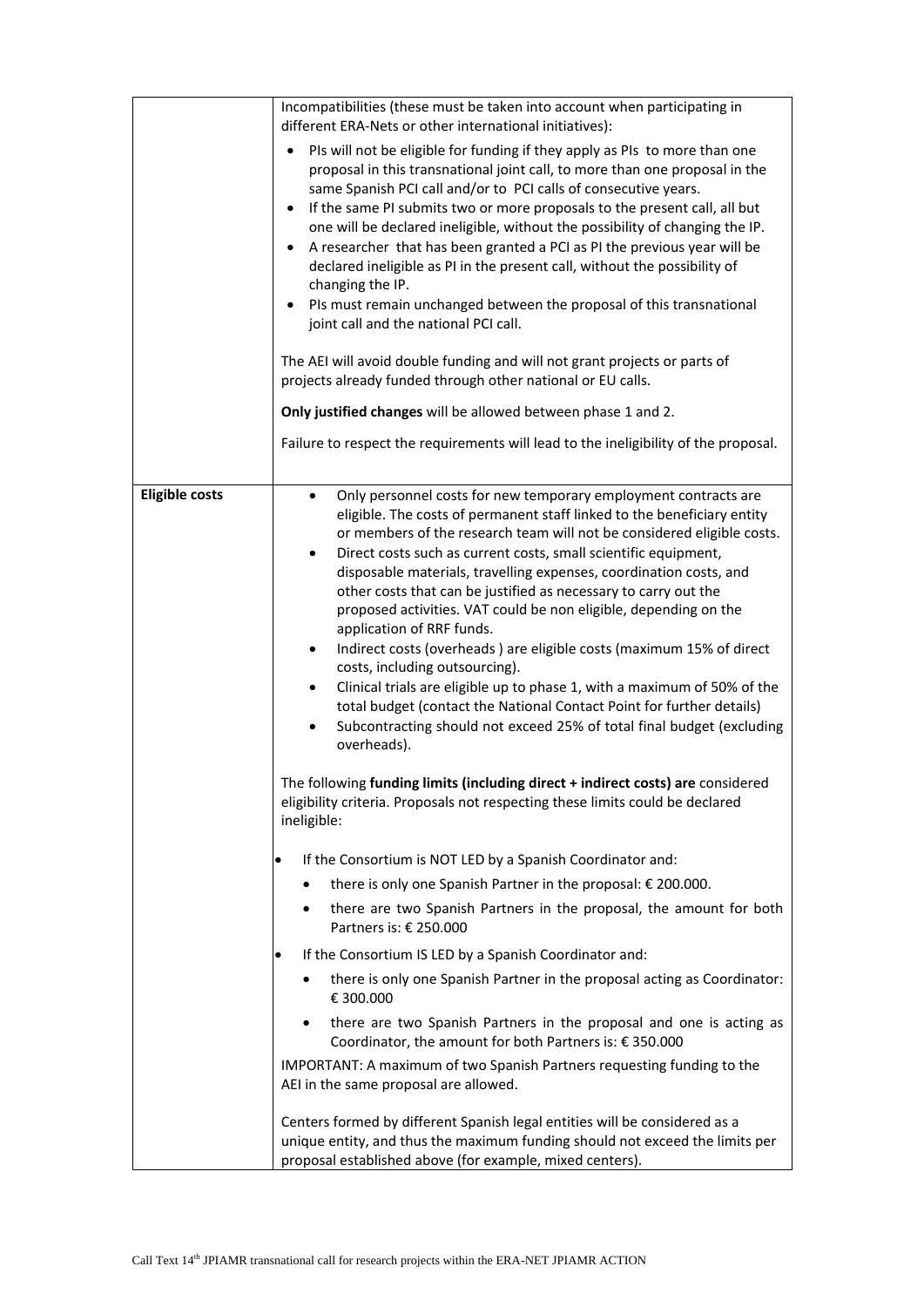|                            | The final funding will take into account the transnational evaluation of the          |  |  |
|----------------------------|---------------------------------------------------------------------------------------|--|--|
|                            | collaborative proposal, the scientific quality of the Spanish group, the added        |  |  |
|                            | value of the international collaboration, and the financial resources available.      |  |  |
| <b>Additional</b>          | It is highly recommended to include the PI's full name and identification number      |  |  |
| documents                  | as they appear in the DNI at the beginning of the proposal                            |  |  |
| required                   |                                                                                       |  |  |
| <b>Eligible One Health</b> | The three of them                                                                     |  |  |
| settings                   |                                                                                       |  |  |
| Eligible                   | Clinical trials are eligible up to phase 1 (please contact the national contact point |  |  |
| experimental               | for further details)                                                                  |  |  |
| approaches                 |                                                                                       |  |  |
| <b>Further</b>             | <b>Funding Programme:</b>                                                             |  |  |
| information                | The framework for this funding action is the Plan Estatal de Investigación            |  |  |
|                            | Científica, Técnica e Innovación 2021-2023. On a national level, the Call will be     |  |  |
|                            | managed by the Subdivisión de Programas Científico-Técnicos Transversales,            |  |  |
|                            | Fortalecimiento y Excelencia (STRAN) of the AEI.                                      |  |  |
|                            |                                                                                       |  |  |
|                            | Instrument for funding the Spanish groups                                             |  |  |
|                            | The instrument for funding the Spanish groups is the Spanish call on                  |  |  |
|                            | International Collaboration Projects (PCI)". Please take PCI2021-2 as reference.      |  |  |
|                            | The general requirements of PCI will apply. Applicants should abide by these          |  |  |
|                            | general requirements and are encouraged to carefully read the call.                   |  |  |
|                            |                                                                                       |  |  |
|                            | Acknowledgement:                                                                      |  |  |
|                            | Any publication or dissemination activity resulting from the granted projects         |  |  |
|                            | must acknowledge funding by the Agencia Estatal de Investigación: "Project            |  |  |
|                            | (reference nº XX) funded by the Agencia Estatal de Investigación through the          |  |  |
|                            | PCI (year) call".                                                                     |  |  |
|                            |                                                                                       |  |  |
|                            | <b>Data Protection:</b>                                                               |  |  |
|                            | By submitting a grant application to the AEI, the applicants consent to               |  |  |
|                            | communication of the data contained in the application to other public                |  |  |
|                            | administrations, with the aim of further processing of the data for historical,       |  |  |
|                            | statistical or scientific purposes, within the framework of the Organic Law           |  |  |
|                            | 3/2018, of December 5, on Personal Data Protection and Guarantee of Digital           |  |  |
|                            | Rights.                                                                               |  |  |
|                            |                                                                                       |  |  |

| Spain - ISCIII                                 |                                                                              |  |  |
|------------------------------------------------|------------------------------------------------------------------------------|--|--|
| <b>National Institute of Health Carlos III</b> |                                                                              |  |  |
| Specific National/                             | Funding Program: Acción Estratégica en Salud (AES)                           |  |  |
| <b>Regional rules</b>                          | Initial funding pre-commitment: 1.000.000 $\epsilon$                         |  |  |
|                                                | <b>Number of groups</b> that could be funded: 4-6                            |  |  |
|                                                | Maximum grant duration: 36 months                                            |  |  |
|                                                | Maximum funding per awarded Spanish project partner:                         |  |  |
|                                                | Up to 175.000 $\epsilon$ per partner (overheads included)<br>7.              |  |  |
|                                                | Up to 250.000 € per coordinator (overheads included)<br>8.                   |  |  |
|                                                |                                                                              |  |  |
|                                                | <b>Eligible institutions:</b>                                                |  |  |
|                                                | Accredited Health Research Institutes (Institutos de Investigación Sanitaria |  |  |
|                                                | Acreditados, IIS). Accredited according to the RD 339/2004, of February      |  |  |
|                                                | 27th or RD 279/2016. (These institutions may manage research via a           |  |  |
|                                                | foundation regulated according to the Spanish Act 50/2002, of December       |  |  |
|                                                | 26th). See the list of IIS in this link.                                     |  |  |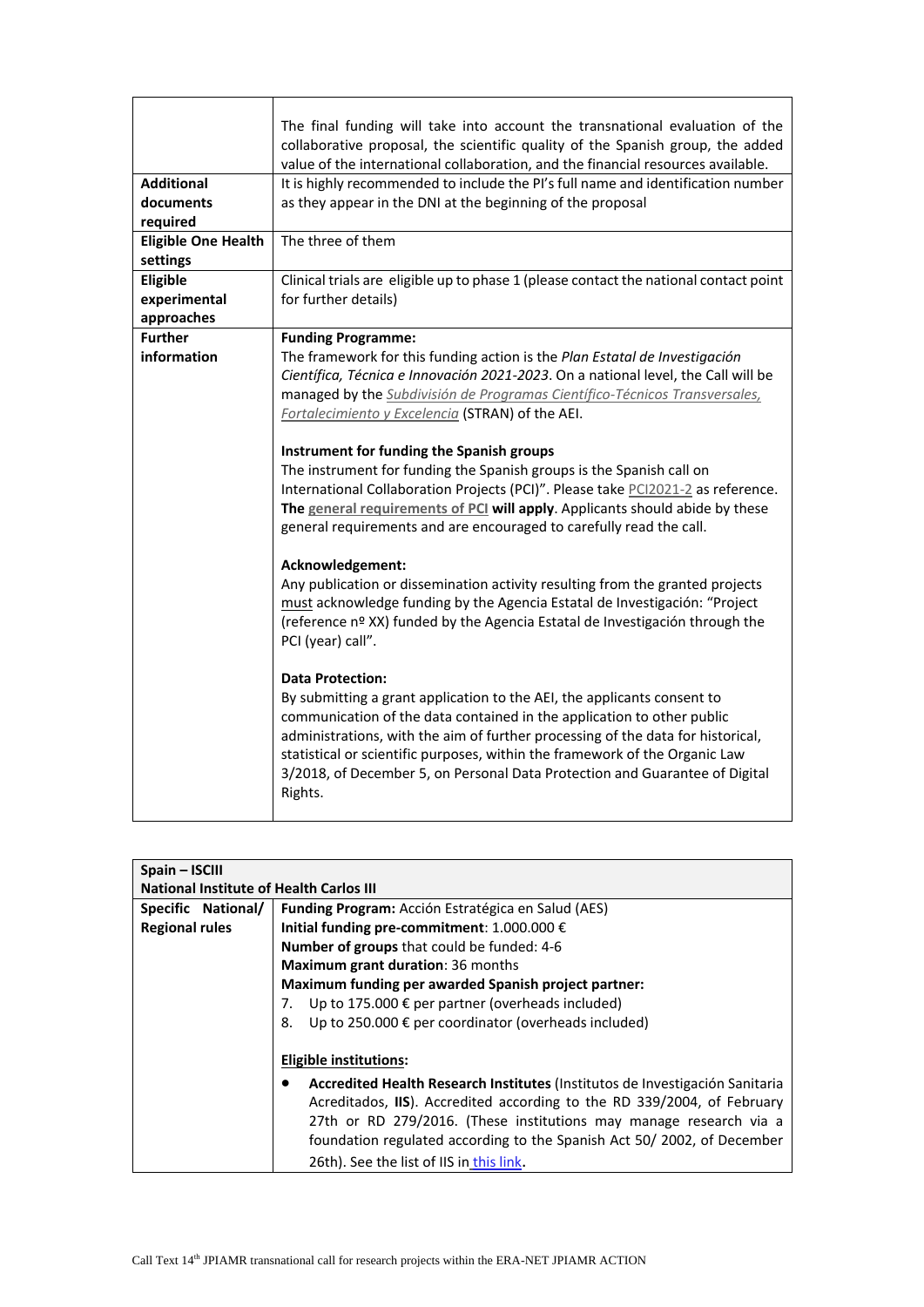|                       | Hospitals, primary health care or public health administration of the<br>$\bullet$<br>Spanish National Health System (SNS). These institutions may manage<br>research via a foundation regulated in accordance to the Spanish Act<br>50/2002, of December 26th (a copy of the foundation's statutes may be<br>submitted).<br>CIBER. Team members applying to the call must be from at least two groups<br>$\bullet$<br>belonging to CIBER in two different home institutions and one of these two<br>must be a Hospital, primary health care or public health administration of<br>the Spanish National Health System (SNS) or IIS. Please contact Cristina<br>Rodríguez (cristina.rodriguez@ciberisciii.es) for more information related to<br>CIBER's eligibility.<br>Academia or Other Research Centers (public or private non-for profit).<br>$\bullet$<br>These entities can only participate if they apply together with Hospitals,<br>primary health care or public health settings of the SNS or IIS in the same<br>proposal. It is not allowed to apply independently, thus there must be two<br>beneficiary Spanish institutions requesting funding to ISCIII in the same<br>proposal. |
|-----------------------|--------------------------------------------------------------------------------------------------------------------------------------------------------------------------------------------------------------------------------------------------------------------------------------------------------------------------------------------------------------------------------------------------------------------------------------------------------------------------------------------------------------------------------------------------------------------------------------------------------------------------------------------------------------------------------------------------------------------------------------------------------------------------------------------------------------------------------------------------------------------------------------------------------------------------------------------------------------------------------------------------------------------------------------------------------------------------------------------------------------------------------------------------------------------------------------------------|
|                       | <b>Please Note:</b><br>Applicants from ISCIII are eligible. Eligibility criteria from AESI 2022 apply<br>9.<br>10. Same institution cannot participate with more than one partner in the same<br>project proposal.                                                                                                                                                                                                                                                                                                                                                                                                                                                                                                                                                                                                                                                                                                                                                                                                                                                                                                                                                                               |
|                       | 11. Only one PI per beneficiary institution may be funded within the same<br>proposal.<br>12. A given PI can apply only once to this call.                                                                                                                                                                                                                                                                                                                                                                                                                                                                                                                                                                                                                                                                                                                                                                                                                                                                                                                                                                                                                                                       |
|                       | 13. Pls with ongoing projects in 2023 funded in a JPI AMR call are not eligible<br>for funding by ISCIII in the current call unless the ongoing project or the<br>new application is as coordinator.                                                                                                                                                                                                                                                                                                                                                                                                                                                                                                                                                                                                                                                                                                                                                                                                                                                                                                                                                                                             |
|                       | 14. There is no other incompatibility with AES 2022.<br>15. Incompatibility for application to any other call are subject to the provisions<br>in the relevant call.                                                                                                                                                                                                                                                                                                                                                                                                                                                                                                                                                                                                                                                                                                                                                                                                                                                                                                                                                                                                                             |
|                       | 16. SMEs and other private companies are encouraged to participate at their<br>own cost, as subcontractors.                                                                                                                                                                                                                                                                                                                                                                                                                                                                                                                                                                                                                                                                                                                                                                                                                                                                                                                                                                                                                                                                                      |
|                       | <b>Eligibility of PI and team members</b>                                                                                                                                                                                                                                                                                                                                                                                                                                                                                                                                                                                                                                                                                                                                                                                                                                                                                                                                                                                                                                                                                                                                                        |
|                       | • Principal Investigators (PIs) can only participate in one project proposal per<br>per call.                                                                                                                                                                                                                                                                                                                                                                                                                                                                                                                                                                                                                                                                                                                                                                                                                                                                                                                                                                                                                                                                                                    |
|                       | • Principal Investigators (PIs) belonging to any IIS could apply only from the IIS<br>or from any of the institutions belonging to the IIS.                                                                                                                                                                                                                                                                                                                                                                                                                                                                                                                                                                                                                                                                                                                                                                                                                                                                                                                                                                                                                                                      |
|                       | • The Principal Investigator (PI) and all members of the research group must<br>belong to the eligible institution or be affiliated to CIBER or an IIS                                                                                                                                                                                                                                                                                                                                                                                                                                                                                                                                                                                                                                                                                                                                                                                                                                                                                                                                                                                                                                           |
|                       | Excluded personnel as Principal Investigator (PI):<br>• Those undergoing a postgraduate training in Health Specialization (MIR,<br>EIR, FIR, QIR, BIR, PIR, RFIR).                                                                                                                                                                                                                                                                                                                                                                                                                                                                                                                                                                                                                                                                                                                                                                                                                                                                                                                                                                                                                               |
|                       | • Those undergoing research training (e.g. PhD students, or "Río Hortega"<br>contracts).                                                                                                                                                                                                                                                                                                                                                                                                                                                                                                                                                                                                                                                                                                                                                                                                                                                                                                                                                                                                                                                                                                         |
|                       | • Researchers contracted by a RETIC/RICOR.<br>Those undergoing postdoctoral training (e.g. "Sara Borrell" or "Juan de la Cierva"<br>contracts).                                                                                                                                                                                                                                                                                                                                                                                                                                                                                                                                                                                                                                                                                                                                                                                                                                                                                                                                                                                                                                                  |
| <b>Eligible costs</b> | Personnel costs for temporary employment contracts (scholarships are not<br>$\bullet$<br>eligible) with a maximum of 36 PM in total for the personnel contracts<br>altogether.                                                                                                                                                                                                                                                                                                                                                                                                                                                                                                                                                                                                                                                                                                                                                                                                                                                                                                                                                                                                                   |
|                       | Current costs, small scientific equipment, consumables, disposable<br>$\bullet$<br>materials, traveling expenses and other costs as included in AES 2022 that<br>can be justified as necessary to carry out the proposed activities.                                                                                                                                                                                                                                                                                                                                                                                                                                                                                                                                                                                                                                                                                                                                                                                                                                                                                                                                                             |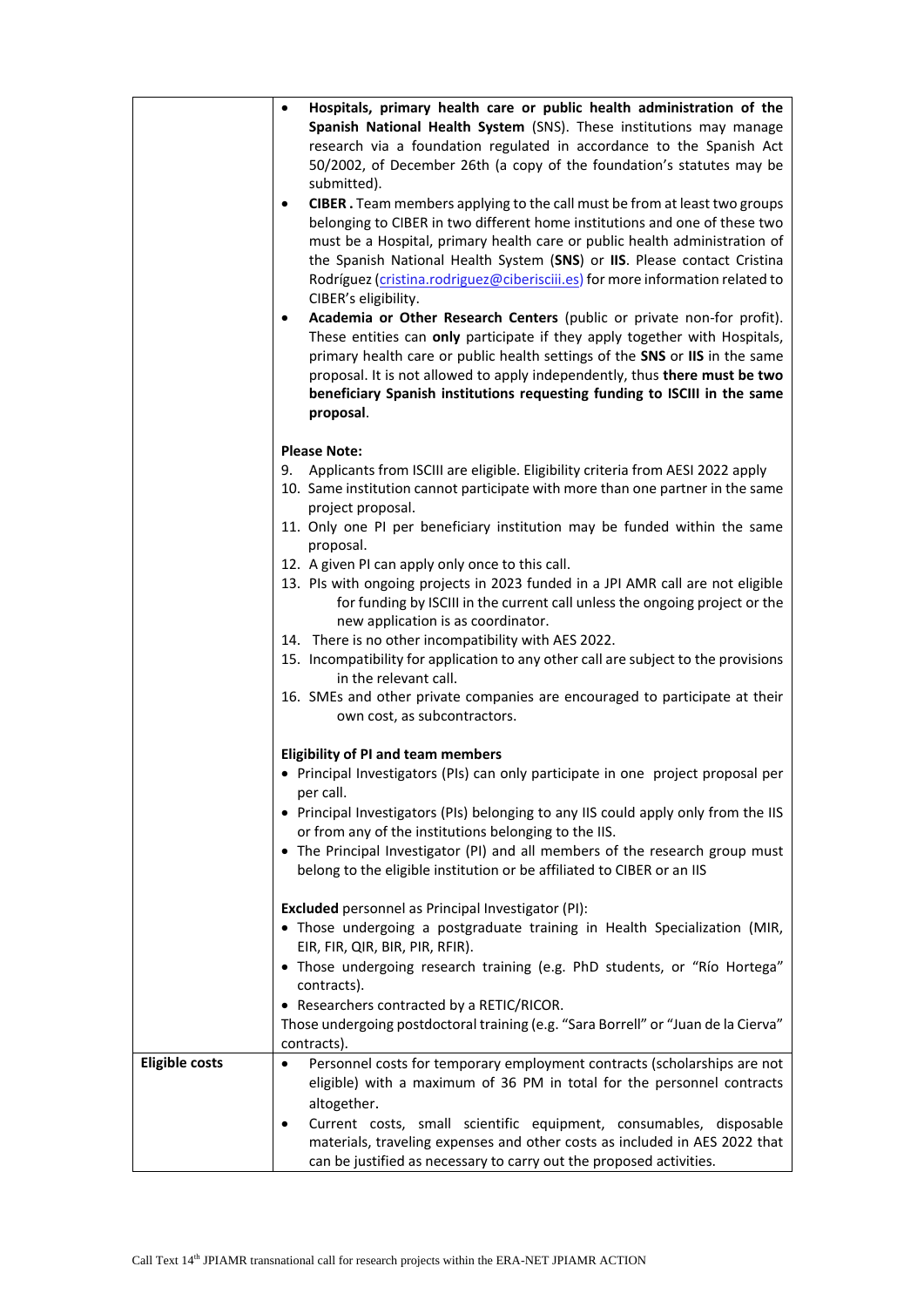|                                            | Overheads: up 21% of the direct (according to AES 2022)<br>$\bullet$                                                                                                                                                                                                                                                                                                                                                                                                                                                                                                                                                                                                         |
|--------------------------------------------|------------------------------------------------------------------------------------------------------------------------------------------------------------------------------------------------------------------------------------------------------------------------------------------------------------------------------------------------------------------------------------------------------------------------------------------------------------------------------------------------------------------------------------------------------------------------------------------------------------------------------------------------------------------------------|
|                                            | Double funding of the same concept is not allowed.                                                                                                                                                                                                                                                                                                                                                                                                                                                                                                                                                                                                                           |
| <b>Additional</b><br>documents<br>required |                                                                                                                                                                                                                                                                                                                                                                                                                                                                                                                                                                                                                                                                              |
| <b>Eligible One Health</b><br>settings     | Human health. Animal health could be funded by ISCIII if the proposal is related<br>with zoonotic diseases. Environment can only be funded if it has direct<br>connection with human health.                                                                                                                                                                                                                                                                                                                                                                                                                                                                                 |
| Eligible<br>experimental<br>approaches     | Spanish groups participating in a proposal performing a clinical study are<br>encouraged to contact and include as members of the team personnel from the<br>Clinical Trial Unit (Unidades de Investigación Clínica y Ensayos Clínicos - UICEC)<br>belonging to the Clinical Research Supporting Platform of their institutions, the                                                                                                                                                                                                                                                                                                                                         |
|                                            | scientific node of the EU Clinical Trials Network.                                                                                                                                                                                                                                                                                                                                                                                                                                                                                                                                                                                                                           |
| <b>Further</b><br>information              | Additional requirements on data and repositories<br>• Researchers funded by ISCIII must make public the human genomic data, as<br>well as relevant data (phenotype and exposition data) generated inside the<br>funded project and will use open access repositories. Researchers must also<br>make public all the necessary information for the interpretation of these                                                                                                                                                                                                                                                                                                     |
|                                            | genomic data, including lab protocols, data instruments survey tools. Regarding<br>genomic data it is understood: association of complete genomes (GWAS),<br>matrixes of de polymorphism of a single nucleotide (SNP) and sequence of<br>genome, and transcriptomic, metagenomic, epigenomic and gene expression<br>data. The researchers whose projects are funded by ISCIII are recommended to<br>store their scientific data at the "ELIXIR Core Data Resources", or if non-European<br>repositories or data bases are to be used they must be certified by ELIXIR or the<br>US National Center for Biotechnology Information (NCBI).                                     |
|                                            | • ISCIII may not fund any project that may require a repository and/or a data<br>base without a plan ensuring sustainability and decommissioning after the end<br>of funding.<br><b>Acknowledgements</b>                                                                                                                                                                                                                                                                                                                                                                                                                                                                     |
|                                            | Any publication, data base, product or event protected with IPR or not, resulting<br>from the granted project must acknowledge "Award no. XX by Instituto de Salud<br>Carlos III (ISCIII) thorough AES 2022 and within the JPND framework" even after<br>the end of the project. For more information please see ISCIII's ROR here.<br><b>National phase</b>                                                                                                                                                                                                                                                                                                                 |
|                                            | National applications will be required by ISCIII. Spanish Applicants should<br>periodically check in the web page of ISCIII if they are qualified. ISCIII may<br>not send invitations to the mandatory national phase.<br>Due to administrative and legal regulations, the Institute of Health Carlos III<br>establishes the national deadline for the decision on fundable project consortia<br>which includes Spanish partners to be funded by ISCIII according to the National<br>application period stated in AES 2022. Any concerned applicant in a proposal for<br>which no final decision has been made by the deadline, could be declared not<br>fundable by ISCIII. |

|                                                             | Sweden – Sida                                                                                                                                                                                                                                                        |  |
|-------------------------------------------------------------|----------------------------------------------------------------------------------------------------------------------------------------------------------------------------------------------------------------------------------------------------------------------|--|
| <b>Swedish International Development Cooperation Agency</b> |                                                                                                                                                                                                                                                                      |  |
| Specific National/<br><b>Regional rules</b>                 | <b>Eligible institutions:</b> Sida will support the participation of researchers from low-<br>income countries in sub-Saharan Africa (DAC List of ODA Recipients), and other<br>sub-Saharan African countries where Sweden has bilateral development<br>cooperation. |  |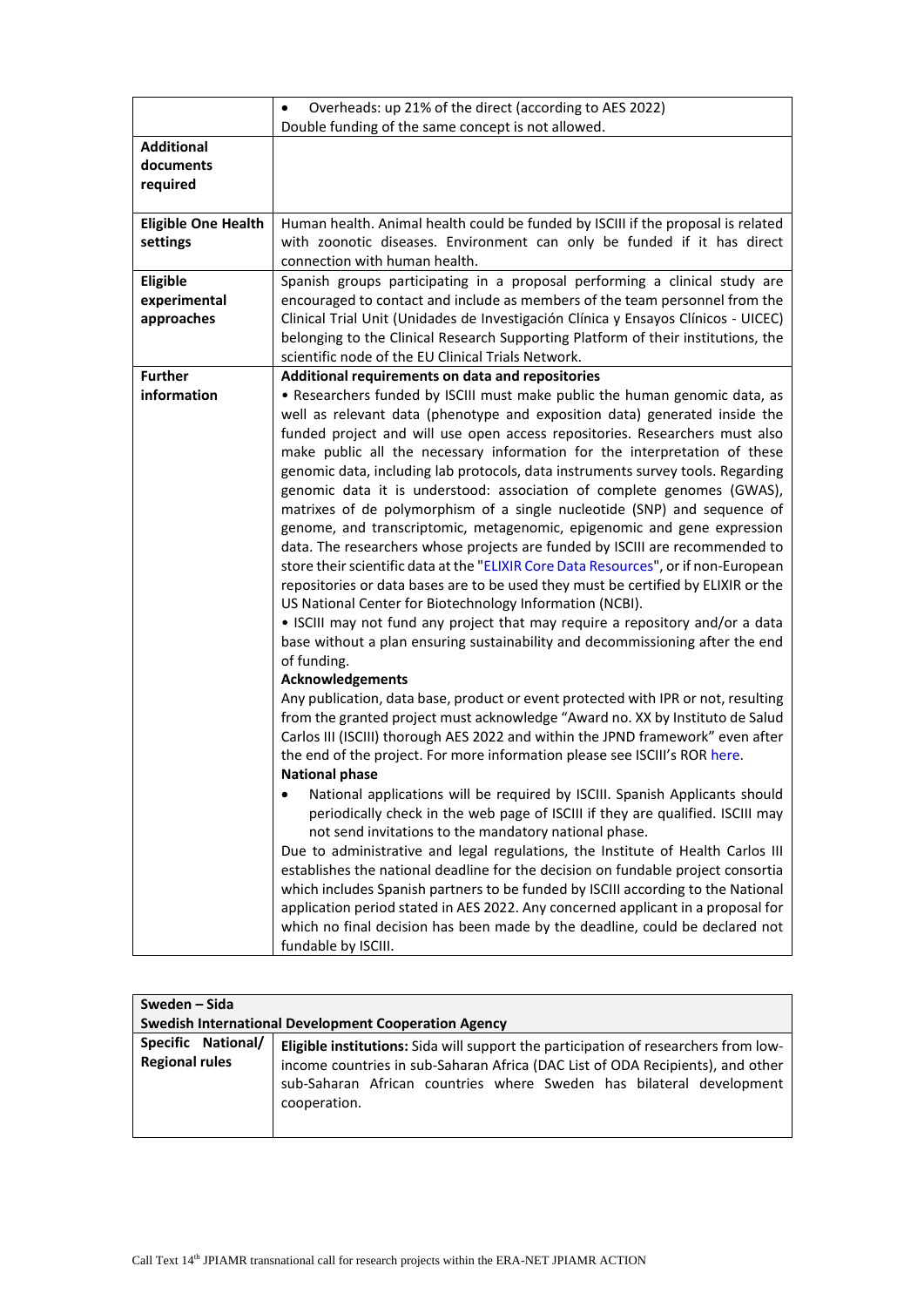|                                | Institutions eligible to apply are Africa-based domestic universities or other<br>academic research institutions, including non-profit organizations and<br>international organizations, in the following countries:                                                                                                                                                                                                                                                                                                                                                |
|--------------------------------|---------------------------------------------------------------------------------------------------------------------------------------------------------------------------------------------------------------------------------------------------------------------------------------------------------------------------------------------------------------------------------------------------------------------------------------------------------------------------------------------------------------------------------------------------------------------|
|                                | Benin, Burkina Faso, Burundi, Central African Republic, Chad, Comoros, Congo<br>(Dem. Rep.), Eritrea, Ethiopia, The Gambia, Guinea, Guinea-Bissau, Kenya,<br>Liberia, Madagascar, Malawi, Mali, Mozambique, Niger, Rwanda, Senegal,<br>Sierra Leone, Somalia, South Sudan, Sudan, Tanzania, Togo, Uganda, Zambia,<br>Zimbabwe                                                                                                                                                                                                                                       |
|                                | Profit-making organizations are not eligible to receive Sida funding within this<br>initiative.                                                                                                                                                                                                                                                                                                                                                                                                                                                                     |
|                                | Eligible applicants: African researchers employed by domestic universities or<br>other academic research institutions, including non-profit organizations and<br>international organizations, in the countries specified above are eligible to apply.                                                                                                                                                                                                                                                                                                               |
|                                | Researchers from profit-making organizations are not eligible to receive Sida<br>funding within this initiative.                                                                                                                                                                                                                                                                                                                                                                                                                                                    |
|                                | Researchers may only be listed as a project coordinator or research partner on<br>one project application. However, multiple submissions from multiple projects<br>with researchers based at the same institution are allowed.                                                                                                                                                                                                                                                                                                                                      |
| <b>Eligible costs</b>          | Eligible costs include salaries, consumables, equipment, travel and indirect costs.<br>The use of Sida funds to purchase vehicles, including motorbikes, is not<br>permitted in the frame of this call. Requests for funding for equipment should<br>be accompanied by a plan for the maintenance and repair of the equipment for<br>the duration of the project.                                                                                                                                                                                                   |
|                                | Grant funds may not be used to reimburse expenses incurred prior to the project<br>start date.                                                                                                                                                                                                                                                                                                                                                                                                                                                                      |
|                                | Sida will not fund projects or parts of projects that have been funded through<br>other calls.                                                                                                                                                                                                                                                                                                                                                                                                                                                                      |
|                                | No grantee is permitted to make sub-grants, but all grantees will be permitted<br>to contract for services, up to a maximum of 20.000 Euro. Please be aware that<br>this limit applies to funds paid by an awardee to any other organization (or an<br>individual employed at another organization) as a subcontractor.<br>Maximum budget per Sida partner is 250.000 Euro, and up to 350.000 Euro if<br>the Sida partner is the coordinator of a proposal. A maximum of 2 partners<br>eligible for Sida funding may request funding from Sida within a consortium. |
| <b>Additional</b><br>documents | Grants to project coordinators/partners funded by Sida can only be administered<br>by a university or other academic research institution.                                                                                                                                                                                                                                                                                                                                                                                                                          |
| required                       | General conditions applicable to grants from Sida to NGO:s regarding<br>project/programme support will apply to all institutions considered for a grant<br>(document accessible through the call webpage).                                                                                                                                                                                                                                                                                                                                                          |
|                                | Before, deciding on grant funding, the capacity of each applicant's institution to<br>administrate funds will be assessed according to Sidas regulations for<br>contribution management, and the projects' adherence to the Swedish strategy<br>for research cooperation and research in development cooperation.                                                                                                                                                                                                                                                   |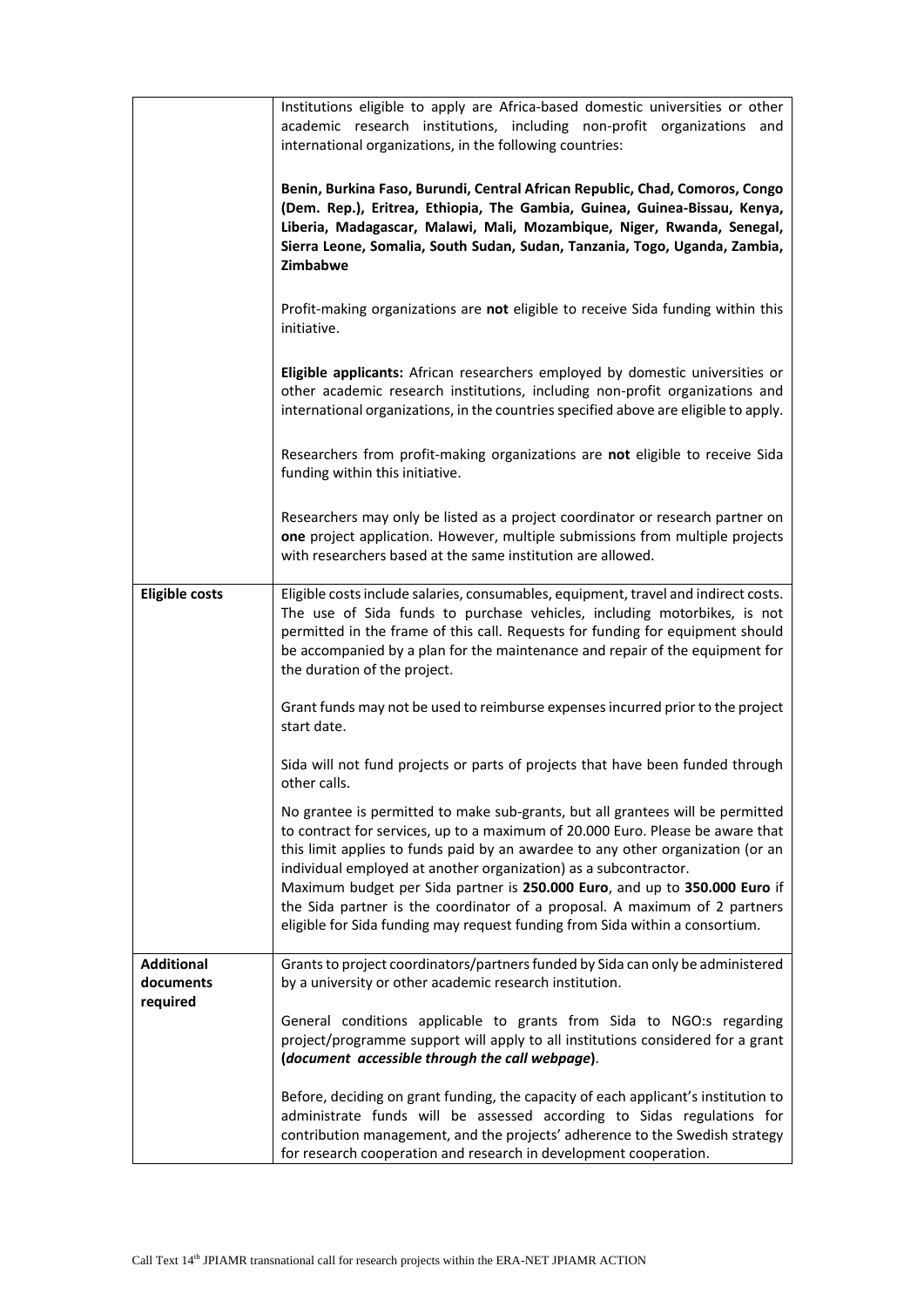| <b>Eligible One Health</b> | Human health, animal health and environmental health                                                                                                                                                                                                                |
|----------------------------|---------------------------------------------------------------------------------------------------------------------------------------------------------------------------------------------------------------------------------------------------------------------|
| settings                   |                                                                                                                                                                                                                                                                     |
| Eligible                   | All                                                                                                                                                                                                                                                                 |
| experimental               |                                                                                                                                                                                                                                                                     |
| approaches                 |                                                                                                                                                                                                                                                                     |
| <b>Further</b>             | For the purpose of grant management, Sida will partner with a regional                                                                                                                                                                                              |
| information                | organization experienced in forwarding funding to African universities and<br>research institutes.                                                                                                                                                                  |
|                            | Individuals that are members of projects invited to make a full proposal may be<br>required to submit additional information that pertains to their specific work<br>and/or budget within the research consortium to Sida, or a designated partner<br>organization. |

| Sweden-SRC                                  |                                                                                                                                                                                                                                                                                                                                                                                                                                                                                                                                                                                                                                                                                                                                                                                                                                                                                                                                                                                                                                                                                                                                                                                                                                                                                                                                                                                                                                                                                                   |
|---------------------------------------------|---------------------------------------------------------------------------------------------------------------------------------------------------------------------------------------------------------------------------------------------------------------------------------------------------------------------------------------------------------------------------------------------------------------------------------------------------------------------------------------------------------------------------------------------------------------------------------------------------------------------------------------------------------------------------------------------------------------------------------------------------------------------------------------------------------------------------------------------------------------------------------------------------------------------------------------------------------------------------------------------------------------------------------------------------------------------------------------------------------------------------------------------------------------------------------------------------------------------------------------------------------------------------------------------------------------------------------------------------------------------------------------------------------------------------------------------------------------------------------------------------|
| <b>Swedish Research Council</b>             |                                                                                                                                                                                                                                                                                                                                                                                                                                                                                                                                                                                                                                                                                                                                                                                                                                                                                                                                                                                                                                                                                                                                                                                                                                                                                                                                                                                                                                                                                                   |
| Specific National/<br><b>Regional rules</b> | • The applicant must be an individual researcher holding a PhD. Only researchers<br>at an administrating organisation approved by the Swedish Research Council<br>may apply. Please refer to general applicant eligibility requirements found here.<br>• The applicant may not have an ongoing JPIAMR project grant, or any other<br>project grant concerning the same project concept, funded by the Council, at the<br>start of the grant period.<br>• All Swedish applicants are encouraged to communicate with the JPIAMR<br>national contact person regarding their intention to participate in the call, before<br>submission of the consortium application.<br>• Grant amount: Max. 3 500 000 SEK (approx. 345 000 Euro) per consortium with<br>max 2 Swedish partners. Min. 118 000 EUR per partner. Max 5 000 000 SEK<br>(approx. 493 000 Euro) if a Swedish participant is the coordinator of the<br>consortium. No funding of industrial partners. Use the exchange rate of 1 Euro =<br>10,14 SEK to calculate actual grant amounts for the application.<br>. You can only take part in one consortium within this call, either as coordinator<br>or partner.<br>• All Swedish project leaders participating in the call for support from the<br>Swedish Research Council shall also submit a parallel application using the<br>Swedish Research Council's application system Prisma. The application form in<br>Prisma can be reached from the national call text at the SRC website. |
|                                             | Parallel application is a mandatory eligibility criterion. Failure to submit the<br>parallel application to the Swedish Research Council before the deadline of the<br>Prisma call may result in the Swedish partner being declared ineligible.                                                                                                                                                                                                                                                                                                                                                                                                                                                                                                                                                                                                                                                                                                                                                                                                                                                                                                                                                                                                                                                                                                                                                                                                                                                   |
| <b>Eligible costs</b>                       | The project grant may be used to fund all types of project-related costs, such as<br>salaries (including your own salary, however no more than corresponding to the<br>person's activity level in the project), running costs (such as consumables, travel<br>including stays at research facilities, publication costs and minor equipment),<br>premises and depreciation costs.<br>Grants may not be used for scholarships. If a doctoral student participates,                                                                                                                                                                                                                                                                                                                                                                                                                                                                                                                                                                                                                                                                                                                                                                                                                                                                                                                                                                                                                                 |
|                                             | project funds may not be paid out as salary during teaching or other<br>departmental duties.                                                                                                                                                                                                                                                                                                                                                                                                                                                                                                                                                                                                                                                                                                                                                                                                                                                                                                                                                                                                                                                                                                                                                                                                                                                                                                                                                                                                      |
| <b>Additional</b>                           | A parallel application must be submitted in the SRC's application system Prisma.                                                                                                                                                                                                                                                                                                                                                                                                                                                                                                                                                                                                                                                                                                                                                                                                                                                                                                                                                                                                                                                                                                                                                                                                                                                                                                                                                                                                                  |
| documents                                   | See above.                                                                                                                                                                                                                                                                                                                                                                                                                                                                                                                                                                                                                                                                                                                                                                                                                                                                                                                                                                                                                                                                                                                                                                                                                                                                                                                                                                                                                                                                                        |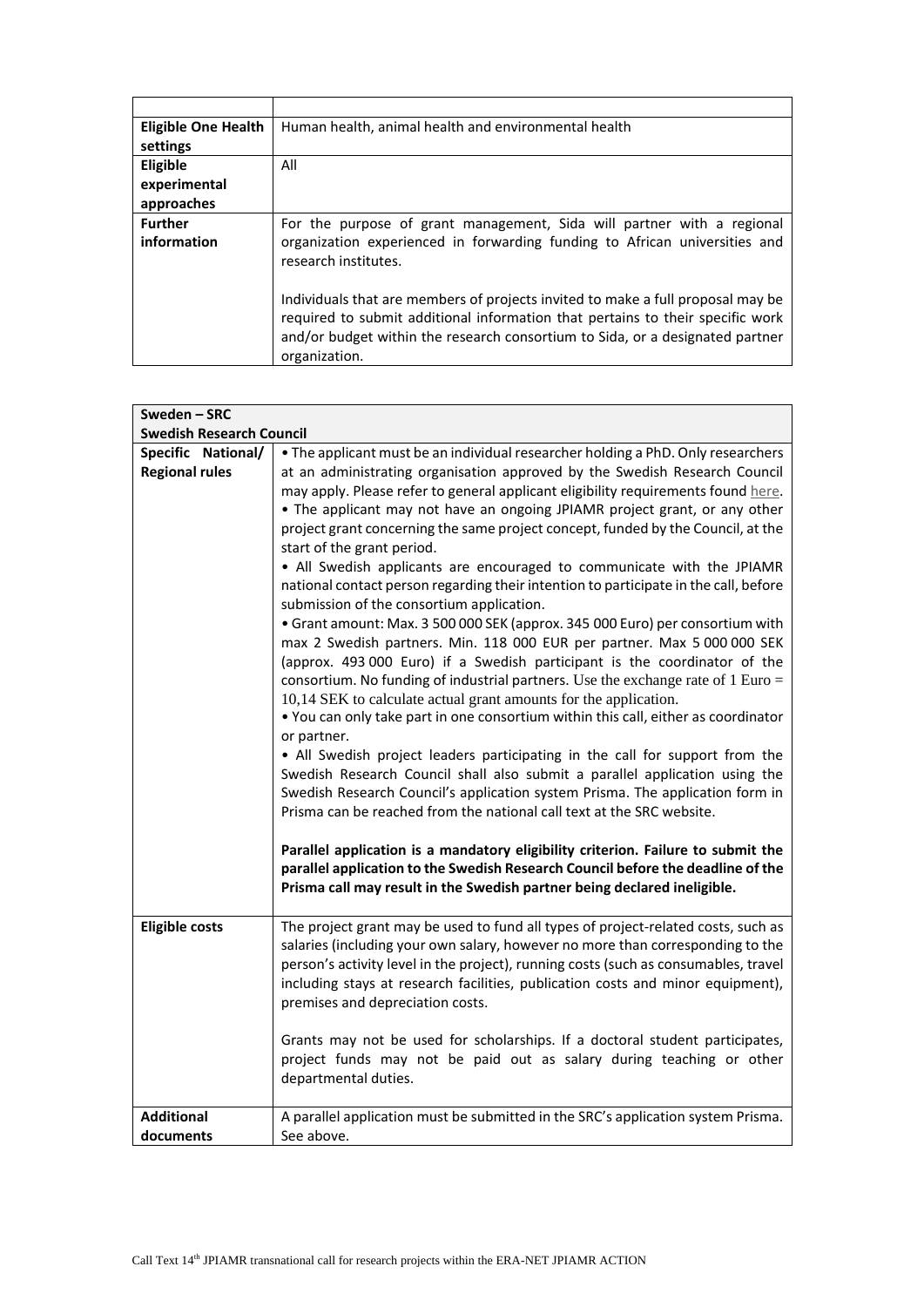| required                   |                                                                               |
|----------------------------|-------------------------------------------------------------------------------|
|                            |                                                                               |
| <b>Eligible One Health</b> | Human health, animal health, plants.                                          |
| settings                   |                                                                               |
| <b>Eligible</b>            | No particular conditions.                                                     |
| experimental               |                                                                               |
| approaches                 |                                                                               |
| <b>Further</b>             | See national call texts in Swedish and English for all national requirements. |
| information                |                                                                               |

| Sweden-Vinnova                 |                                                                                                                                                                                                                                                                                                                                                                                                                                                                                                                               |
|--------------------------------|-------------------------------------------------------------------------------------------------------------------------------------------------------------------------------------------------------------------------------------------------------------------------------------------------------------------------------------------------------------------------------------------------------------------------------------------------------------------------------------------------------------------------------|
| The Sweden's innovation agency |                                                                                                                                                                                                                                                                                                                                                                                                                                                                                                                               |
| Specific National/             | The Swedish participation applying for funding from Vinnova should have at                                                                                                                                                                                                                                                                                                                                                                                                                                                    |
| <b>Regional rules</b>          | least one partner from industry (large companies, small and medium sized                                                                                                                                                                                                                                                                                                                                                                                                                                                      |
|                                | companies). Eligible partners are universities, public research institutes,                                                                                                                                                                                                                                                                                                                                                                                                                                                   |
|                                | healthcare providers and industry.                                                                                                                                                                                                                                                                                                                                                                                                                                                                                            |
|                                |                                                                                                                                                                                                                                                                                                                                                                                                                                                                                                                               |
|                                | For more information see the Vinnova web page Find the right funding   Vinnova                                                                                                                                                                                                                                                                                                                                                                                                                                                |
|                                | amount of funding for Swedish participation<br>The<br>maximum<br>is:<br>3 million SEK (approx. 0.3 M€) for 1 Swedish partner in a consortium and 4,5<br>million SEK (approx.0.45 M€) for 2 Swedish partners in a consortium. The<br>consortia need to include at least one Swedish partner from industry when<br>applying for funding from Vinnova.                                                                                                                                                                           |
|                                | Universities, public research institutes and public healthcare providers may<br>receive funding of up to 100 % of their eligible costs, provided that the project is<br>part of their non-economic activities. Large companies can apply for 20 % of their<br>eligible costs. Small and medium sized companies can apply for 70 % of their<br>eligible costs. The eligible cost are defined in: Terms and conditions for Vinnova<br>funding   Vinnova                                                                         |
|                                | Swedish applicants must also apply via the Vinnova web portal (Find the right<br>funding   Vinnova), where the Swedish project partner/s should add the<br>requested information and upload the JPIAMR DRUID call project plan. Please<br>follow the instructions on the national call page. Parallel application is a<br>mandatory eligibility criterion. Failure to submit the parallel application to<br>Vinnova before the deadline in the Vinnova portal may result in the Swedish<br>partner being declared ineligible. |
|                                | If you have any questions don't hesitate to email or call one of<br>the Vinnova contact persons. All Swedish applicants are encouraged to<br>communicate with the JPIAMR national contact person regarding their intention<br>to participate in the call before submission of the consortium application.                                                                                                                                                                                                                     |
| <b>Eligible costs</b>          | The eligible cost are defined in: Terms and conditions for Vinnova funding  <br>Vinnova.                                                                                                                                                                                                                                                                                                                                                                                                                                      |
| <b>Additional</b>              |                                                                                                                                                                                                                                                                                                                                                                                                                                                                                                                               |
| documents                      |                                                                                                                                                                                                                                                                                                                                                                                                                                                                                                                               |
| required                       |                                                                                                                                                                                                                                                                                                                                                                                                                                                                                                                               |
|                                |                                                                                                                                                                                                                                                                                                                                                                                                                                                                                                                               |
| Eligible<br>One                | Human health, animal health and environmental health                                                                                                                                                                                                                                                                                                                                                                                                                                                                          |
| <b>Health settings</b>         |                                                                                                                                                                                                                                                                                                                                                                                                                                                                                                                               |
|                                |                                                                                                                                                                                                                                                                                                                                                                                                                                                                                                                               |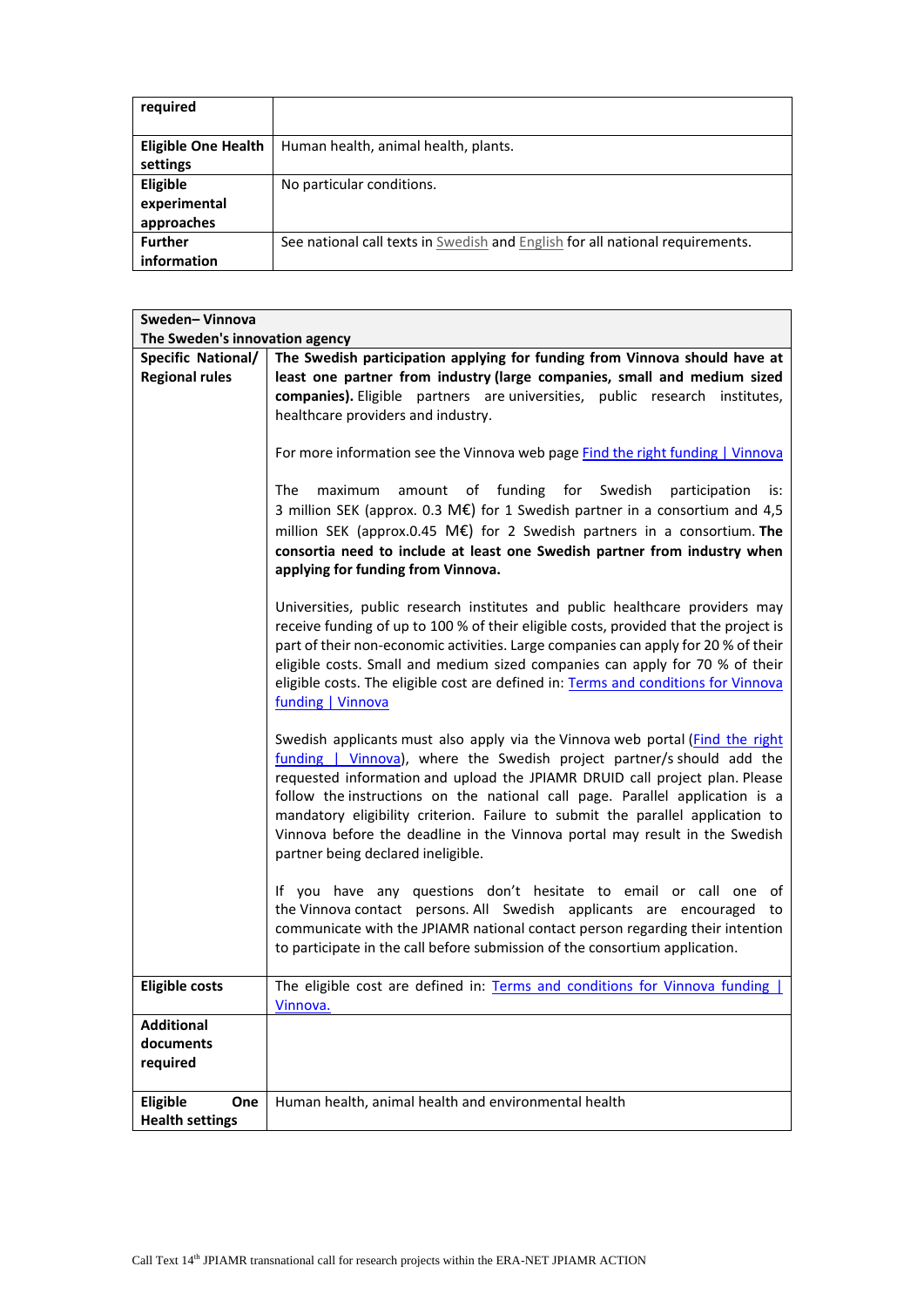| Eligible                   | See the Vinnova web page Find the right funding   Vinnova |
|----------------------------|-----------------------------------------------------------|
| experimental<br>approaches |                                                           |
| Further                    | See the Vinnova web page Find the right funding   Vinnova |
| information                |                                                           |

| <b>Switzerland - SNSF</b>                 |                                                                                                                                                                          |
|-------------------------------------------|--------------------------------------------------------------------------------------------------------------------------------------------------------------------------|
| <b>Swiss National Research Foundation</b> |                                                                                                                                                                          |
| Specific National/                        | Projects must comply with SNSF Project Funding regulations and practices:                                                                                                |
| <b>Regional rules</b>                     | <b>SNSF Funding regulations</b><br>٠                                                                                                                                     |
|                                           | <b>SNSF Project Funding regulations</b><br>٠                                                                                                                             |
|                                           | General implementation regulations for the Funding Regulations<br>٠                                                                                                      |
|                                           |                                                                                                                                                                          |
|                                           | In particular, all Swiss based applicants and co-applicants seeking SNSF support                                                                                         |
|                                           | must be eligible for SNSF Project Funding. Please note that applications                                                                                                 |
|                                           | submitted by a non-eligible person will not be considered nor evaluated. Please                                                                                          |
|                                           | refer to the regulations and contact the national contact person for questions                                                                                           |
|                                           | and re-assurance.                                                                                                                                                        |
|                                           |                                                                                                                                                                          |
|                                           | Article 7.3 of the Regulations on project funding applies. Swiss based applicants                                                                                        |
|                                           | may participate in at most one DRUID proposal.                                                                                                                           |
|                                           | Partners of the international project consortium applying for funding at other                                                                                           |
|                                           | funding agencies than the SNSF cannot be declared as project partners in the                                                                                             |
|                                           | sense of article 11.2 of the SNSF Funding Regulations. They should be declared                                                                                           |
|                                           | as consortium partners instead and apply for their funding at their respective                                                                                           |
|                                           | research funding organisation.                                                                                                                                           |
|                                           |                                                                                                                                                                          |
|                                           | Article 17 of the SNSF Funding Regulations only applies in the sense that                                                                                                |
|                                           | proposals with overlapping funding periods are only approved if the research                                                                                             |
|                                           | projects pursue different goals in the context of this European programme than                                                                                           |
|                                           | any ongoing projects by the same applicant.                                                                                                                              |
|                                           |                                                                                                                                                                          |
|                                           | Grants will be managed according to standard SNSF rules. Yearly financial reports<br>for the use of SNSF funds and a scientific report at the end of the project will be |
|                                           | required.                                                                                                                                                                |
|                                           |                                                                                                                                                                          |
| <b>Eligible costs</b>                     | According to the regulations on project funding (article 8).                                                                                                             |
|                                           |                                                                                                                                                                          |
|                                           | Overhead contributions cannot be applied for. They are calculated on the basis                                                                                           |
|                                           | of the total research funding given to a particular institution through all SNSF                                                                                         |
|                                           | funding instruments, are paid directly to the applicant's institution on a yearly                                                                                        |
|                                           | basis.                                                                                                                                                                   |
|                                           | The SNSF exclusively funds research conducted for purposes that are not directly                                                                                         |
|                                           | commercial. Pursuant to the Research and Innovation Promotion Act RIPA and                                                                                               |
|                                           | the legal framework of the SNSF, no research grants are awarded if the relevant                                                                                          |
|                                           | research is conducted for directly commercial purposes or if the persons                                                                                                 |
|                                           | involved in the research work are not scientifically independent.                                                                                                        |
|                                           |                                                                                                                                                                          |
| <b>Additional</b>                         | Swiss based partners must provide basic administrative data by submitting                                                                                                |
| documents                                 | administrative applications via the online submission system mySNF for the                                                                                               |
| required                                  | same deadlines as the consortium applications. For this, Swiss based partners                                                                                            |
|                                           | need a personal account on www.mySNF.ch.                                                                                                                                 |
|                                           |                                                                                                                                                                          |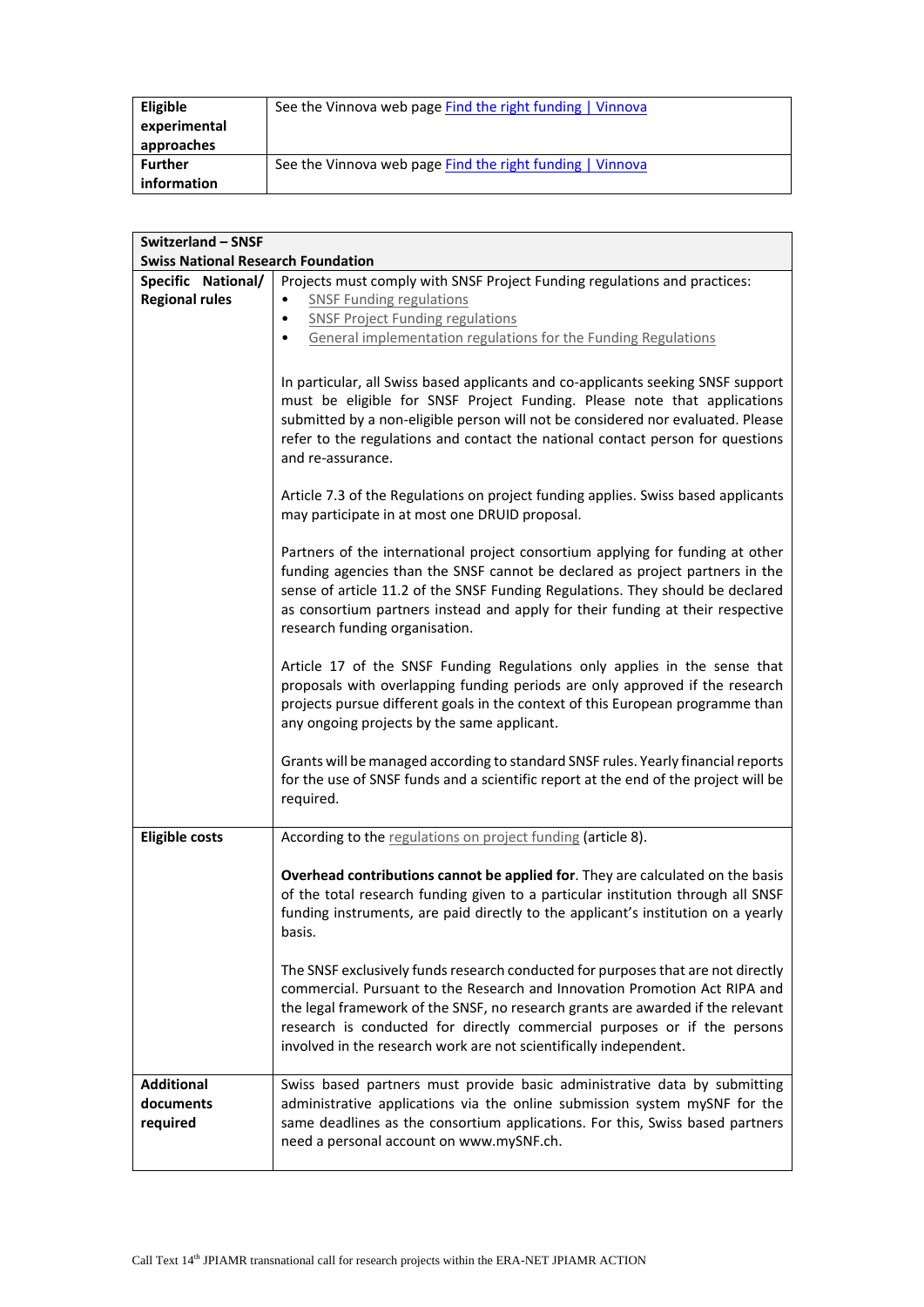|                                        | Please select the "Programmes (national and international)->Partnerships->JPI<br>AMR" funding instrument when creating the administrative application for the<br>pre-proposal and if you are invited to submit a proposal for the second stage.<br>The pre-proposal can be used as a template when the full proposal is created in<br>mySNF and should be referred to in the section "Relation to pre-proposal" of the<br>full proposal.                                                                                                                                       |
|----------------------------------------|--------------------------------------------------------------------------------------------------------------------------------------------------------------------------------------------------------------------------------------------------------------------------------------------------------------------------------------------------------------------------------------------------------------------------------------------------------------------------------------------------------------------------------------------------------------------------------|
|                                        | In case of funding, consortia including Swiss partners must submit a data<br>management plan (DMP) on mySNF which complies with the SNSF policy on<br>open research data.                                                                                                                                                                                                                                                                                                                                                                                                      |
| <b>Eligible One Health</b><br>settings | All One Health settings including humans, animals, plants, and the environment                                                                                                                                                                                                                                                                                                                                                                                                                                                                                                 |
|                                        |                                                                                                                                                                                                                                                                                                                                                                                                                                                                                                                                                                                |
| Eligible                               | No additional limitations                                                                                                                                                                                                                                                                                                                                                                                                                                                                                                                                                      |
| experimental                           |                                                                                                                                                                                                                                                                                                                                                                                                                                                                                                                                                                                |
| approaches                             |                                                                                                                                                                                                                                                                                                                                                                                                                                                                                                                                                                                |
| <b>Further</b>                         | The SNSF earmarked a budget in order to finance approximately 2-3 projects                                                                                                                                                                                                                                                                                                                                                                                                                                                                                                     |
| information                            | with applicants from Switzerland. To provide for a greater degree of flexibility,<br>there is no maximum contribution set per project for the Swiss part.<br>Nevertheless, budgets of a collaborative research project must be balanced and<br>the SNSF expects that applicants carefully consider the budgetary request in a<br>relation to the effective needs of the project. If an international project includes<br>more than one Swiss based applicant (Principal Investigator), then these<br>applicants must apply together as a consortium and submit a joint budget. |

| United Kingdom - UKRI |                                                                                    |
|-----------------------|------------------------------------------------------------------------------------|
|                       | <b>United Kingdom Research and Innovation</b>                                      |
| Specific National/    | Awards will be made through MRC on behalf of three UKRI Councils: MRC,             |
| <b>Regional rules</b> | BBSRC and EPSRC. Potential applicants are strongly advised to contact the          |
|                       | National Call Secretariat, or the UK National contact as detailed in Annex A of    |
|                       | the Call, in advance of making an application, to resolve any eligibility queries. |
|                       | Applicants<br>be<br>UK<br>based<br>must<br>a                                       |
|                       | Higher Education Institution, Research Organisation or NHS body, eligible to       |
|                       | receive UKRI funding. Industrial partners may not request costs. Full details      |
|                       | of eligibility for Research Council funding can be found on the UKRI               |
|                       | website: https://www.ukri.org/funding/how-to-apply/eligibility/                    |
|                       | Please see the UKRI Guidance for Applicants for full information of                |
|                       | eligibility and resourcing of grants https://www.ukri.org/apply-for-               |
|                       | funding/before-you-apply/how-to-apply-for-research-and-innovation-                 |
|                       | funding/                                                                           |
|                       | For the purposes of this call, a 'partner' requesting funding from UKRI            |
|                       | is a legal entity. Multiple researchers from the same legal entity form a          |
|                       | single partner, but only one of these researchers should be named on the           |
|                       | JPIAMR application form.                                                           |
|                       | Subject to conditions of eligibility and peer review being fully met, up           |
|                       | to €1.8M will be available to UK researchers for this call. UKRI anticipate        |
|                       | supporting at least 8 applications. Individual consortia may request up to a       |
|                       | maximum of €300 000 UK funding, per application. UK-based applicants               |
|                       | requesting up to the maximum are welcome, but                                      |
|                       | we also welcome applications requesting under €100 000, to maximise the            |
|                       | number of transnational consortia that can be funded.                              |
|                       | Once the highest scoring projects have been funded, the remaining                  |
|                       | UKRI funds may be allocated to projects scoring lower than projects                |
|                       | requesting more than the remaining funds available.                                |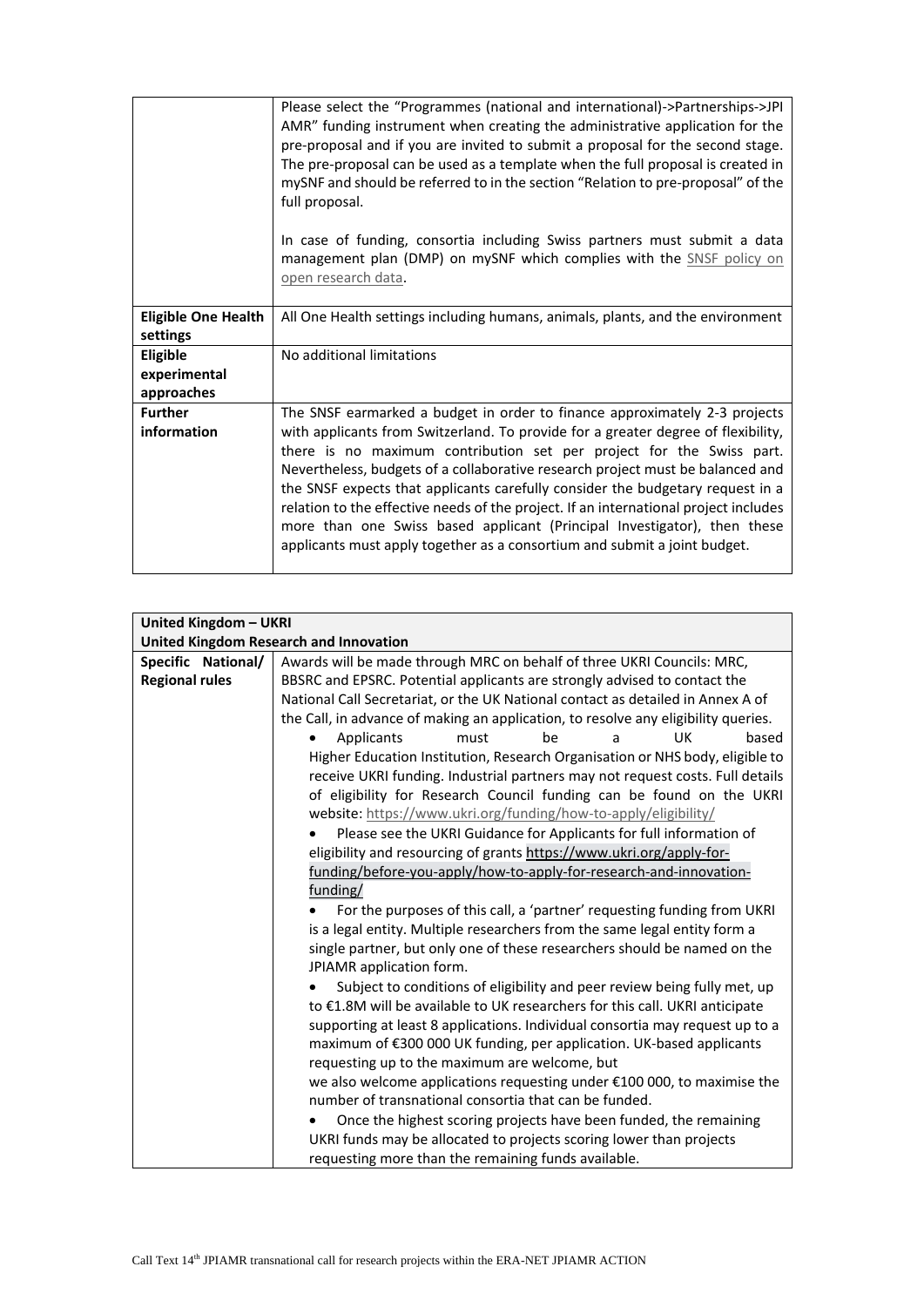| <b>Eligible costs</b>          | Applicants who intend to collaborate with industrial or other non-<br>$\bullet$<br>academic partners should note that any costs incurred, direct or<br>otherwise, by these partners cannot be met by UKRI Research Councils.<br>Costs incurred by the UK academic partner as a direct result of working<br>with other consortium partners (such as visits to labs or exchange of<br>materials) can be requested. All applications involving industrial partners<br>should complete an MRC Industry Collaboration Agreement (MICA)<br>form, available here: https://www.ukri.org/councils/mrc/guidance-for-<br>applicants/types-of-funding-we-offer/mrc-industry-collaboration-<br>agreement/.<br>The UK component of applications should use full economic costings<br>(fEC). The total amount requested must be 80% fEC. The submitting<br>organisations must agree to find the balance of fEC for the project from<br>other resources. In the 'financial plan' section of the JPIAMR application<br>form, the 'sum requested' is the 80% fEC amount. The 'total' is the 100%<br>fEC amount plus any further resources.<br>Successful UK partners in transnational consortia will be required to<br>upload a single application to Je-S within one month of the notice of<br>award. This must replicate the UKRI component of the JPIAMR application<br>and will not be peer-reviewed. A single UKRI award will be issued to all UK<br>partners within a consortium. The UK partners must therefore identify<br>which researcher is the lead UK applicant, who will be responsible for<br>submitting the Je-S application and whose institution will be responsible<br>for disbursing UKRI funds to any other UKRI-funded partners.<br>Awards are subject to UKRI Terms and Conditions for funding. Award<br>letters will include any additional terms and conditions specific to the call.<br>A fully signed copy of the project Consortium Agreement must be returned to<br>UKRI within six months of award.<br>Eligible costs include project-related costs incurred after the award start date,<br>including:<br>Principal Investigators and Co-Investigators time<br>Research and technical staff<br><b>Estates and Indirect costs</b><br>Animal costs<br>$\bullet$<br><b>Travel and Subsistence</b><br>Equipment<br>$\bullet$<br>Consumables<br>Recruitment and advertising costs for staff directly employed on the<br>project<br>Costs related to research data management<br>NHS Research costs.<br>Ineligible costs include:<br>NHS support and NHS treatment costs<br><b>PhD</b> students<br>٠<br><b>Publication costs</b> |
|--------------------------------|----------------------------------------------------------------------------------------------------------------------------------------------------------------------------------------------------------------------------------------------------------------------------------------------------------------------------------------------------------------------------------------------------------------------------------------------------------------------------------------------------------------------------------------------------------------------------------------------------------------------------------------------------------------------------------------------------------------------------------------------------------------------------------------------------------------------------------------------------------------------------------------------------------------------------------------------------------------------------------------------------------------------------------------------------------------------------------------------------------------------------------------------------------------------------------------------------------------------------------------------------------------------------------------------------------------------------------------------------------------------------------------------------------------------------------------------------------------------------------------------------------------------------------------------------------------------------------------------------------------------------------------------------------------------------------------------------------------------------------------------------------------------------------------------------------------------------------------------------------------------------------------------------------------------------------------------------------------------------------------------------------------------------------------------------------------------------------------------------------------------------------------------------------------------------------------------------------------------------------------------------------------------------------------------------------------------------------------------------------------------------------------------------------------------------------------------------------------------------------------------------------------------------------------------------------------------------------------------------------------------------------------|
|                                |                                                                                                                                                                                                                                                                                                                                                                                                                                                                                                                                                                                                                                                                                                                                                                                                                                                                                                                                                                                                                                                                                                                                                                                                                                                                                                                                                                                                                                                                                                                                                                                                                                                                                                                                                                                                                                                                                                                                                                                                                                                                                                                                                                                                                                                                                                                                                                                                                                                                                                                                                                                                                                        |
|                                | Industrial partners.<br>$\bullet$                                                                                                                                                                                                                                                                                                                                                                                                                                                                                                                                                                                                                                                                                                                                                                                                                                                                                                                                                                                                                                                                                                                                                                                                                                                                                                                                                                                                                                                                                                                                                                                                                                                                                                                                                                                                                                                                                                                                                                                                                                                                                                                                                                                                                                                                                                                                                                                                                                                                                                                                                                                                      |
|                                | For more information regarding eligible costs, please see the MRC Guidance for                                                                                                                                                                                                                                                                                                                                                                                                                                                                                                                                                                                                                                                                                                                                                                                                                                                                                                                                                                                                                                                                                                                                                                                                                                                                                                                                                                                                                                                                                                                                                                                                                                                                                                                                                                                                                                                                                                                                                                                                                                                                                                                                                                                                                                                                                                                                                                                                                                                                                                                                                         |
|                                | <b>Applicants</b>                                                                                                                                                                                                                                                                                                                                                                                                                                                                                                                                                                                                                                                                                                                                                                                                                                                                                                                                                                                                                                                                                                                                                                                                                                                                                                                                                                                                                                                                                                                                                                                                                                                                                                                                                                                                                                                                                                                                                                                                                                                                                                                                                                                                                                                                                                                                                                                                                                                                                                                                                                                                                      |
| <b>Additional</b><br>documents | As well as the JPIAMR application form, applicants must also complete a UK<br>Budget Proforma. The UK budget proforma can be downloaded from the call                                                                                                                                                                                                                                                                                                                                                                                                                                                                                                                                                                                                                                                                                                                                                                                                                                                                                                                                                                                                                                                                                                                                                                                                                                                                                                                                                                                                                                                                                                                                                                                                                                                                                                                                                                                                                                                                                                                                                                                                                                                                                                                                                                                                                                                                                                                                                                                                                                                                                  |
| required                       | entry in the Funding Finder on UKRI's website; it should be sent to                                                                                                                                                                                                                                                                                                                                                                                                                                                                                                                                                                                                                                                                                                                                                                                                                                                                                                                                                                                                                                                                                                                                                                                                                                                                                                                                                                                                                                                                                                                                                                                                                                                                                                                                                                                                                                                                                                                                                                                                                                                                                                                                                                                                                                                                                                                                                                                                                                                                                                                                                                    |
|                                | amr@mrc.ukri.org and not to JPIAMR.                                                                                                                                                                                                                                                                                                                                                                                                                                                                                                                                                                                                                                                                                                                                                                                                                                                                                                                                                                                                                                                                                                                                                                                                                                                                                                                                                                                                                                                                                                                                                                                                                                                                                                                                                                                                                                                                                                                                                                                                                                                                                                                                                                                                                                                                                                                                                                                                                                                                                                                                                                                                    |
|                                | Costs should be included in pounds sterling (GBP) on the UK budget proforma                                                                                                                                                                                                                                                                                                                                                                                                                                                                                                                                                                                                                                                                                                                                                                                                                                                                                                                                                                                                                                                                                                                                                                                                                                                                                                                                                                                                                                                                                                                                                                                                                                                                                                                                                                                                                                                                                                                                                                                                                                                                                                                                                                                                                                                                                                                                                                                                                                                                                                                                                            |
|                                | (which can be downloaded from the call entry in the Funding Finder                                                                                                                                                                                                                                                                                                                                                                                                                                                                                                                                                                                                                                                                                                                                                                                                                                                                                                                                                                                                                                                                                                                                                                                                                                                                                                                                                                                                                                                                                                                                                                                                                                                                                                                                                                                                                                                                                                                                                                                                                                                                                                                                                                                                                                                                                                                                                                                                                                                                                                                                                                     |